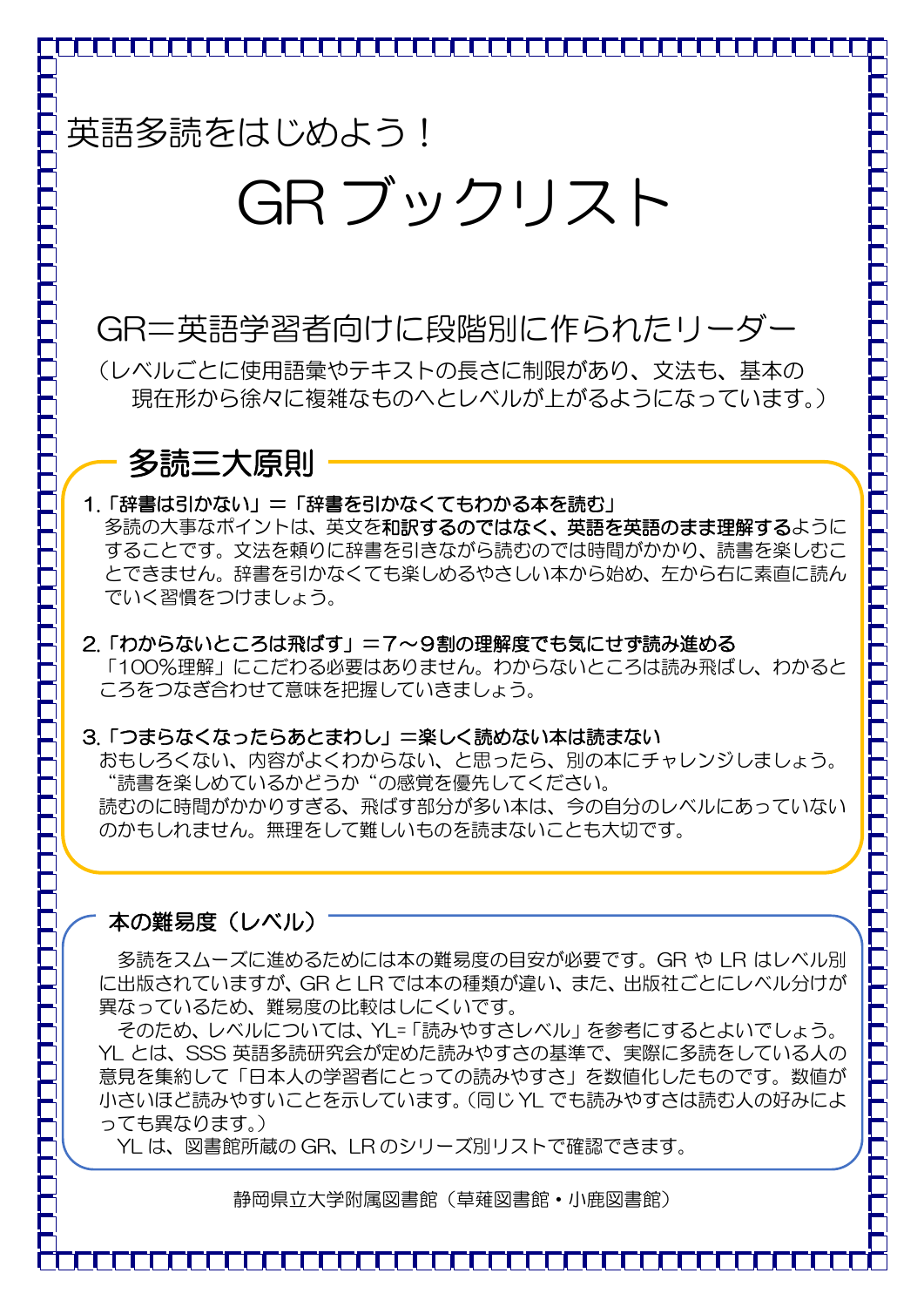### 長く続けるコツ

語学学習には継続が不可欠です。電車の中や寝る前の 10 分間など、隙間の時間を利用しな がら生活の中に読書時間を組み込みましょう。

読書記録をつけることも継続のモチベーションを維持するのに役立ちます。図書館の GR、 LR シリーズ別リストは、読書記録ノートとしても利用できます。冊数・語数が増えていくこ とで読書の達成感が味わえます。

#### 電子ブック

●図書館 HP>電子資料>電子ブック

『Maruzen eBook Library』と『EBSCOhost eBook Collection』の 2 つの配信プ ラットフォームで提供している電子ブックを、学内 LAN に接続している端末から利用す ることができます。(同時アクセス 1 名)

※同時アクセス 1 名のため、使用中のタイトルを他の人が利用することはできません。 ※学外から閲覧する場合は事前にリモートアクセスの手続きをする必要があります。

(詳しくは「学外からのリモートアクセス申込」のページをご覧ください。

#### 英語多読用電子ブック

・Springboard Connect 〔Maruzen〕

オーストラリアの子ども向けの LR です。

- ・Step Into Reading 〔EBSCO〕 アメリカの子ども向けの LR です。
- ・Foundations reading library 〔Maruzen〕

 アメリカの架空の町を舞台に高校生の生活を描いた GR です。YL は、Level1 で 0.6 程度、 Level が上がるごとに約 0.1 ずつ上がるように設定されています。

#### ・Macmillan Readers 〔Maruzen〕

 英語多読用図書として定評のある GR です。YL は、Level1 で 0.8 程度、Level6 で 4.5~ 5.0 ですが、Level2 は YL にばらつきがあるので注意してください。

#### ・Page Turners 〔Maruzen〕

 高校生・大学生向けの GR です。内容は、学園ものが多く、YL は、Level1 で 1.2 程度、 Level が上がるごとに 0.2~0.4 ずつ上がるように設定されています。音声(MP3)を出版社 サイトから無料でダウンロードすることができます。

#### ・Read Smart Readers 〔Maruzen〕

 日本人の英語学習者向けに作られた GR です。レベル分けの基準が英検になっており、 Level2 で 3 級程度、Level5 で準 1 級程度です。タイトルが緑のもののみ閲覧可能です。

#### (参考文献・Web サイト)

- ・古川昭夫, 神田みなみ編著『英語多読完全ブックガイド』改訂 4 版 コスモピア 2013
- ・酒井邦秀著『快読 100 万語!ペーパーバックへの道』(ちくま文庫) 筑摩書房 2002
	- ・『多聴多読マガジン』 コスモピア
	- ・SSS 英語多読研究会 Web サイト
	- ・NPO 多言語多読 Web サイト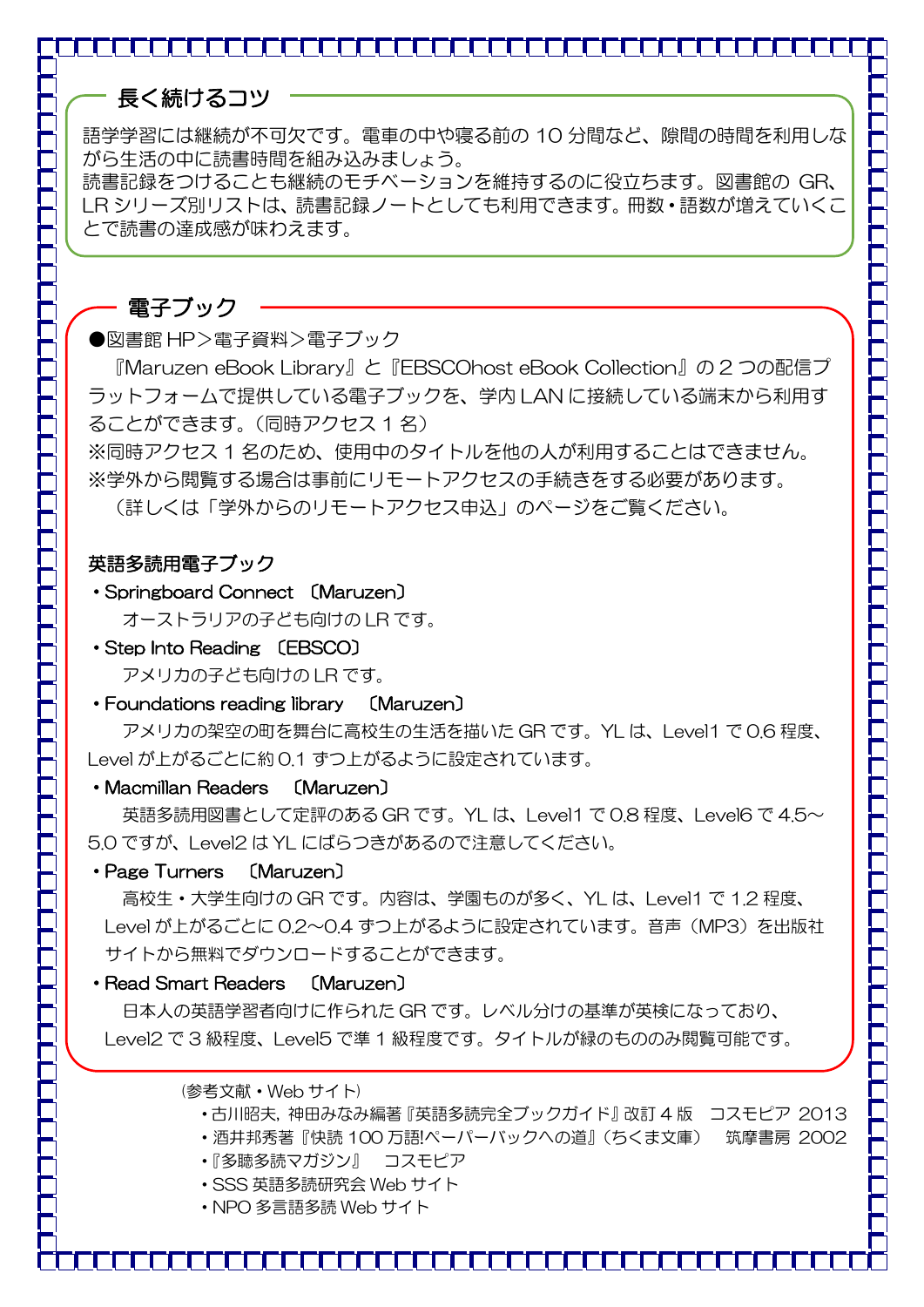#### 英語多読リスト(GR)

2021年3月現在

所在表記 草:草薙図書館・小:小鹿図書館・M:丸善電子ブック・E:EBSCO電子ブック

| 所在                 | タイトル                      | YL          | 語彙数        | 音源 | メモ |
|--------------------|---------------------------|-------------|------------|----|----|
|                    | Cambridge English readers |             |            |    |    |
| Starter level      | 基本語彙: 250                 |             |            |    |    |
| 小                  | A death in Oxford         | $1.0 - 1.0$ | 2,574      |    |    |
| 草                  | Arman's journey           | $1.0 - 1.0$ | 2,454      |    |    |
| 草                  | Big hair day              | $1.0 - 1.0$ | 2,071      |    |    |
| 草                  | Book boy                  | $1.0 - 1.0$ | 2,575      |    |    |
| 小                  | Dirty money               | $1.0 - 1.0$ | 2,000      |    |    |
| 草・小                | Let me out!               | $1.0 - 1.0$ | 1,973 CD   |    |    |
| 草                  | The black pearls          | $1.0 - 1.0$ | 2,569      |    |    |
| 小                  | The girl at the window    | $1.0 - 1.0$ | 2,000      |    |    |
| 小                  | The Penang file           | $1.0 - 1.0$ | 2,000      |    |    |
| 小                  | What a lottery!           | $1.0 - 1.0$ | 2,000      |    |    |
| 草                  | Why?                      | $1.0 - 1.0$ | 2,143      |    |    |
| Level 1            | 基本語彙: 400                 |             |            |    |    |
| 小                  | <b>Bad love</b>           | $1.4 - 1.4$ | 3,700      |    |    |
| 小                  | <b>Blood diamonds</b>     | $1.4 - 1.4$ | 4,900      |    |    |
| 小                  | Don't stop now!           | $1.4 - 1.4$ | 4,400      |    |    |
| 小                  | Help!                     | $1.4 - 1.4$ | 4,578      |    |    |
| 小                  | Hotel Casanova            | $1.4 - 1.4$ | 3,700      |    |    |
| 草·小                | Inspector Logan           | $1.4 - 1.4$ | $4,153$ CD |    |    |
| 小                  | John Doe                  | $1.4 - 1.4$ | 4,500      |    |    |
| 小                  | Just like a movie         | $1.4 - 1.4$ | 3,948      |    |    |
| 小                  | Next door to love         | $1.4 - 1.4$ | 4,500      |    |    |
| 小                  | Parallel                  | $1.4 - 1.4$ | 4,108      |    |    |
| 草                  | Ten long years            | $1.4 - 1.4$ | 4,334      |    |    |
| 小                  | The big picture           | $1.4 - 1.4$ | 4,214      |    |    |
| 草                  | The Caribbean file        | $1.4 - 1.4$ | 4,188      |    |    |
| 小                  | Three tomorrows           | $1.4 - 1.4$ | 4,700      |    |    |
| Level <sub>2</sub> | 基本語彙:800                  |             |            |    |    |
| 小                  | A picture to remember     | $2.6 - 2.8$ | 9,749      |    |    |
| 小                  | Apollo's gold             | $2.6 - 2.8$ | 9,400      |    |    |
| 草                  | Bad company               | $2.6 - 2.8$ | 9,493      |    |    |
| 小                  | Circle games              | $2.6 - 2.8$ | 9,600      |    |    |
| 小                  | Dead cold                 | $2.6 - 2.8$ | 9,545      |    |    |
| 小                  | Different worlds          | $2.6 - 2.8$ | 8,600      |    |    |
| 草·小                | Jojo's story              | $2.6 - 2.8$ | $9,100$ CD |    |    |
| 小                  | Logan's choice            | $2.6 - 2.8$ | 9,600      |    |    |
| 小                  | One day                   | $2.6 - 2.8$ | 9,726      |    |    |
| 小                  | Superbird                 | $2.6 - 2.8$ | 8,500      |    |    |
| 草                  | The dark side of the city | $2.6 - 2.8$ | 9,572      |    |    |
| 小                  | The double bass mystery   | $2.6 - 2.8$ | 8,348      |    |    |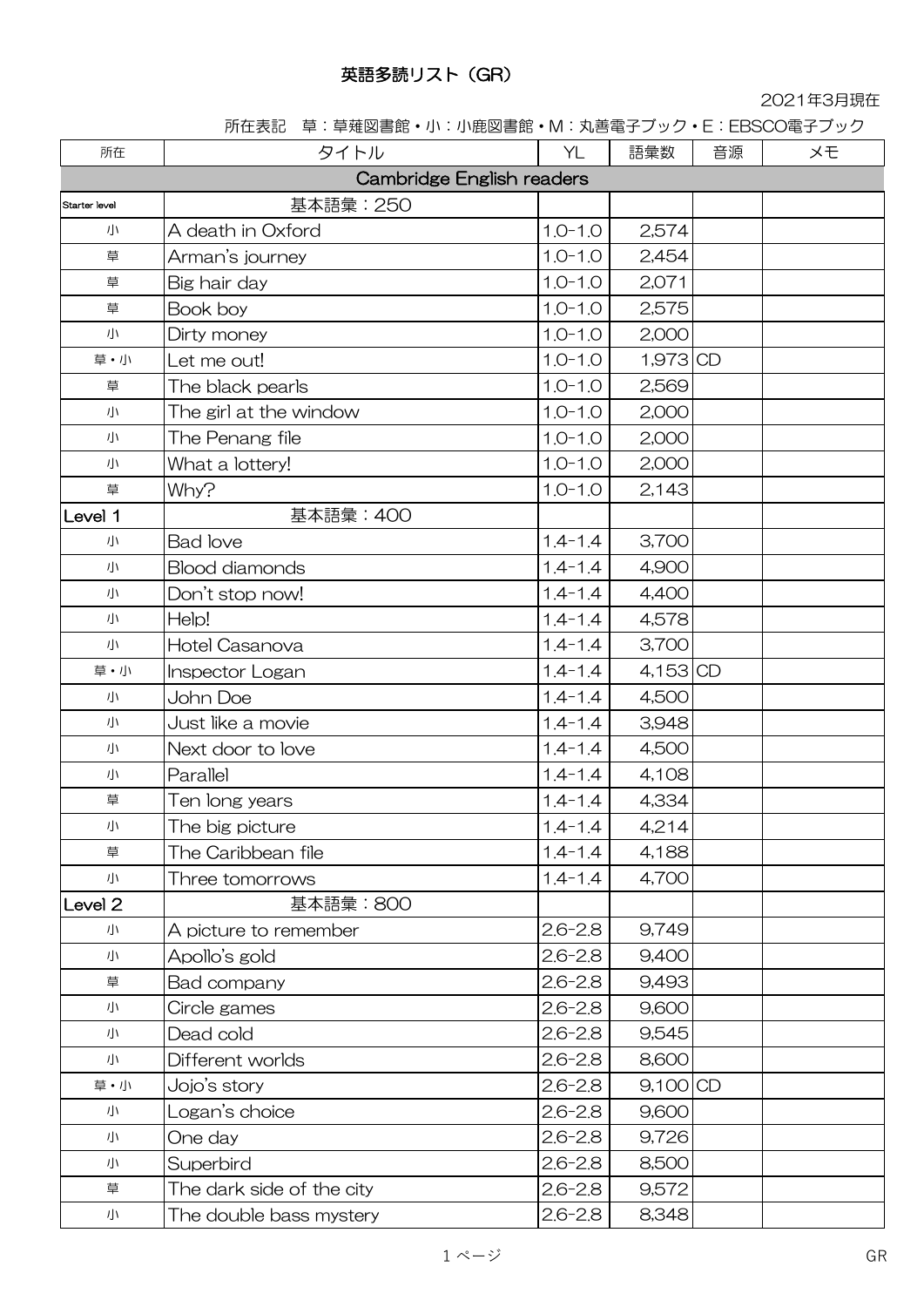| 所在      | タイトル                                         | YL          | 語彙数         | 音源 | メモ |
|---------|----------------------------------------------|-------------|-------------|----|----|
| 小       | $2.6 - 2.8$<br>The man from nowhere<br>8,448 |             |             |    |    |
| 草       | The New Zealand File                         | $2.6 - 2.8$ | 10,154      |    |    |
| 小       | Within high fences                           | $2.6 - 2.8$ | 7,700       |    |    |
| Level 3 | 基本語彙: 1300                                   |             |             |    |    |
| 小       | A puzzle for Logan                           | $3.6 - 3.8$ | 14,473      |    |    |
| 小       | Double cross                                 | $3.6 - 3.8$ | 15,102      |    |    |
| 小       | Eye of the storm                             | $3.6 - 3.8$ | 14,000      |    |    |
| 小       | How I met myself                             | $3.6 - 3.8$ | 13,638      |    |    |
| 小       | Just good friends                            | $3.6 - 3.8$ | 13,630      |    |    |
| 草       | No place to hide                             | $3.6 - 3.8$ | 15,212      |    |    |
| 草       | Not above the law                            | $3.6 - 3.8$ | 15,197 CD2枚 |    |    |
| 小       | Strong medicine                              | $3.6 - 3.8$ | 15,000      |    |    |
| 小       | Tales of the supernatural                    | $3.6 - 3.8$ | 15,217      |    |    |
| 小       | The beast                                    | $3.6 - 3.8$ | 14,116      |    |    |
| 小       | The house by the sea                         | $3.6 - 3.8$ | 16,219      |    |    |
| 小       | The ironing man                              | $3.6 - 3.8$ | 14,993      |    |    |
| 小       | The Lahti file                               | $3.6 - 3.8$ | 13,832      |    |    |
| 小       | Two lives                                    | $3.6 - 3.8$ | 14,358      |    |    |
| 小       | Wild country                                 | $3.6 - 3.8$ | 14,000      |    |    |
| Level 4 | 基本語彙: 1900                                   |             |             |    |    |
| 小       | A matter of chance                           | $4.5 - 5.0$ | 17,830      |    |    |
| 草       | <b>Berlin Express</b>                        | $4.5 - 5.0$ | 20,847 CD3枚 |    |    |
| 小       | But was it murder?                           | $4.5 - 5.0$ | 17,184      |    |    |
| 小       | High life, low life                          | $4.5 - 5.0$ | 18,273      |    |    |
| 草       | In the house                                 | $4.5 - 5.0$ | 20,187      |    |    |
| 小       | Love in the lakes                            | $4.5 - 5.0$ | 19,502      |    |    |
| 草       | Man hunt                                     | $4.5 - 5.0$ | 20,497 CD3枚 |    |    |
| 小       | Nothing but the truth                        | $4.5 - 5.0$ | 17,155      |    |    |
| 小       | Staying together                             | $4.5 - 5.0$ | 18,853      |    |    |
| 小       | The Amsterdam connection                     | $4.5 - 5.0$ | 17,619      |    |    |
| 小       | The fruitcake special and other stories      | $4.5 - 5.0$ | 18,125      |    |    |
| 小       | The lady in white                            | $4.5 - 5.0$ | 21,500      |    |    |
| 小       | The university murders                       | $4.5 - 5.0$ | 18,800      |    |    |
| 小       | When summer comes                            | $4.5 - 5.0$ | 20,829      |    |    |
| Level 5 | 基本語彙:2800                                    |             |             |    |    |
| 小       | A tangled web                                | $5.5 - 6.0$ | 39,000      |    |    |
| 小       | All I want                                   | $5.5 - 6.0$ | 17,184      |    |    |
| 小       | Death in the dojo                            | $5.5 - 6.0$ | 20,331      |    |    |
| 小       | Dolphin music                                | $5.5 - 6.0$ | 23,267      |    |    |
| 小       | East 43rd street                             | $5.5 - 6.0$ | 22,722      |    |    |
| 小       | Emergency murder                             | $5.5 - 6.0$ | 20,460      |    |    |
| 草       | Forget to remember                           | $5.5 - 6.0$ | 24,999 CD3枚 |    |    |
| 小       | In the shadow of the mountain                | $5.5 - 6.0$ | 22,862      |    |    |

所在表記 草:草薙図書館・小:小鹿図書館・M:丸善電子ブック・E:EBSCO電子ブック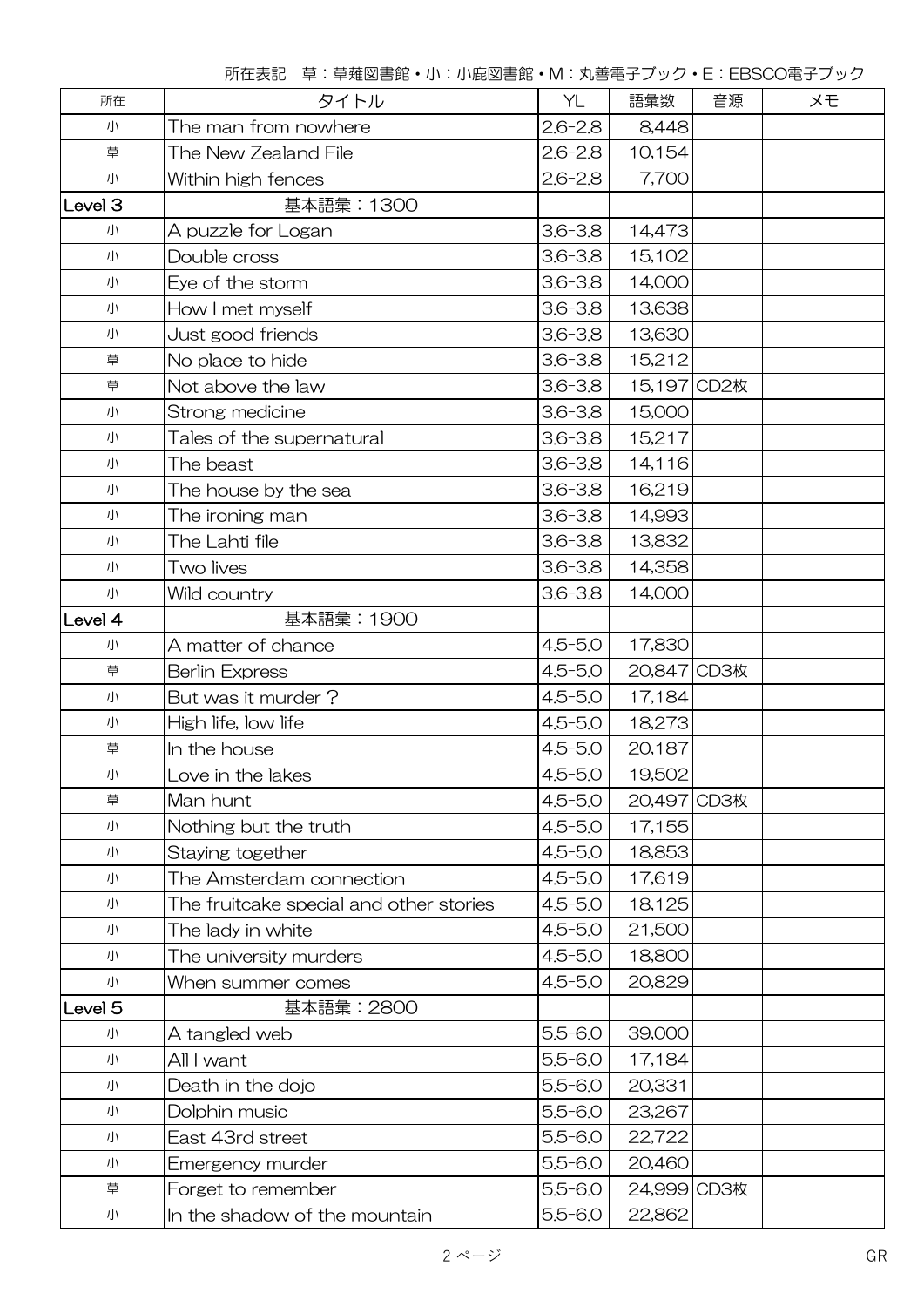| 所在                                                                                                         | タイトル                                  | YL                    | 語彙数    | 音源 | メモ |  |
|------------------------------------------------------------------------------------------------------------|---------------------------------------|-----------------------|--------|----|----|--|
| 小                                                                                                          | Jungle love                           | $5.5 - 6.0$           | 23,337 |    |    |  |
| 小                                                                                                          | The sugar glider                      | $5.5 - 6.0$           | 22,822 |    |    |  |
| 小                                                                                                          | Windows of the mind                   | $5.5 - 6.0$           | 25,700 |    |    |  |
| Level 6                                                                                                    | 基本語彙: 3800                            |                       |        |    |    |  |
| 小                                                                                                          | A love for life                       | $6.0 - 6.5$           | 28,722 |    |    |  |
| 小                                                                                                          | Deadly harvest                        | $6.0 - 6.5$           | 27,346 |    |    |  |
| 小                                                                                                          | Frozen pizza and other slices of life | $6.0 - 6.5$           | 26,474 |    |    |  |
| 小                                                                                                          | He knows too much                     | $6.0 - 6.5$           | 27,923 |    |    |  |
| 小                                                                                                          | Murder maker                          | $6.0 - 6.5$           | 28,170 |    |    |  |
| 小                                                                                                          | Nelson's dream                        | $6.0 - 6.5$           | 29,299 |    |    |  |
| 小                                                                                                          | The way home                          | $6.0 - 6.5$           | 29,000 |    |    |  |
| 小                                                                                                          | This time it's personal               | $6.0 - 6.5$           | 26,036 |    |    |  |
| 小                                                                                                          | Trumpet voluntary                     | $6.0 - 6.5$<br>29,378 |        |    |    |  |
|                                                                                                            | Foundations reading library           |                       |        |    |    |  |
| Level 1                                                                                                    | 基本語彙: 75                              |                       |        |    |    |  |
| M                                                                                                          | Bad dog? Good dog!                    | $0.6 - 0.6$           | 622    |    |    |  |
| M                                                                                                          | Get the ball!                         | $0.6 - 0.6$           | 521    |    |    |  |
| M                                                                                                          | Goodbye, hello!                       | $0.6 - 0.6$           | 568    |    |    |  |
| M                                                                                                          | Rain, rain, rain!                     | $0.6 - 0.6$           | 504    |    |    |  |
| M                                                                                                          | Sarah's surprise                      | $0.6 - 0.6$           | 526    |    |    |  |
| M                                                                                                          | The tickets                           | $0.6 - 0.6$           | 620    |    |    |  |
| Level <sub>2</sub>                                                                                         | 基本語彙: 100                             |                       |        |    |    |  |
| $\mathsf{M}% _{T}=\mathsf{M}_{T}\!\left( a,b\right) ,\ \mathsf{M}_{T}=\mathsf{M}_{T}\!\left( a,b\right) ,$ | Old boat, new boat                    | $0.7 - 0.7$           | 713    |    |    |  |
| $\mathsf{M}% _{T}=\mathsf{M}_{T}\!\left( a,b\right) ,\ \mathsf{M}_{T}=\mathsf{M}_{T}\!\left( a,b\right) ,$ | Singer wanted                         | $0.7 - 0.7$           | 648    |    |    |  |
| M                                                                                                          | Sk8 for Jake                          | $0.7 - 0.7$           | 724    |    |    |  |
| M                                                                                                          | The cave                              | $0.7 - 0.7$           | 726    |    |    |  |
| M                                                                                                          | The new guitar                        | $0.7 - 0.7$           | 716    |    |    |  |
| M                                                                                                          | Trouble at the zoo                    | $0.7 - 0.7$           | 757    |    |    |  |
| Level <sub>3</sub>                                                                                         | 基本語彙: 150                             |                       |        |    |    |  |
| M                                                                                                          | A good friend                         | $0.8 - 0.8$           | 980    |    |    |  |
| ${\sf M}$                                                                                                  | always win!                           | $0.8 - 0.8$           | 681    |    |    |  |
| M                                                                                                          | Kung fu kid                           | $0.8 - 0.8$           | 762    |    |    |  |
| M                                                                                                          | Quick thinking                        | $0.8 - 0.8$           | 693    |    |    |  |
| M                                                                                                          | Quiz night                            | $0.8 - 0.8$           | 895    |    |    |  |
| M                                                                                                          | Slam dunk for Mark                    | $0.8 - 0.8$           | 771    |    |    |  |
| Level 4                                                                                                    | 基本語彙:200                              |                       |        |    |    |  |
| M                                                                                                          | Do I tell?                            | $0.9 - 0.9$           | 1,330  |    |    |  |
| ${\sf M}$                                                                                                  | Go Jimmy go!                          | $0.9 - 0.9$           | 1,347  |    |    |  |
| M                                                                                                          | l spy                                 | $0.9 - 0.9$           | 1,280  |    |    |  |
| M                                                                                                          | Lost at sea                           | $0.9 - 0.9$           | 1,405  |    |    |  |
| M                                                                                                          | Mystery on the island                 | $0.9 - 0.9$           | 1,422  |    |    |  |
| M                                                                                                          | The shipwreck                         | $0.9 - 0.9$           | 1,301  |    |    |  |
| Level 5                                                                                                    | 基本語彙: 250                             |                       |        |    |    |  |

所在表記 草:草薙図書館・小:小鹿図書館・M:丸善電子ブック・E:EBSCO電子ブック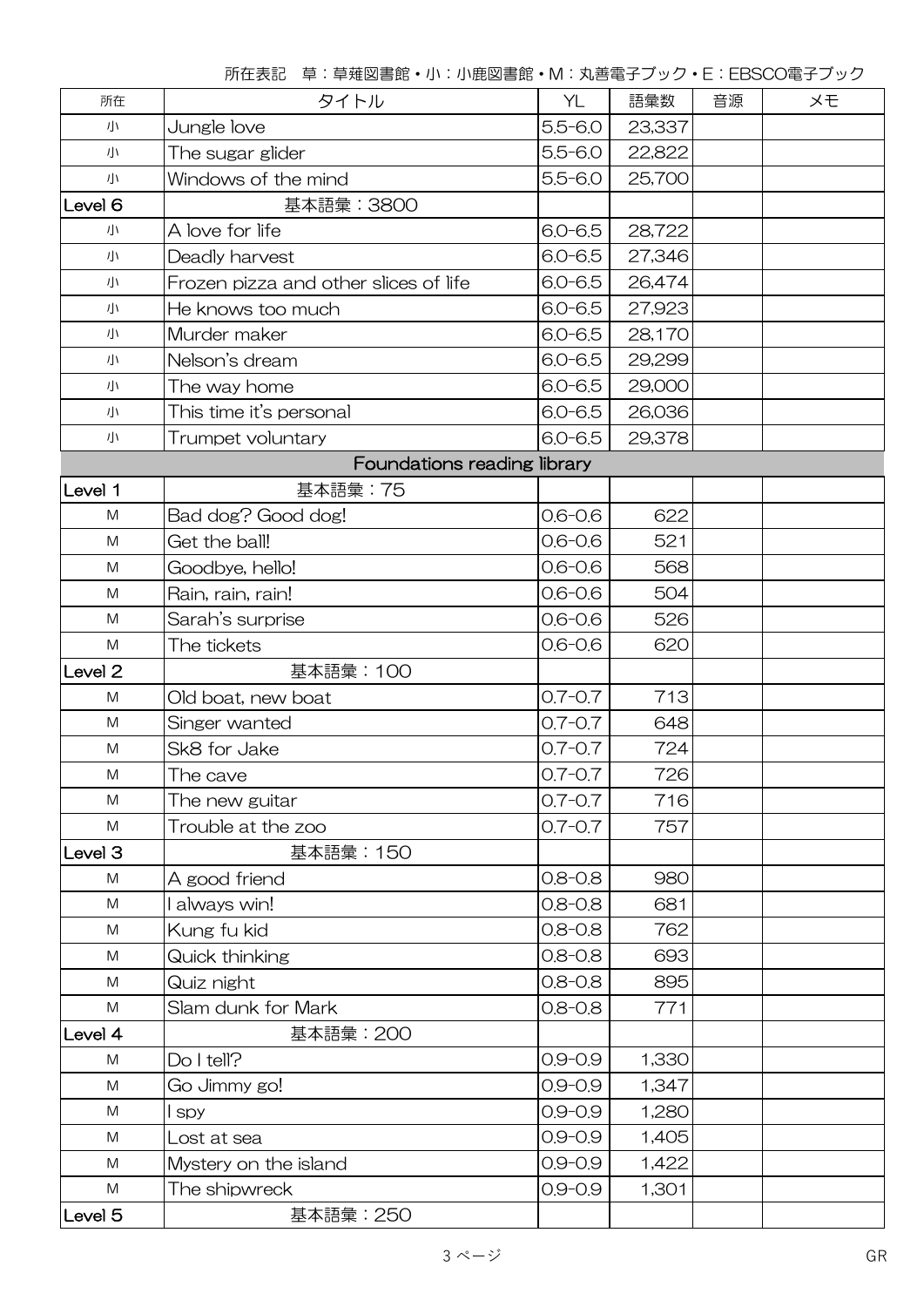| 所在                | タイトル                                   | YL                   | 語彙数        | 音源 | ×Đ |  |
|-------------------|----------------------------------------|----------------------|------------|----|----|--|
| M                 | $1.0 - 1.1$<br>1,710<br>Boys vs. girls |                      |            |    |    |  |
| M                 | The bear's mouth                       | $1.0 - 1.1$          | 1,684      |    |    |  |
| M                 | The big test                           | $1.0 - 1.1$          | 1,127      |    |    |  |
| M                 | Think Daniela!                         | $1.0 - 1.1$          | 1,444      |    |    |  |
| ${\sf M}$         | Where's Lorena?                        | $1.0 - 1.1$          | 1,636      |    |    |  |
| ${\sf M}$         | Who's best?                            | $1.0 - 1.1$          | 1,605      |    |    |  |
| Level 6           | 基本語彙:300                               |                      |            |    |    |  |
| M                 | A helping hand                         | $1.1 - 1.3$          | 2,477      |    |    |  |
| M                 | Does he love me?                       | $1.1 - 1.3$          | 2,633      |    |    |  |
| M                 | No, you can't!                         | $1.1 - 1.3$          | 2,345      |    |    |  |
| M                 | The lost wallet                        | $1.1 - 1.3$          | 2,590      |    |    |  |
| M                 | The old promise                        | $1.1 - 1.3$          | 2,634      |    |    |  |
| ${\sf M}$         | Trouble at sea                         | $1.1 - 1.3$          | 2,301      |    |    |  |
| Level 7           | 基本語彙: 350                              |                      |            |    |    |  |
| ${\sf M}$         | Do it!                                 | $1.2 - 1.4$          | 2,471      |    |    |  |
| M                 | Let's party!                           | $1.2 - 1.4$          | 2,690      |    |    |  |
| M                 | Love online                            | $1.2 - 1.4$          | 2,926      |    |    |  |
| ${\sf M}$         | My mom, the movie star                 | $1.2 - 1.4$          | 2,892      |    |    |  |
| M                 | The golden monkey                      | $1.2 - 1.4$          | 2,852      |    |    |  |
| ${\sf M}$         | The secret tunnel                      | $1.2 - 1.4$          | 2,285      |    |    |  |
|                   | Macmillan readers                      |                      |            |    |    |  |
| 1, starter level  | 基本語彙: 300                              |                      |            |    |    |  |
| 草                 | Alissa                                 | $0.8 - 0.8$          | 763 CD     |    |    |  |
| 草·M               | Around the world in eighty days        | $0.8 - 0.8$          | 998        |    |    |  |
| 草·M               | <b>Blue fins</b>                       | $0.8 - 0.8$          | 665 CD     |    |    |  |
| 草·M               | Gulliver's travels in Lilliput         | $0.8 - 0.8$          | 582        |    |    |  |
| 草·M               | In the frame                           | $0.8 - 0.8$          | $548$ CD   |    |    |  |
| 草·M               | L.A. detective                         | $0.8 - 0.8$          | $714$ CD   |    |    |  |
| 草·M               | Lucky number                           | $0.8 - 0.8$          | 492 CD     |    |    |  |
| 草·M               | Photo finish                           | $0.8 - 0.8$          | $901$ CD   |    |    |  |
| 草·M               | Sara says no!                          | $0.8 - 0.8$          | $752$ CD   |    |    |  |
| 草·M               | Shooting stars                         | $0.8 - 0.8$          | 692 CD     |    |    |  |
| 草·M               | Ski race                               | $0.8 - 0.8$          | $641$ CD   |    |    |  |
| 草·M               | The lost ship                          | $0.8 - 0.8$          | 734 CD     |    |    |  |
| 草·M               | The magic barber                       | $0.8 - 0.8$          | 536 CD     |    |    |  |
| 草·M               | The umbrella                           | $0.8 - 0.8$          | $644$ CD   |    |    |  |
| 草                 | The well                               | $0.8 - 0.8$          | 869 CD     |    |    |  |
| 2, beginner level | 基本語彙:600                               |                      |            |    |    |  |
| 草·M               | A tale of two cities                   | $1.8 - 1.8$          | 6,751 CD   |    |    |  |
| 草·M               | Anna and the fighter                   | $1.4 - 1.4$          | $2,406$ CD |    |    |  |
| 草·M               | <b>Billy Budd</b>                      | $1.8 - 1.8$          | 7,424      |    |    |  |
| 草·M               | Good wives                             | $2.0 - 2.0$          | 8,934      |    |    |  |
| 草·M               | Hawk-eye, the pathfinder               | 9,237<br>$2.0 - 2.0$ |            |    |    |  |

所在表記 草:草薙図書館・小:小鹿図書館・M:丸善電子ブック・E:EBSCO電子ブック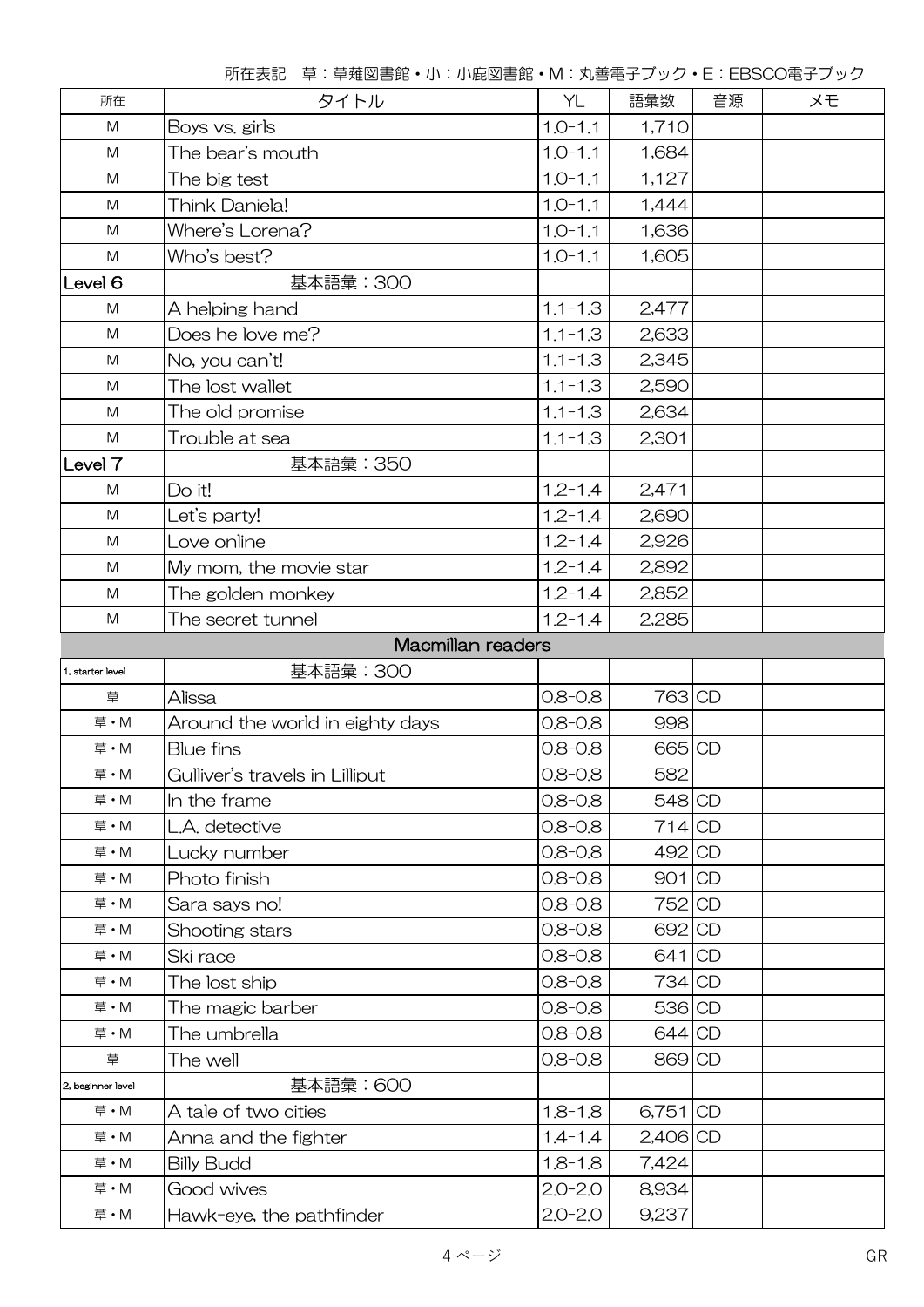| 所在                  | タイトル                                                     | YL          | 語彙数         | 音源         | メモ |
|---------------------|----------------------------------------------------------|-------------|-------------|------------|----|
| 草·M                 | Jane Eyre                                                | $2.0 - 2.0$ |             | 8,690 CD2枚 |    |
| 草·M                 | L.A. raid                                                | $1.4 - 1.4$ | 2,985       |            |    |
| 草·M                 | Little women                                             | $1.8 - 1.8$ | 7,092 CD    |            |    |
| 草·M                 | Lorna Doone                                              | $2.0 - 2.0$ | 10,453      |            |    |
| 草·M                 | Marco                                                    | $1.4 - 1.4$ | $2,245$ CD  |            |    |
| 草·M                 | Money for a motorbike                                    | $1.4 - 1.4$ | 2,200 CD    |            |    |
| 草·M                 | Newspaper boy                                            | $1.4 - 1.4$ | 2,240       |            |    |
| 草·M                 | Northanger Abbey                                         | $1.8 - 1.8$ | 7,337 CD    |            |    |
| 草·M                 | Picture puzzle                                           | $1.2 - 1.2$ | 1,170       |            |    |
| 草·M                 | Princess Diana                                           | $2.0 - 2.0$ | 10,115 CD2枚 |            |    |
| 草·M                 | Rich man poor man                                        | $1.4 - 1.4$ | $2,871$ CD  |            |    |
| 草·M                 | The adventures of Huckleberry Finn                       | $2.0 - 2.0$ | 8,621       |            |    |
| 草·M                 | The adventures of Tom Sawyer                             | $1.8 - 1.8$ | 7,681 CD    |            |    |
| 草·M                 | The black tulip                                          | $2.0 - 2.0$ | 8,653       |            |    |
| 草                   | The house in the picture, and, Abbot<br>Thomas' treasure | $2.0 - 2.0$ | 8,828       |            |    |
| 草·M                 | The house on the hill                                    | $1.4 - 1.4$ | $3,053$ CD  |            |    |
| 草·M                 | The last leaf and other stories                          | $1.8 - 1.8$ | 7,418       |            |    |
| 草·M                 | The last of the Mohicans                                 | $1.8 - 1.8$ | 6,514 CD    |            |    |
| 草·M                 | The long tunnel                                          | $1.4 - 1.4$ | $2,533$ CD  |            |    |
| 草·M                 | The man in the iron mask                                 | $2.0 - 2.0$ |             | 9,055 CD2枚 |    |
| 草·M                 | The mill on the floss                                    | $1.6 - 1.6$ | 5,865 CD    |            |    |
| 草·M                 | The phantom of the opera                                 | $2.0 - 2.0$ | 8,264 CD    |            |    |
| 草                   | The prisoner of Zenda                                    | $2.0 - 2.0$ | 9,567       |            |    |
| 草·M                 | The signalman and The ghost at the trial                 | $2.0 - 2.0$ | 10,374      |            |    |
| 草·M                 | The three musketeers                                     | $2.0 - 2.0$ | 10,724 CD2枚 |            |    |
| 草·M                 | The trumpet-major                                        | $2.0 - 2.0$ | 9,412       |            |    |
| 草·M                 | The truth machine                                        | $1.4 - 1.4$ | 2,272       |            |    |
| 草·M                 | This is London                                           | $1.4 - 1.4$ | $2,473$ CD  |            |    |
| 草・M                 | Washington Square                                        | $2.0 - 2.0$ | 8,004       |            |    |
| 3. elementary level | 基本語彙:1100                                                |             |             |            |    |
| 草·M                 | A Christmas carol                                        | $2.8 - 3.2$ | 11,369      |            |    |
| 草                   | <b>Brazil</b>                                            | $3.0 - 3.2$ | 9,717       |            |    |
| 草·M                 | Claws                                                    | $2.8 - 3.2$ | 11,059      |            |    |
| 草                   | Don't tell me what to do                                 | $2.8 - 3.2$ | 10,117      |            |    |
| 草·M                 | Dr Jekyll and Mr Hyde                                    | $2.8 - 3.2$ | 9,340       |            |    |
| 草·小·M               | Frankenstein                                             | $2.8 - 3.2$ | 6,879 CD    |            |    |
| 草·小·M               | L.A. winners                                             | $2.8 - 3.2$ | 12,419 CD2枚 |            |    |
| 草·M                 | Love by design                                           | $2.8 - 3.2$ | 9,410       |            |    |
| 草·小·M               | Room 13 and other ghost stories                          | $2.8 - 3.2$ | 13,222 CD2枚 |            |    |
| 草·小·M               | Seven stories of mystery and horror                      | $2.8 - 3.2$ | 15,337 CD2枚 |            |    |
| 草·M                 | Silver Blaze and other stories                           | $2.8 - 3.2$ | 10,318      |            |    |
| 草·小·M               | $2.8 - 3.2$<br>10,747 CD<br>Tales of horror              |             |             |            |    |

所在表記 草:草薙図書館・小:小鹿図書館・M:丸善電子ブック・E:EBSCO電子ブック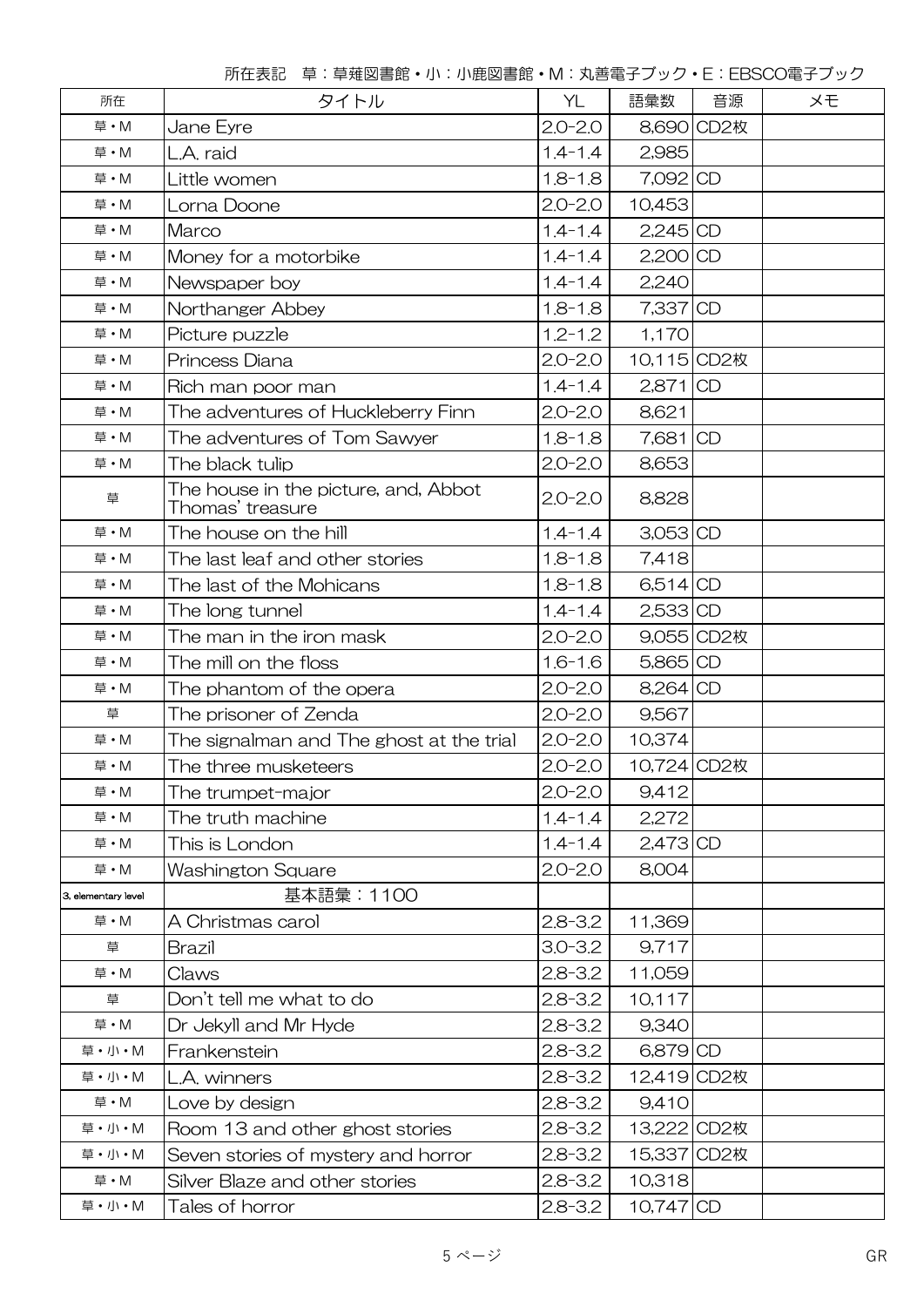所在表記 草:草薙図書館・小:小鹿図書館・M:丸善電子ブック・E:EBSCO電子ブック

| 所在                                                                   | タイトル                                               |             | 語彙数          | 音源 | メモ |
|----------------------------------------------------------------------|----------------------------------------------------|-------------|--------------|----|----|
| 草                                                                    | Tales of ten worlds                                | $2.8 - 3.2$ | 8,364        |    |    |
| 草·小·M                                                                | The black cat                                      | $2.8 - 3.2$ | 8,230 CD     |    |    |
| 草·小·M                                                                | The Canterville ghost and other stories            | $2.8 - 3.2$ | 8,853 CD     |    |    |
| 草                                                                    | The escape and other stories                       | $2.8 - 3.2$ | 7,699        |    |    |
| 草・小                                                                  | The hound of the Baskervilles                      | $2.8 - 3.2$ | 8,901 CD     |    |    |
| 草·小·M                                                                | The legends of Sleepy Hollow and Rip Van<br>Winkle | $2.8 - 3.2$ | 11,902 CD2枚  |    |    |
| 草·M                                                                  | The lost world                                     | $2.8 - 3.2$ | 11,955       |    |    |
| 草・小                                                                  | The mark of Zorro                                  | $2.8 - 3.2$ | 12,144 CD2枚  |    |    |
| 草·小                                                                  | The phantom airman                                 | $2.8 - 3.2$ | 11,444 CD2枚  |    |    |
| 草·小·M                                                                | The picture of Dorian Gray                         | $3.0 - 3.2$ | 10,956 CD2枚  |    |    |
| 小                                                                    | The prince and the pauper                          | $3.0 - 3.2$ | 11,537 CD2枚  |    |    |
| 草・小                                                                  | The princess diaries [1]                           | $2.8 - 3.2$ | 12,444 CD2枚  |    |    |
| 草・小                                                                  | The princess diaries 2                             | $2.8 - 3.2$ | 11,388 CD2枚  |    |    |
| 草・M                                                                  | The promise                                        | $2.8 - 3.2$ | 10,176       |    |    |
| 草·M                                                                  | The quest                                          | $2.8 - 3.2$ | 9,452        |    |    |
| 草·小·M                                                                | The stranger                                       | $2.8 - 3.2$ | 7,195 CD     |    |    |
| 草・小                                                                  | $3.0 - 3.2$<br>The woman in black                  |             | 11,226 CD2枚  |    |    |
| 草·M                                                                  | Treasure island                                    | $3.0 - 3.2$ | 9,863        |    |    |
| 草・小                                                                  | Unquiet graves                                     | $3.0 - 3.2$ | 10,884 CD2枚  |    |    |
| 草                                                                    | Viking tales                                       | $3.0 - 3.2$ | 11,500 CD 2枚 |    |    |
| 草·小·M                                                                | White Fang                                         | $3.0 - 3.2$ | 12,656 CD2枚  |    |    |
| 4, pre-intermediate lev                                              | 基本語彙: 1400                                         |             |              |    |    |
| 草·M                                                                  | A midsummer night's dream                          | $3.4 - 3.6$ | 12,401       |    |    |
| 小                                                                    | Casino Royale                                      | $3.4 - 3.6$ | 12,886 CD2枚  |    |    |
| $J\!\!\!\downarrow\!\!{}'\bullet M$                                  | Daisy Miller                                       | $3.4 - 3.6$ | 15,460 CD2枚  |    |    |
| 小                                                                    | Diamonds are forever                               | $3.4 - 3.6$ | 17,794 CD2枚  |    |    |
| 小                                                                    | England                                            | $3.4 - 3.6$ | 19,000 CD2枚  |    |    |
| 小 · M                                                                | Far from the madding crowd                         | $3.4 - 3.6$ | 18,650 CD2枚  |    |    |
| 草·小·M                                                                | Gandhi                                             | $3.4 - 3.6$ | 16,881 CD2枚  |    |    |
| 草·小·M                                                                | Heidi                                              | $3.4 - 3.6$ | 15,198 CD2枚  |    |    |
| 草・小                                                                  | I, robot                                           | $3.4 - 3.6$ | 18,446 CD2枚  |    |    |
| 草                                                                    | Italy                                              | $3.4 - 3.6$ | 17,000 CD 2枚 |    |    |
| 草·小·M                                                                | Kick-off!: the story of football                   | $3.4 - 3.6$ | 16,794 CD2枚  |    |    |
| $J\!\!\!\downarrow\!\!{}'\cdot M$                                    | Michael Jackson: the king of pop                   | $3.4 - 3.6$ | 15,786 CD2枚  |    |    |
| 草·小·M                                                                | Nelson Mandela                                     | $3.4 - 3.6$ | 12,904 CD2枚  |    |    |
| $J\mskip-1mu\mathrm{l}\mskip1mu\cdot\mskip1mu\mathsf{M}$ . M         | Owl Creek Bridge and other stories                 | $3.4 - 3.6$ | 19,042 CD2枚  |    |    |
| 小 • M                                                                | Owl hall                                           | $3.4 - 3.6$ | 16,256 CD2枚  |    |    |
| 小 • M                                                                | Persuasion                                         | $3.4 - 3.6$ | 17,173 CD2枚  |    |    |
| 小 • M                                                                | Robin Hood                                         | $3.4 - 3.6$ | 13,716 CD2枚  |    |    |
| 小 • M                                                                | Robinson Crusoe                                    | $3.4 - 3.6$ | 17,241 CD2枚  |    |    |
| 草·M                                                                  | Romeo and Juliet                                   | $3.4 - 3.6$ | 15,606       |    |    |
| $J\hspace{-.1em}/\hspace{.1em}\backslash\hspace{.1em} \cdot {\sf M}$ | Selected short stories by D.H. Lawrence            | $3.4 - 3.6$ | 20,499 CD2枚  |    |    |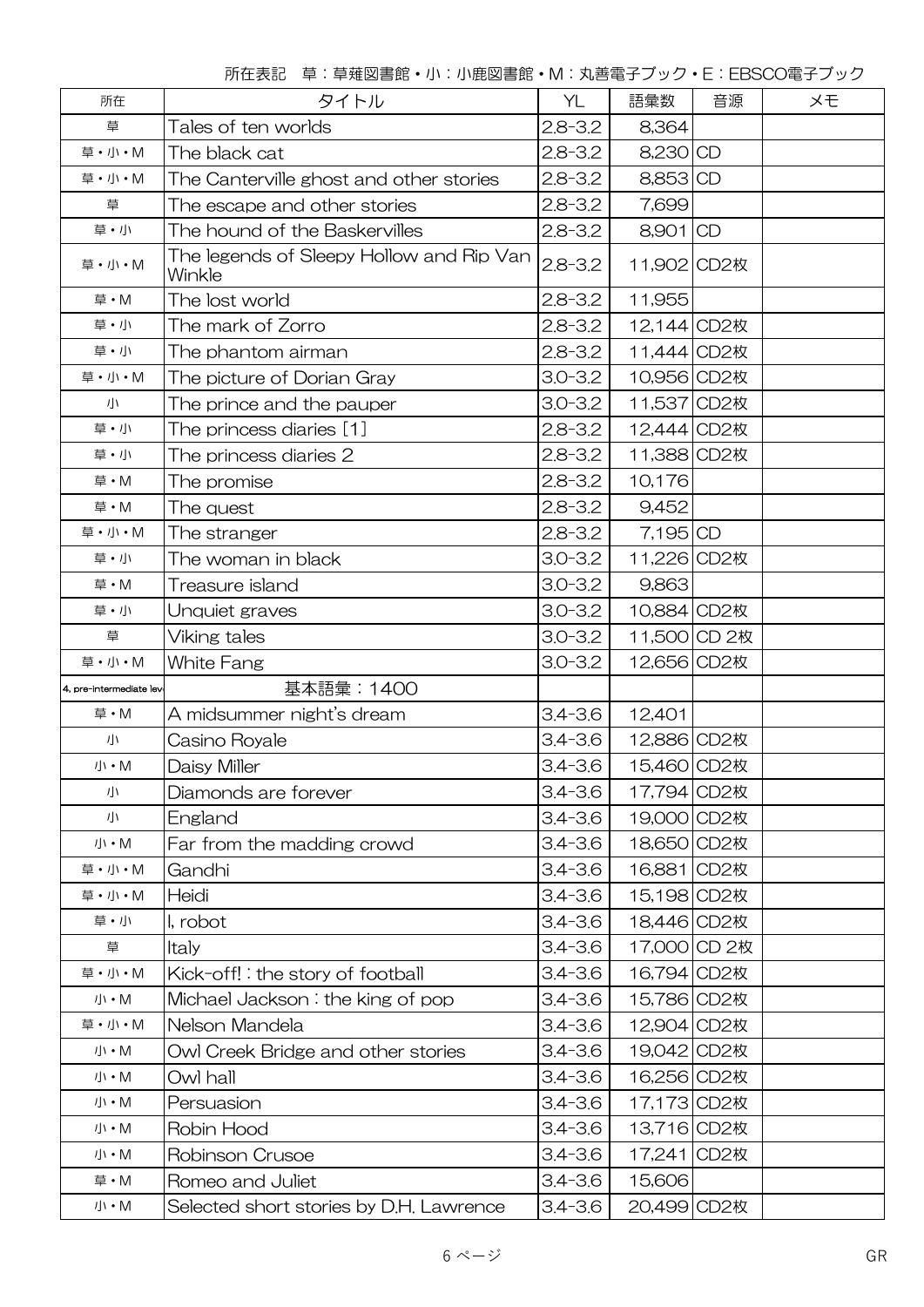所在表記 草:草薙図書館・小:小鹿図書館・M:丸善電子ブック・E:EBSCO電子ブック

| 所在                                                                           | タイトル                                                 | YL          | 語彙数          | 音源 | メモ |
|------------------------------------------------------------------------------|------------------------------------------------------|-------------|--------------|----|----|
| 小                                                                            | Shake hands for ever                                 | $3.4 - 3.6$ | 18,208 CD2枚  |    |    |
| 小 · M                                                                        | The call of the wild                                 | $3.4 - 3.6$ | 15,867 CD2枚  |    |    |
| 草                                                                            | The invisible man                                    | $3.4 - 3.6$ | 15,000 CD 2枚 |    |    |
| 草·小·M                                                                        | The secret garden                                    | $3.4 - 3.6$ | 17,046 CD2枚  |    |    |
| 小・M                                                                          | The story of the Olympics : an unofficial<br>history | $3.4 - 3.6$ | 11,289 CD2枚  |    |    |
| 小·M                                                                          | The tenant of Wildfell Hall                          | $3.4 - 3.6$ | 19,152 CD2枚  |    |    |
| 小·M                                                                          | The treasure of Monte Cristo                         | $3.4 - 3.6$ | 17,943 CD2枚  |    |    |
| 小                                                                            | The United States of America                         | $3.4 - 3.6$ | 18,000 CD2枚  |    |    |
| 小 · M                                                                        | The wizard of Oz                                     | $3.4 - 3.6$ | 15,454 CD2枚  |    |    |
| 5, intermediate level                                                        | 基本語彙:1600                                            |             |              |    |    |
| 草                                                                            | A kiss before dying                                  | $3.6 - 4.0$ | 20,154 CD3枚  |    |    |
| 小                                                                            | A kiss before dying                                  | $3.6 - 4.0$ | 20,154 CD3枚  |    |    |
| 小                                                                            | A new lease of death                                 | $3.6 - 4.0$ | 19,770 CD2枚  |    |    |
| 小                                                                            | Bridget Jones: the edge of reason                    | $3.6 - 4.0$ | 18,101 CD2枚  |    |    |
| 小                                                                            | Bridget Jones's diary                                | $3.6 - 4.0$ | 17,558 CD2枚  |    |    |
| $J\mskip-1mu\mathrm{l}\mskip1mu\cdot\mskip1mu\mathsf{M}$ . M                 | <b>Bristol murder</b>                                | $3.6 - 4.0$ | 16,208 CD2枚  |    |    |
| M                                                                            | David Copperfield                                    | $3.6 - 4.0$ | 26,578       |    |    |
| 小                                                                            | Doctor No                                            | $3.6 - 4.0$ | 23,790 CD3枚  |    |    |
| 小 · M                                                                        | Dracula                                              | $3.6 - 4.0$ | 10,208 CD1枚  |    |    |
| $J\mskip-1mu\mathrm{l}\mskip1mu\cdot\mskip1mu\mathsf{M}$ . M                 | Emma                                                 | $3.6 - 4.0$ | 27,095 CD3枚  |    |    |
| 草·小                                                                          | Goldfinger                                           | $3.6 - 4.0$ | 21,349 CD3枚  |    |    |
| M                                                                            | Hamlet                                               | $3.6 - 4.0$ | 13,597       |    |    |
| $J\mskip-1mu\mathrm{l}\mskip1mu\cdot\mskip1mu\mathsf{M}$ . M                 | King Arthur and the knights of the round<br>table    | $3.6 - 4.0$ | 18,282 CD2枚  |    |    |
| 小                                                                            | Live and let die                                     | $3.6 - 4.0$ | 19,201 CD2枚  |    |    |
| 小 · M                                                                        | Meet me in Istanbul                                  | $3.6 - 4.0$ | 10,754 CD2枚  |    |    |
| 小・M                                                                          | Much ado about nothing                               | $3.6 - 4.0$ | 18,051 CD2枚  |    |    |
| 小                                                                            | My cousin Rachel                                     | $3.6 - 4.0$ | 14,450 CD2枚  |    |    |
| $J\mskip-1mu\mathrm{l} \cdot \mathsf{M}$                                     | Oliver Twist                                         | $3.6 - 4.0$ | 11,091 CD2枚  |    |    |
| 小                                                                            | One day                                              | $3.6 - 4.0$ | 20,022 CD2枚  |    |    |
| M                                                                            | Pride and prejudice                                  | $3.6 - 4.0$ | 23,027       |    |    |
| 小 · M                                                                        | Sense and sensibility                                | $3.6 - 4.0$ | 25,007 CD3枚  |    |    |
| 小                                                                            | Slumdog millionaire                                  | $3.6 - 4.0$ | 19,822 CD2枚  |    |    |
| $J\mskip-1mu\mathrm{l} \cdot \mathsf{M}$                                     | Tess of the d'Urbervilles                            | $3.6 - 4.0$ | 24,666 CD3枚  |    |    |
| M                                                                            | The enchanted April                                  | $3.6 - 4.0$ | 11,666       |    |    |
| 小                                                                            | The great Gatsby                                     | $3.6 - 4.0$ | 12,945 CD2枚  |    |    |
| M                                                                            | The merchant of Venice                               | $3.6 - 4.0$ | 23,054       |    |    |
| 小                                                                            | The Norwood builder and other stories                | $3.6 - 4.0$ | 19,600 CD2枚  |    |    |
| 小                                                                            | The pearl                                            | $3.6 - 4.0$ | 18,640 CD2枚  |    |    |
| 小 · M                                                                        | The Queen of death                                   | $3.6 - 4.0$ | 12,241 CD2枚  |    |    |
| M                                                                            | The red and the black                                | $3.6 - 4.0$ | 25,453       |    |    |
| 小                                                                            | The sign of four                                     | $3.6 - 4.0$ | 11,451 CD2枚  |    |    |
| $J\hspace{-0.1cm}J\hspace{-0.1cm}\prime\hspace{-0.1cm}\cdot\hspace{-0.1cm}M$ | The smuggler                                         | $3.6 - 4.0$ | 15,280 CD2枚  |    |    |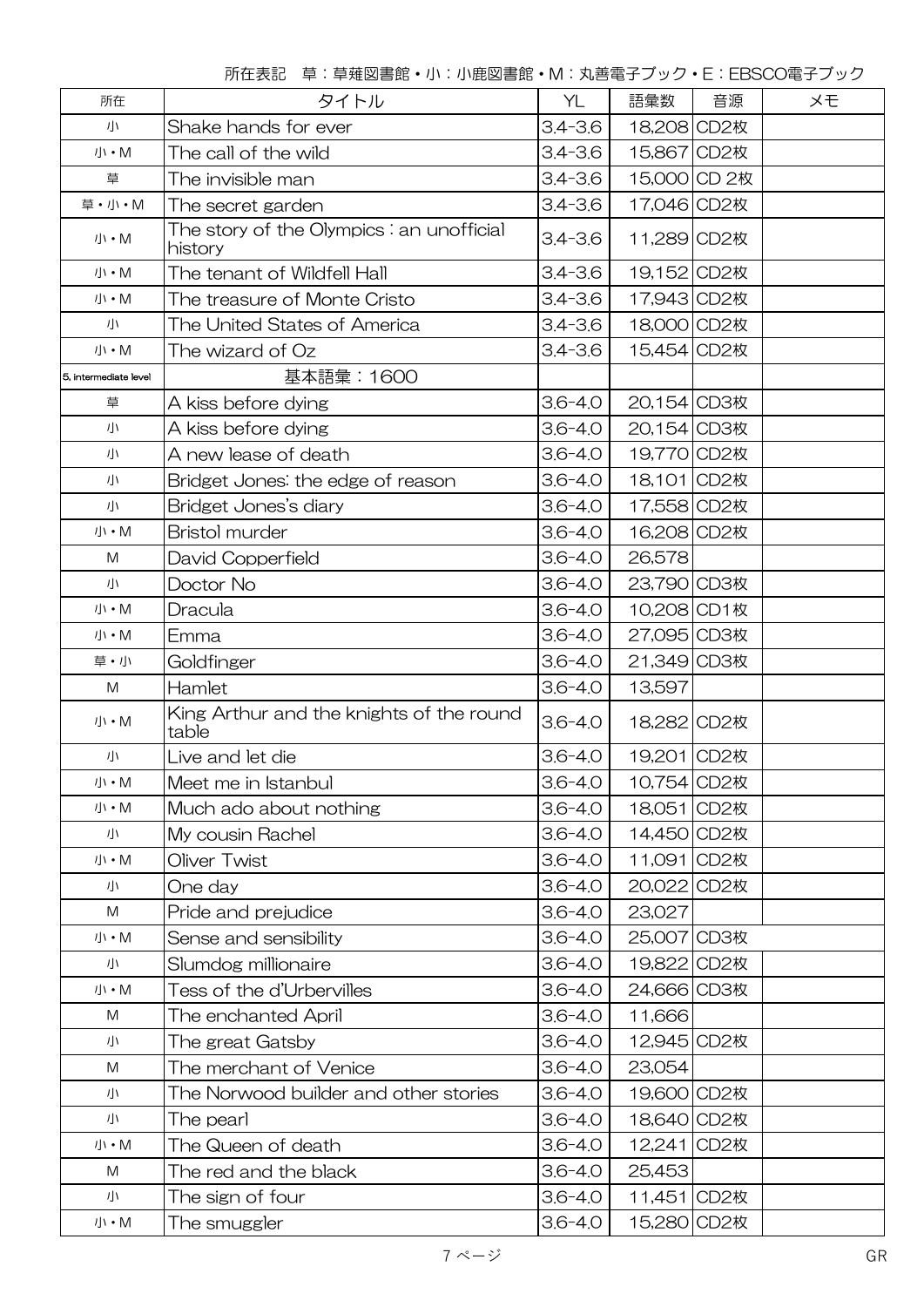|                                                                                                            | 所在表記 草:草薙図書館·小:小鹿図書館·M:丸善電子ブック·E:EBSCO電子ブック |             |             |    |    |
|------------------------------------------------------------------------------------------------------------|---------------------------------------------|-------------|-------------|----|----|
| 所在                                                                                                         | タイトル                                        | YL          | 語彙数         | 音源 | メモ |
| 小・M                                                                                                        | The space invaders                          | $3.6 - 4.0$ | 10,619 CD1枚 |    |    |
| 小 • M                                                                                                      | The speckled band and other stories         | $3.6 - 4.0$ | 12,657 CD2枚 |    |    |
| 小・M                                                                                                        | The woman who disappeared                   | $3.6 - 4.0$ | 14,255 CD2枚 |    |    |
| M                                                                                                          | The woodlanders                             | $3.6 - 4.0$ | 21,169      |    |    |
| 小・M                                                                                                        | Th é r è se Raquin                          | $3.6 - 4.0$ | 23,493 CD3枚 |    |    |
| 小                                                                                                          | Touching the void                           | $3.6 - 4.0$ | 16,874 CD2枚 |    |    |
| 小 • M                                                                                                      | Wuthering Heights                           | $3.6 - 4.0$ | 21,320 CD3枚 |    |    |
| 6, upper intermediate                                                                                      | 基本語彙: 2200                                  |             |             |    |    |
| M                                                                                                          | Anna Karenina                               | $4.5 - 5.0$ | 28,500      |    |    |
| M                                                                                                          | <b>Bleak House</b>                          | $4.5 - 5.0$ | 22,002      |    |    |
| M                                                                                                          | Great expectations                          | $4.5 - 5.0$ | 20,058      |    |    |
| M                                                                                                          | L.A. movie                                  | $4.5 - 5.0$ | 26,176      |    |    |
| M                                                                                                          | Macbeth                                     | $4.5 - 5.0$ | 15,913      |    |    |
| M                                                                                                          | Middlemarch                                 | $4.5 - 5.0$ | 33,988      |    |    |
| M                                                                                                          | <b>Moby Dick</b>                            | $4.5 - 5.0$ | 26,317      |    |    |
| M                                                                                                          | Officially dead                             | $4.5 - 5.0$ | 22,034      |    |    |
| $\mathsf{M}% _{T}=\mathsf{M}_{T}\!\left( a,b\right) ,\ \mathsf{M}_{T}=\mathsf{M}_{T}\!\left( a,b\right) ,$ | Our mutual friend                           | $4.5 - 5.0$ | 22,009      |    |    |
| M                                                                                                          | Rebecca                                     | $4.5 - 5.0$ | 35,309      |    |    |
| M                                                                                                          | The cut-glass bowl and other stories        | $4.5 - 5.0$ | 12,921      |    |    |
| 草                                                                                                          | The ghost                                   | $4.5 - 5.0$ | 19,692 CD2枚 |    |    |
| M                                                                                                          | The importance of being earnest             | $4.5 - 5.0$ | 18,047      |    |    |
| $\mathsf{M}% _{T}=\mathsf{M}_{T}\!\left( a,b\right) ,\ \mathsf{M}_{T}=\mathsf{M}_{T}\!\left( a,b\right) ,$ | Vanity Fair                                 | $4.5 - 5.0$ | 34,946      |    |    |
|                                                                                                            | Oxford bookworms library                    |             |             |    |    |
| <b>Starter</b>                                                                                             | 基本語彙:250                                    |             |             |    |    |
| 小                                                                                                          | Drive into danger                           | $0.8 - 0.9$ | 1,400       |    |    |
| 小                                                                                                          | Escape                                      | $0.8 - 0.9$ | 930         |    |    |
| 小                                                                                                          | Girl on a motorcycle                        | $0.8 - 0.9$ | 1,300       |    |    |
| 草                                                                                                          | Last chance                                 | $0.8 - 0.9$ | 1,928       |    |    |
| 小                                                                                                          | Mystery in London                           | $0.8 - 0.9$ | 1,450       |    |    |
| 小                                                                                                          | New York café                               | $0.8 - 0.9$ | 1,600       |    |    |
| 草                                                                                                          | Orca                                        | $0.8 - 0.9$ | 1,600       |    |    |

所在表記 草:草薙図書館・小:小鹿図書館・M:丸善電子ブック・E:EBSCO電子ブック

草 Police TV 0.8-0.9 1,500

草 Red roses 2008-0.9 1,700 CD 小 Robin Hood 0.8-0.9 960  $\sqrt{11}$  Sally's phone 0.8-0.9 1,400 草 Starman 0.8-0.9 1,600 小 Survive! (0.8-0.9 1,540) 小 Taxi of terror 0.8-0.9 970 草 The Cat 0.8-0.9 1,292 小 The fifteenth character  $0.8-0.9$  1,400  $\overline{p}$  The girl with green eyes  $0.8-0.9$  1,550 草 The girl with red hair 20.8-0.9 1,702  $\overline{p}$  The mystery of Manor Hall  $\overline{q}$  0.8-0.9 1,390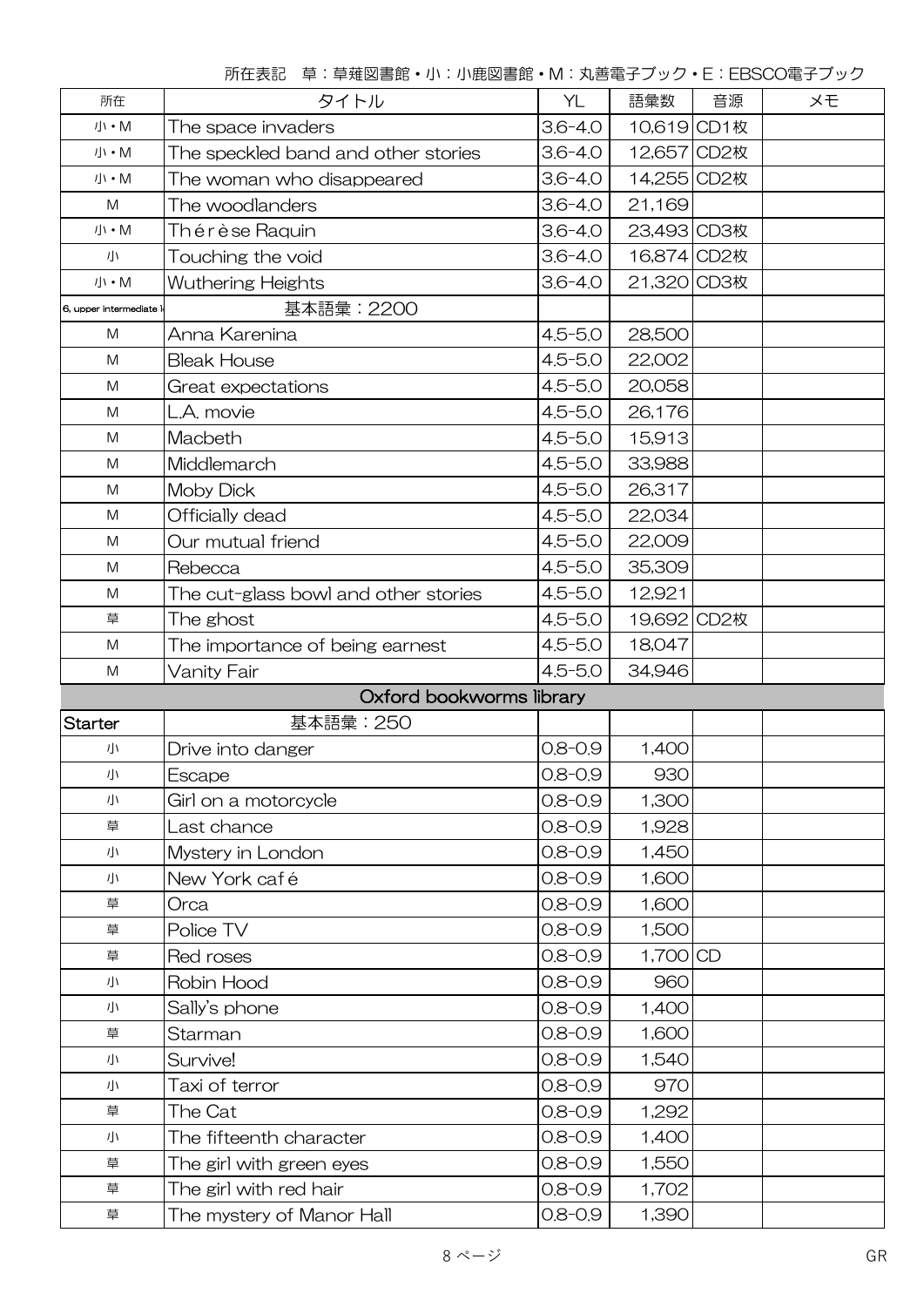所在表記 草:草薙図書館・小:小鹿図書館・M:丸善電子ブック・E:EBSCO電子ブック

| 所在      | タイトル                                   |             | 語彙数        | 音源 | メモ |
|---------|----------------------------------------|-------------|------------|----|----|
| Stage 1 | 基本語彙: 400                              |             |            |    |    |
| 草       | 47 ronin: a samurai story from Japan   | $2.0 - 2.2$ | 6,079      |    |    |
| 草       | A ghost in love and other plays        | $2.0 - 2.2$ | 5,561      |    |    |
| 小       | A little princess                      | $2.0 - 2.2$ | 5,840      |    |    |
| 草       | Aladdin and the enchanted lamp         | $2.0 - 2.2$ | 5,240      |    |    |
| 草       | Animals in danger                      | $2.0 - 2.2$ | 5,140      |    |    |
| 草       | <b>Brazil</b>                          | $2.0 - 2.2$ | 4,951      |    |    |
| 草       | Christmas in Prague                    | $2.0 - 2.2$ | 4,720      |    |    |
| 草       | Deserts                                | $2.0 - 2.2$ | 5,519      |    |    |
| 草       | England                                | $2.0 - 2.2$ | 4,640      |    |    |
| 草       | Five short plays                       | $2.0 - 2.2$ | 4,828 CD   |    |    |
| 草       | Goodbye, Mr Hollywood                  | $2.0 - 2.2$ | 5,400      |    |    |
| 草       | Hollywood                              | $2.0 - 2.2$ | 5,686      |    |    |
| 草       | Japan                                  | $2.0 - 2.2$ | 5,534      |    |    |
| 草       | John Lennon                            | $2.0 - 2.2$ | 5,798      |    |    |
| 草       | Les mis é rables                       | $2.0 - 2.2$ | 7,250      |    |    |
| 草       | Little Lord Fauntleroy                 | $2.0 - 2.2$ | 7,250      |    |    |
| 草       | London                                 | $2.0 - 2.2$ | 4,800      |    |    |
| 小       | Love or money?                         | $2.0 - 2.2$ | 6,010      |    |    |
| 草       | Mary, Queen of Scots                   | $2.0 - 2.2$ | 6,540      |    |    |
| 草       | Mutiny on the Bounty                   | $2.0 - 2.2$ | 5,825      |    |    |
| 草       | Ned Kelly: a true story                | $2.0 - 2.2$ | $5,775$ CD |    |    |
| 草       | New York                               | $2.0 - 2.2$ | 4,640      |    |    |
| 草       | Nobody listens                         | $2.0 - 2.2$ | 5,347      |    |    |
| 草       | One-way ticket: short stories          | $2.0 - 2.2$ | 5,520      |    |    |
| 草       | Pocahontas                             | $2.0 - 2.2$ | 5,320      |    |    |
| 草       | Remember Miranda                       | $2.0 - 2.2$ | 5,060      |    |    |
| 草       | San Francisco                          | $2.0 - 2.2$ | 5,664      |    |    |
| 草       | Scotland                               | $2.0 - 2.2$ | 5,150      |    |    |
| 草       | Sherlock Holmes: two plays             | $2.0 - 2.2$ | 5,900      |    |    |
| 草·小     | Sherlock Holmes and the Duke's son     | $2.0 - 2.2$ | 5,800      |    |    |
| 草       | Sherlock Holmes and the sport of kings | $2.0 - 2.2$ | 5,925      |    |    |
| 草       | Shirley Homes and Lithuanian case      | $2.0 - 2.2$ | 5,925      |    |    |
| 草       | Shirley Homes and the cyber thief      | $2.0 - 2.2$ | 6,063      |    |    |
| 草       | Sister love and other crime stories    | $2.0 - 2.2$ | 5,565      |    |    |
| 小       | The adventures of Tom Sawyer           | $2.0 - 2.2$ | 5,825      |    |    |
| 草       | The boy-king Tutankhamun               | $2.0 - 2.2$ | 5,227      |    |    |
| 草       | The bridge and other love stories      | $2.0 - 2.2$ | 5,605      |    |    |
| 草       | The butler did it and other plays      | $2.0 - 2.2$ | 5,925      |    |    |
| 草       | The coldest place on earth             | $2.0 - 2.2$ | 5,500      |    |    |
| 小       | The elephant man                       | $2.0 - 2.2$ | 5,400      |    |    |
| 草       | The lottery winner                     | $2.0 - 2.2$ | 5,655      |    |    |
| 草       | The meaning of gifts                   | $2.0 - 2.2$ | 6,405      |    |    |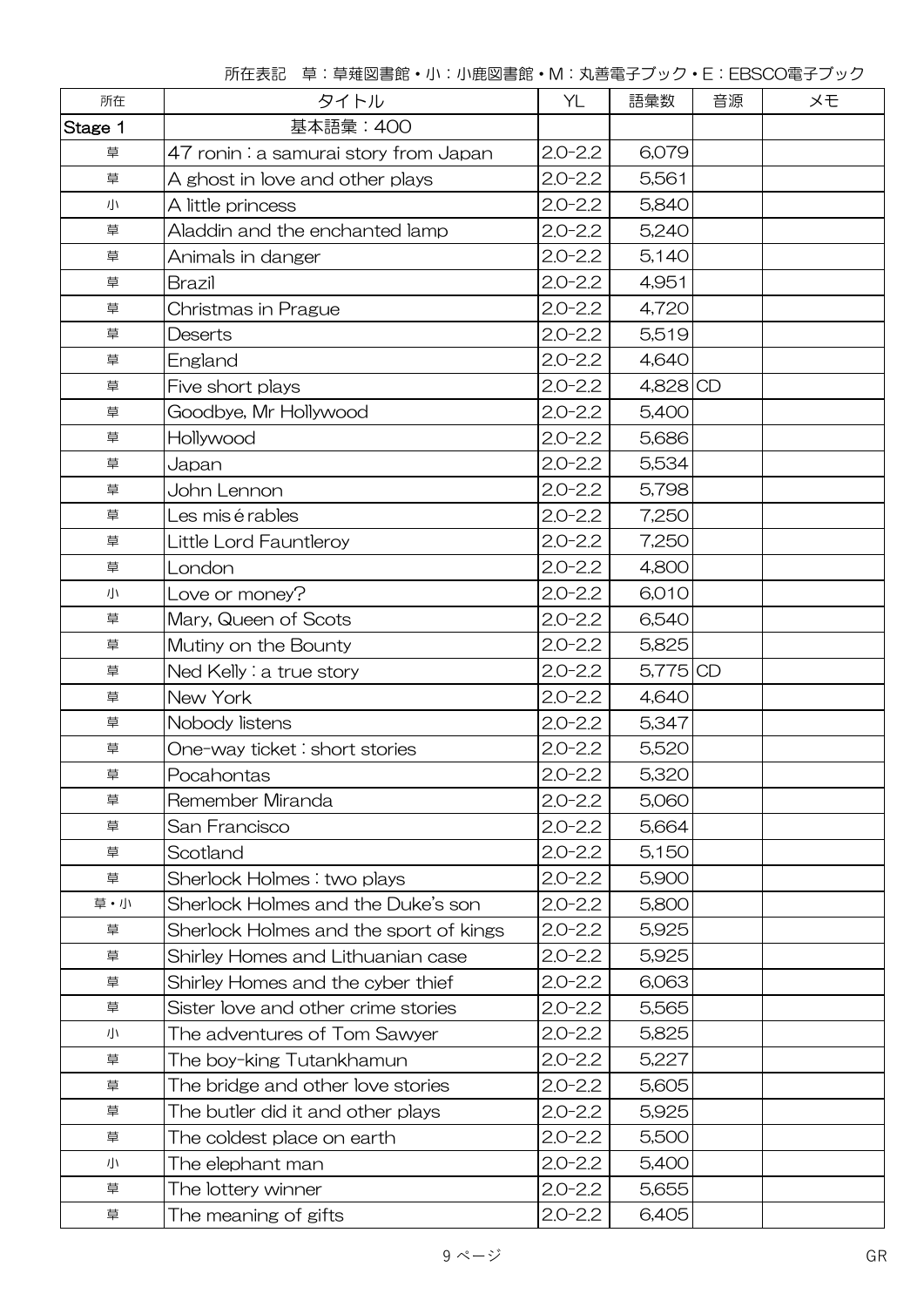|  |  |  | 所在表記 草:草薙図書館・小:小鹿図書館・M:丸善電子ブック・E:EBSCO電子ブック |
|--|--|--|---------------------------------------------|
|--|--|--|---------------------------------------------|

| 所在      | タイトル                                                    | YL          | 語彙数    | 音源 | メモ |
|---------|---------------------------------------------------------|-------------|--------|----|----|
| 小       | The monkey's paw                                        | $2.0 - 2.2$ | 4,830  |    |    |
| 草       | The murder of Mary Jones                                | $2.0 - 2.2$ | 6,405  |    |    |
| 草       | The Omega files : short stories                         | $2.0 - 2.2$ | 5,830  |    |    |
| 小       | The phantom of the opera                                | $2.0 - 2.2$ | 6,230  |    |    |
| 草       | The Piano Man                                           | $2.2 - 2.4$ | 6,476  |    |    |
| 小       | The President's murderer                                | $2.0 - 2.2$ | 5,270  |    |    |
| 草       | The witches of Pendle                                   | $2.0 - 2.2$ | 5,730  |    |    |
| 草       | The withered arm                                        | $2.0 - 2.2$ | 5,735  |    |    |
| 小       | The wizard of Oz                                        | $2.0 - 2.2$ | 5,440  |    |    |
| 草       | Titanic                                                 | $2.0 - 2.2$ | 5,600  |    |    |
| 草       | Under the moon                                          | $2.0 - 2.2$ | 5,320  |    |    |
| 草       | Weddings                                                | $2.0 - 2.2$ | 5,865  |    |    |
| 小       | White death                                             | $2.0 - 2.2$ | 6,600  |    |    |
| 草       | William and Kate                                        | $2.0 - 2.2$ | 5,132  |    |    |
| Stage 2 | 基本語彙: 700                                               |             |        |    |    |
| 草       | A stranger at Green Knowe                               | $2.6 - 2.8$ | 6,300  |    |    |
| 草       | Agatha Christie, woman of mystery                       | $2.6 - 2.8$ | 5,955  |    |    |
| 草       | Alice's adventures in wonderland                        | $2.6 - 2.8$ | 6,315  |    |    |
| 草       | Amelia Earhart                                          | $2.6 - 2.8$ | 8,703  |    |    |
| 小       | Anne of Green Gables                                    | $2.6 - 2.8$ | 5,860  |    |    |
| 草       | Changing their skies                                    | $2.6 - 2.8$ | 6,987  |    |    |
| 草       | Chocolate                                               | $2.6 - 2.8$ | 6,591  |    |    |
| 草       | Climate change                                          | $2.6 - 2.8$ | 7,193  |    |    |
| 草       | Cries from the heart : stories from around<br>the world | $2.6 - 2.8$ | 6,683  |    |    |
| 草       | Dead man's island                                       | $2.6 - 2.8$ | 5,215  |    |    |
| 草       | Death in the freezer                                    | $2.6 - 2.8$ | 6,180  |    |    |
| 小       | Dracula                                                 | $2.6 - 2.8$ | 7,875  |    |    |
| 草       | Ear-rings from Frankfurt                                | $2.6 - 2.8$ | 6,422  |    |    |
| 草       | Five children and it                                    | $2.6 - 2.8$ | 5,945  |    |    |
| 草       | <b>Grace Darling</b>                                    | $2.6 - 2.8$ | 6,685  |    |    |
| 草       | Hamlet                                                  | $2.6 - 2.8$ | 11,552 |    |    |
| 小       | Henry VIII and his six wives                            | $2.6 - 2.8$ | 6,310  |    |    |
| 草       | Ireland                                                 | $2.6 - 2.8$ | 7,120  |    |    |
| 草       | John F. Kennedy                                         | $2.6 - 2.8$ | 6,875  |    |    |
| 草       | Leonardo da Vinci                                       | $2.6 - 2.8$ | 7,033  |    |    |
| 草       | Love among the haystacks                                | $2.6 - 2.8$ | 7,030  |    |    |
| 草       | Marco Polo and the Silk Road                            | $2.6 - 2.8$ | 6,700  |    |    |
| 草       | <b>Matty Doolin</b>                                     | $2.6 - 2.8$ | 6,580  |    |    |
| 草       | Much ado about nothing                                  | $2.6 - 2.8$ | 5,400  |    |    |
| 小       | New Yorkers: short stories                              | $2.6 - 2.8$ | 5,895  |    |    |
| 草       | Oceans                                                  | $2.6 - 2.8$ | 6,778  |    |    |
| 草       | One thousand dollars and other plays                    | $2.6 - 2.8$ | 4,900  |    |    |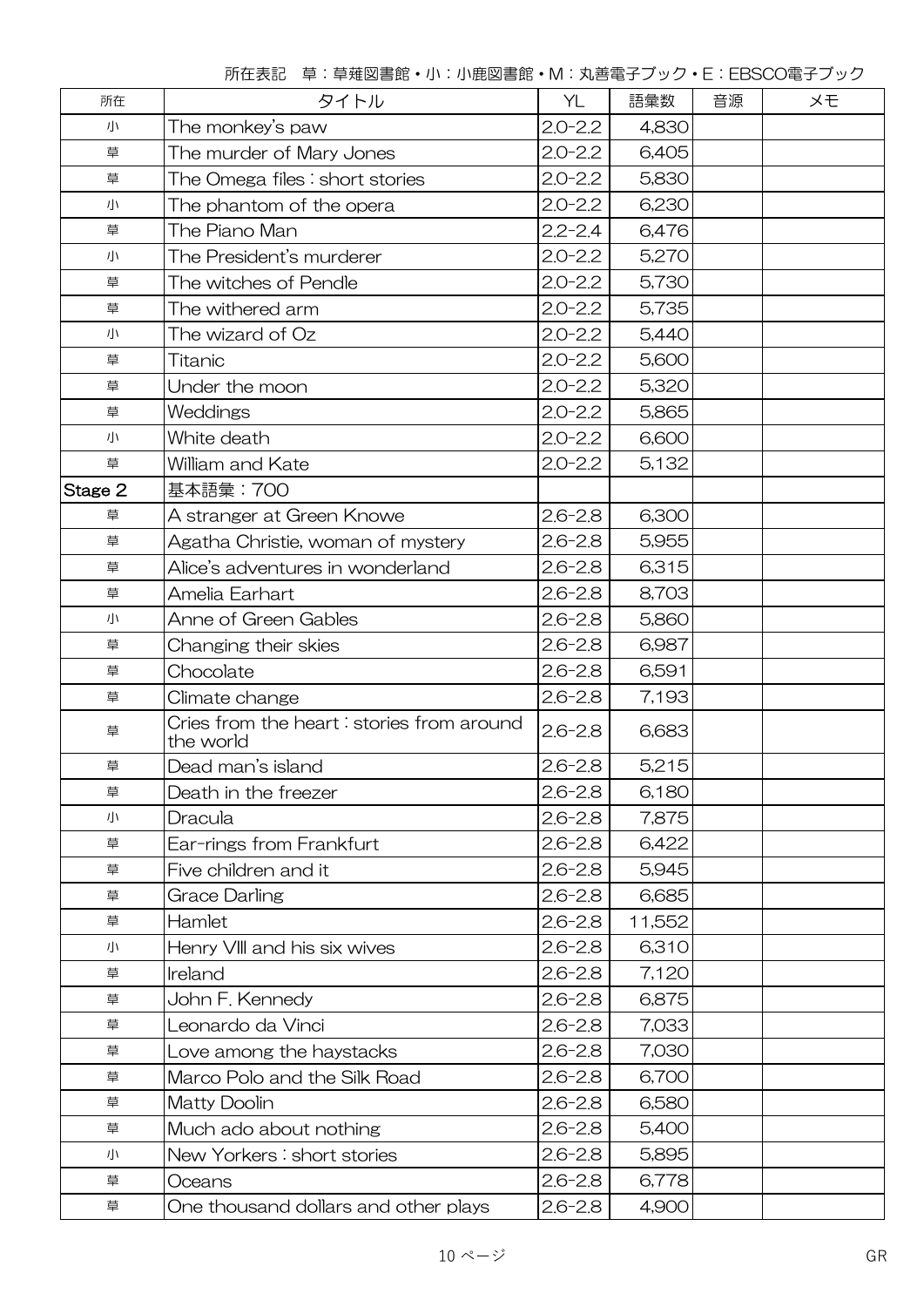|  |  |  | 所在表記 草:草薙図書館・小:小鹿図書館・M:丸善電子ブック・E:EBSCO電子ブック |
|--|--|--|---------------------------------------------|
|--|--|--|---------------------------------------------|

| 所在      | タイトル                                                             | YL          | 語彙数         | 音源 | メモ |  |
|---------|------------------------------------------------------------------|-------------|-------------|----|----|--|
| 草       | Rainforests                                                      | $2.6 - 2.8$ | 6,480       |    |    |  |
| 草       | Red dog Simplified ed                                            | $2.6 - 2.8$ | 7,662       |    |    |  |
| 草       | Return to earth: simplified ed                                   | $2.6 - 2.8$ | 6,250       |    |    |  |
| 草       | Romeo and Juliet                                                 | $2.6 - 2.8$ | 5,600       |    |    |  |
| 草       | Seasons and Celebrations                                         | $2.6 - 2.8$ | 6,508       |    |    |  |
| 小       | Sherlock Holmes short stories                                    | $2.6 - 2.8$ | 6,280       |    |    |  |
| 草       | Songs from the soul: stories from Around<br>the world            | $2.6 - 2.8$ | 5,963       |    |    |  |
| 草       | Stories from the five towns                                      | $2.6 - 2.8$ | 5,540       |    |    |  |
| 草       | Tales from Longpuddle                                            | $2.6 - 2.8$ | 6,490       |    |    |  |
| 小       | The adventures of Huckleberry Finn                               | $2.6 - 2.8$ | 6,180       |    |    |  |
| 草       | The beautiful game                                               | $2.6 - 2.8$ | 7,015       |    |    |  |
| 小       | The Canterville ghost                                            | $2.6 - 2.8$ | 6,100       |    |    |  |
| 草       | The children of the new forest                                   | $2.6 - 2.8$ | 6,605       |    |    |  |
| 小       | The death of Karen Silkwood                                      | $2.6 - 2.8$ | 5,585       |    |    |  |
| 草       | The importance of being earnest                                  | $2.6 - 2.8$ | 6,347       |    |    |  |
| 草       | The jungle book                                                  | $2.6 - 2.8$ | 6,510       |    |    |  |
| 小       | The life and strange surprising adventures<br>of Robinson Crusoe | $2.6 - 2.8$ | 6,830       |    |    |  |
| 草       | The life and times of William Shakespeare                        | $2.6 - 2.8$ | 9,135       |    |    |  |
| 草       | The love of a King                                               | $2.6 - 2.8$ | 6,150       |    |    |  |
| 草       | The murders in the Rue Morgue                                    | $2.6 - 2.8$ | 6,995       |    |    |  |
| 草       | The mystery of Allegra                                           | $2.6 - 2.8$ | 6,115       |    |    |  |
| 草       | The olympic games                                                | $2.6 - 2.8$ | 6,448       |    |    |  |
| 草・小     | The piano                                                        | $2.6 - 2.8$ | 6,070 CD    |    |    |  |
| 草       | The pit and the pendulum and other<br>stories                    | $2.6 - 2.8$ | 6,000       |    |    |  |
| 草       | The prince and the pauper                                        | $2.6 - 2.8$ | 9,304       |    |    |  |
| 草       | The summer intern                                                | $2.6 - 2.8$ | 6,762       |    |    |  |
| 草       | The year of sharing                                              | $2.6 - 2.8$ | 6,390       |    |    |  |
| 草       | Too old to rock and roll and other stories                       | $2.6 - 2.8$ | 5,310       |    |    |  |
| 草       | Troll and other stories: Ghosts<br>international                 | $2.6 - 2.8$ | 6,808       |    |    |  |
| 草       | Voodoo island                                                    | $2.6 - 2.8$ | 5,910       |    |    |  |
| 草       | World wonders                                                    | $2.6 - 2.8$ | 6,738       |    |    |  |
| Stage 3 | 基本語彙:1000                                                        |             |             |    |    |  |
| 草·小     | A Christmas carol                                                | $3.2 - 3.4$ | 10,385 CD2枚 |    |    |  |
| 草       | A cup of kindness : stories from the<br>Scotland                 | $3.2 - 3.4$ | 11,205      |    |    |  |
| 草       | A pair of ghostly hands and other stories                        | $3.2 - 3.4$ | 9,600       |    |    |  |
| 草       | Animal kingdom                                                   | $3.2 - 3.4$ | 7,825       |    |    |  |
| 草       | As the inspector said and other stories                          | $3.2 - 3.4$ | 9,600       |    |    |  |
| 草       | Australia and New Zealand                                        | $3.2 - 3.4$ | 10,270 CD2枚 |    |    |  |
| 小       | Chemical secret                                                  | $3.2 - 3.4$ | 10,150      |    |    |  |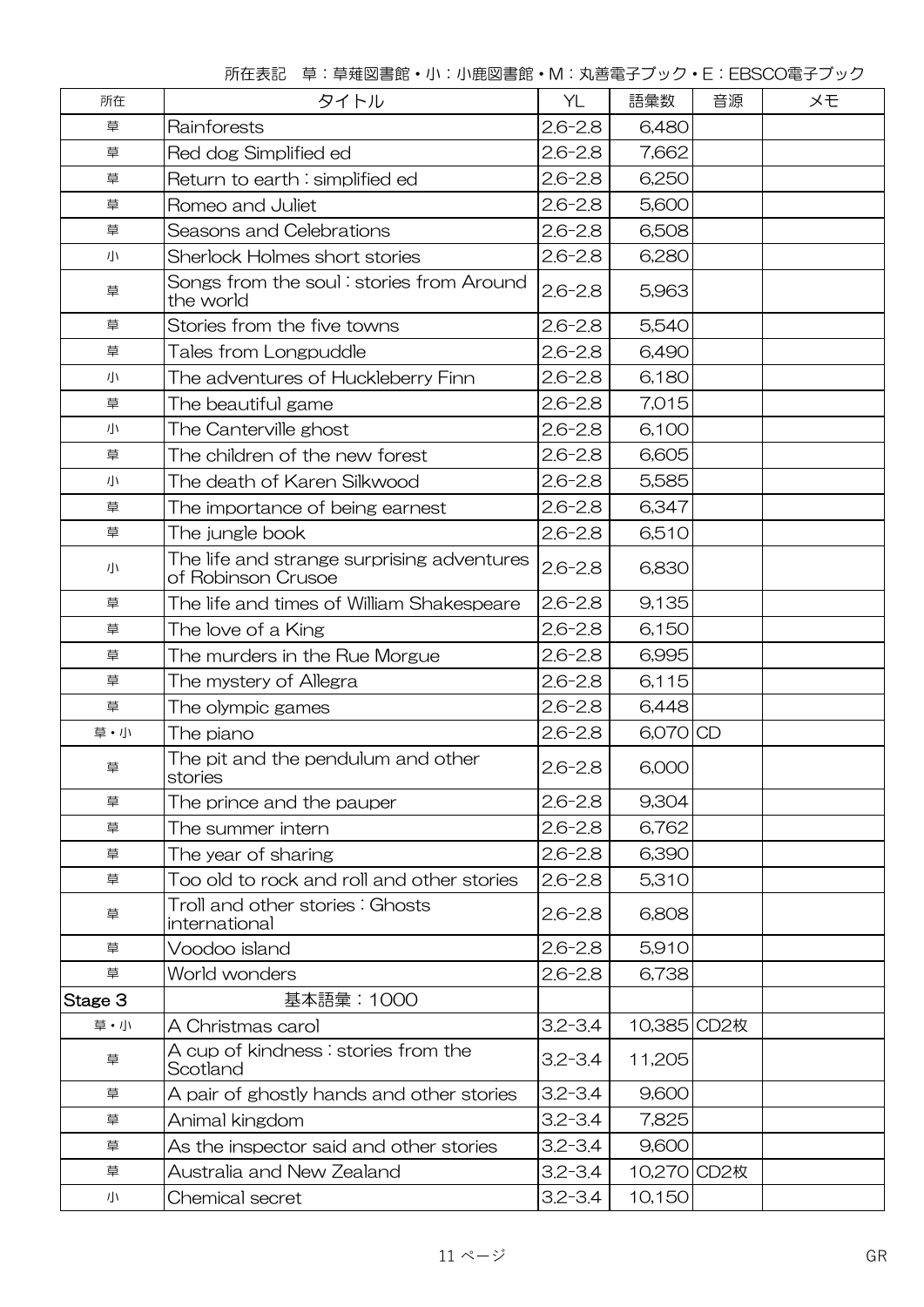| 所在  | タイトル                                                           | YL          | 語彙数         | 音源<br>メモ   |  |  |
|-----|----------------------------------------------------------------|-------------|-------------|------------|--|--|
| 草   | Dancing with strangers: stories from<br>Africa                 | $3.2 - 3.4$ | 11,990      |            |  |  |
| 草   | Dinosaurs                                                      | $3.2 - 3.4$ | 10,021 CD2枚 |            |  |  |
| 草   | <b>Ethan Frome</b>                                             | $3.2 - 3.4$ | 10,700      |            |  |  |
| 草   | Formula one                                                    | $3.2 - 3.4$ | 10,645 CD2枚 |            |  |  |
| 小   | Frankenstein                                                   | $3.2 - 3.4$ | 9,685       |            |  |  |
| 草   | Future energy                                                  | $3.2 - 3.4$ | 10,244 CD2枚 |            |  |  |
| 草   | Go, lovely rose and other stories                              | $3.2 - 3.4$ | 8,065       |            |  |  |
| 草   | Goldfish                                                       | $3.2 - 3.4$ | 10,100      |            |  |  |
| 草   | <b>Information Technology</b>                                  | $3.2 - 3.4$ | 9,614       |            |  |  |
| 草   | Justice                                                        | $3.2 - 3.4$ | 10,420      |            |  |  |
| 草   | Kidnapped: the adventures of David<br>Balfour in the year 1751 | $3.2 - 3.4$ | 12,435      |            |  |  |
| 草   | Leaving no footprint : stories from Asia                       | $3.2 - 3.4$ | 11,540      |            |  |  |
| 草・小 | Love story                                                     | $3.2 - 3.4$ |             | 8,755 CD2枚 |  |  |
| 草   | Martin Luther King                                             | $3.2 - 3.4$ | 9,871       |            |  |  |
| 草   | Moondial                                                       | $3.2 - 3.4$ | 10,650      |            |  |  |
| 草   | On the edge                                                    | $3.2 - 3.4$ | 10,300      |            |  |  |
| 草   | Playing with fire: stories from the Pacific<br>Rim             | $3.2 - 3.4$ | 12,589      |            |  |  |
| 草   | Rabbit-proof fence                                             | $3.2 - 3.4$ | 10,600      |            |  |  |
| 草   | Recycling                                                      | $3.2 - 3.4$ | 10,098      |            |  |  |
| 小   | Skyjack!                                                       | $3.2 - 3.4$ | 8,685       |            |  |  |
| 草   | Space                                                          | $3.2 - 3.4$ | 9,311       |            |  |  |
| 小   | Tales of mystery and imagination                               | $3.2 - 3.4$ | 11,960      |            |  |  |
| 草   | The Brontë story                                               | $3.2 - 3.4$ | 10,600      |            |  |  |
| 小   | The call of the wild                                           | $3.2 - 3.4$ | 10,965      |            |  |  |
| 草   | The card                                                       | $3.2 - 3.4$ | 11,100      |            |  |  |
| 草   | The crown of violet                                            | $3.2 - 3.4$ | 10,800      |            |  |  |
| 草   | The Everest story                                              | $3.2 - 3.4$ | 10,150 CD2枚 |            |  |  |
| 草   | The human body                                                 | $3.2 - 3.4$ | 10,489      |            |  |  |
| 草   | The kiss : Love stories from North America                     | $3.2 - 3.4$ | 12,732      |            |  |  |
| 草   | The last Sherlock Holmes story                                 | $3.2 - 3.4$ | 9,680       |            |  |  |
| 草   | The long white cloud : stories from New<br>Zealand             | $3.2 - 3.4$ | 11,150      |            |  |  |
| 草   | The mysterious death of Charles Bravo                          | $3.2 - 3.4$ | 11,550      |            |  |  |
| 小   | The picture of Dorian Gray                                     | $3.2 - 3.4$ | 10,245      |            |  |  |
| 小   | The prisoner of Zenda                                          | $3.2 - 3.4$ | 10,710      |            |  |  |
| 草   | The railway children                                           | $3.2 - 3.4$ | 9,295       |            |  |  |
| 小   | The secret garden                                              | $3.2 - 3.4$ | 10,715      |            |  |  |
| 草   | The star zoo                                                   | $3.2 - 3.4$ | 8,915       |            |  |  |
| 草   | The three strangers and other stories                          | $3.2 - 3.4$ | 11,680      |            |  |  |
| 草   | The USA                                                        | $3.2 - 3.4$ | 10,188      |            |  |  |
| 草   | The wind in the willows                                        | $3.2 - 3.4$ | 11,540      |            |  |  |

所在表記 草:草薙図書館・小:小鹿図書館・M:丸善電子ブック・E:EBSCO電子ブック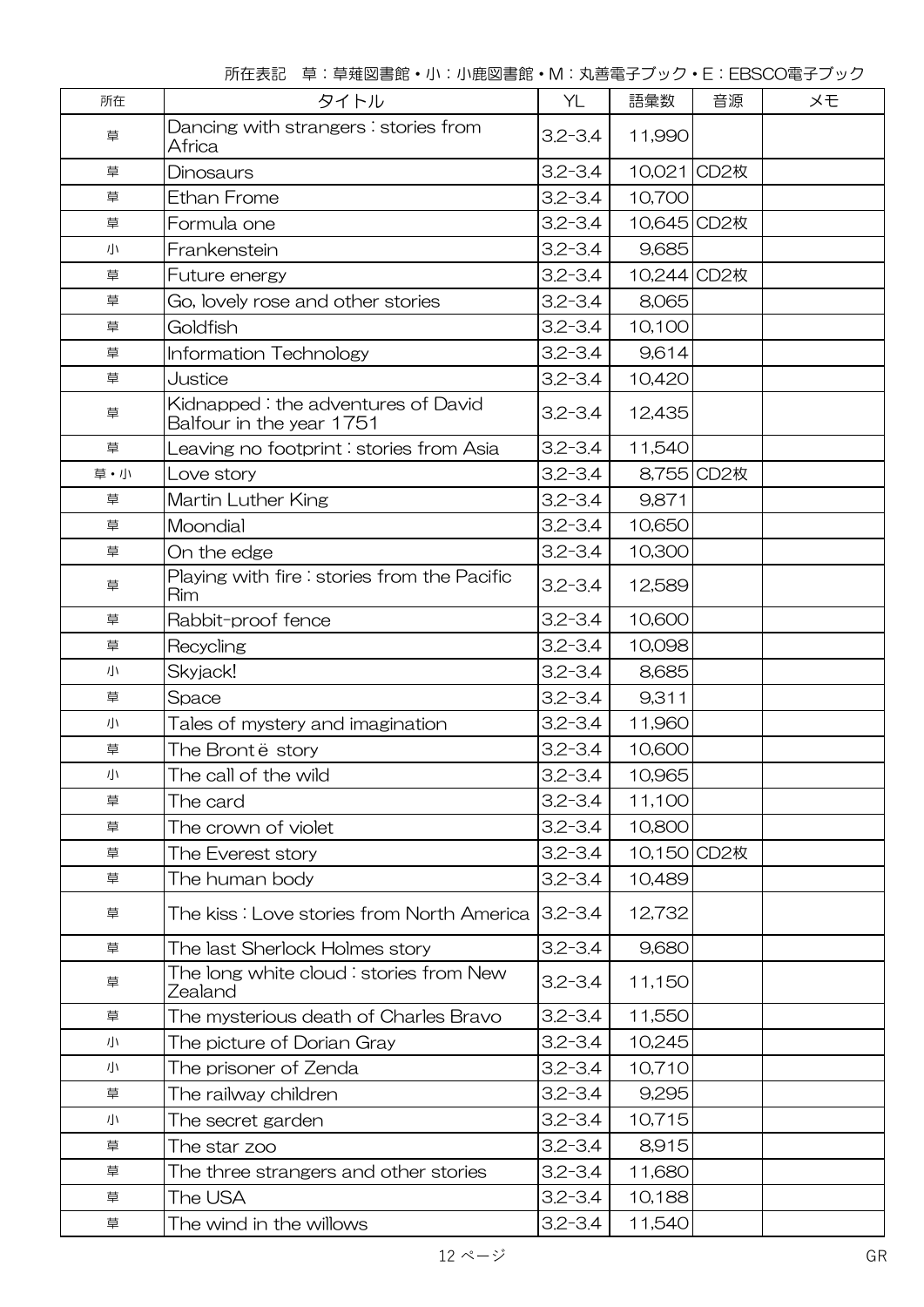所在表記 草:草薙図書館・小:小鹿図書館・M:丸善電子ブック・E:EBSCO電子ブック

| 所在      | タイトル                                                     | YL          | 語彙数         | 音源 | メモ |
|---------|----------------------------------------------------------|-------------|-------------|----|----|
| 草       | Through the looking-glass: and what<br>Alice found there | $3.2 - 3.4$ | 10,645      |    |    |
| 草       | Tooth and claw                                           | $3.2 - 3.4$ | 8,255       |    |    |
| 草       | Who, sir? Me, sir?'                                      | $3.2 - 3.4$ | 10,296      |    |    |
| 草       | William Shakespeare's a midsummer<br>night's dream       | $3.2 - 3.4$ | 11,167      |    |    |
| 草       | Wyatt's hurricane                                        | $3.2 - 3.4$ | 10,500      |    |    |
| Stage 4 | 基本語彙:1400                                                |             |             |    |    |
| 草       | 20,000 leagues under the sea                             | $3.8 - 4.0$ | 15,749      |    |    |
| 草       | A dubious legacy                                         | $3.8 - 4.0$ | 15,100      |    |    |
| 草       | A morbid taste for bones                                 | $3.8 - 4.0$ | 15,300      |    |    |
| 小       | A tale of two cities                                     | $3.8 - 4.2$ | 14,800      |    |    |
| 草       | A time of waiting : stories from around the<br>world     | $3.8 - 4.0$ | 13,874      |    |    |
| 小       | <b>Black beauty</b>                                      | $3.8 - 4.2$ | 15,400      |    |    |
| 草       | Cranford                                                 | $3.8 - 4.0$ | 15,015      |    |    |
| 草       | Death of an Englishman                                   | $3.8 - 4.0$ | 14,815      |    |    |
| 草       | Desert, mountain, sea                                    | $3.8 - 4.0$ | 15,580      |    |    |
| 草       | Disaster!                                                | $3.8 - 4.0$ | 14,791      |    |    |
| 草       | Doors to a wider place: stories from<br>Australia        | $3.8 - 4.0$ | 15,862      |    |    |
| 草       | Eat, pray, love : one woman's search for<br>everything   | $3.8 - 4.0$ | 18,805      |    |    |
| 草       | Gandhi                                                   | $3.8 - 4.0$ | 17,000      |    |    |
| 草       | Great crimes                                             | $3.8 - 4.0$ | 15,000 CD2枚 |    |    |
| 小       | Gulliver's travels                                       | $3.8 - 4.2$ | 15,325      |    |    |
| 草       | Land of my childhood : stories from South<br>Asia        | $3.8 - 4.0$ | 16,937      |    |    |
| 草・小     | Little women                                             | $3.8 - 4.0$ | 14,920 CD2枚 |    |    |
| 草       | Lord Jim                                                 | $3.8 - 4.0$ | 19,160      |    |    |
| 草       | Lorna Doone                                              | $3.8 - 4.0$ | 17,000      |    |    |
| 草       | Mr Midshipman Hornblower                                 | $3.8 - 4.0$ | 14,700      |    |    |
| 草       | Nelson Mandela                                           | $3.8 - 4.0$ | 16,300      |    |    |
| 草       | Persuasion                                               | $3.8 - 4.0$ | 19,370      |    |    |
| 草       | Reflex                                                   | $3.8 - 4.0$ | 16,500      |    |    |
| 小       | Silas Marner: the weaver of Raveloe                      | $3.8 - 4.2$ | 16,065      |    |    |
| 草       | The African Queen                                        | $3.8 - 4.0$ | 15,250      |    |    |
| 草       | The big sleep                                            | $3.8 - 4.0$ | 15,960      |    |    |
| 草       | The eagle of the Ninth                                   | $3.8 - 4.0$ | 14,950      |    |    |
| 草       | The history of the English language                      | $3.8 - 4.0$ | 16,753      |    |    |
| 小       | The hound of the Baskervilles                            | $3.8 - 4.2$ | 19,330      |    |    |
| 草       | The moonspinners                                         | $3.8 - 4.0$ | 14,930      |    |    |
| 草       | The price of peace: stories from Africa                  | $3.8 - 4.0$ | 16,068      |    |    |
| 草       | The scarlet letter                                       | $3.8 - 4.0$ | 15,965      |    |    |
| 草       | The silver sword                                         | $3.8 - 4.0$ | 14,960      |    |    |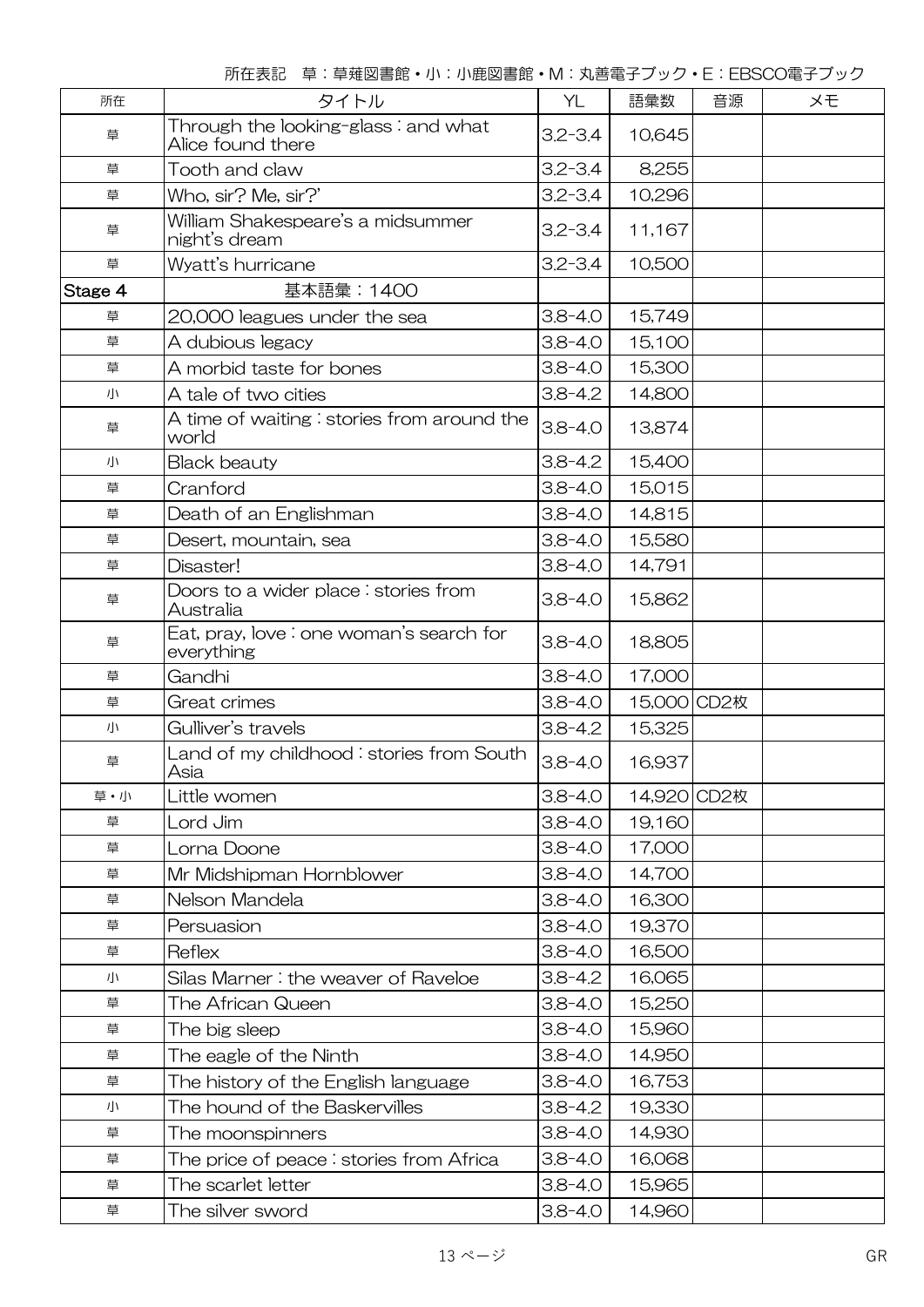| 所在                 | タイトル                                                      | YL          | 語彙数         | 音源 | メモ |
|--------------------|-----------------------------------------------------------|-------------|-------------|----|----|
| 草                  | The songs of distant earth and other<br>stories           | $3.8 - 4.0$ | 15,210      |    |    |
| 小                  | The strange case of Dr Jekyll and Mr Hyde $3.8$ -4.2 $\,$ |             | 12,520      |    |    |
| 小                  | The thirty-nine steps                                     | $3.8 - 4.2$ | 17,170      |    |    |
| 草                  | The unquiet grave $\colon$ short stories                  | $3.8 - 4.0$ | 15,860      |    |    |
| 草                  | The whispering knights                                    | $3.8 - 4.0$ | 17,100      |    |    |
| 小                  | Three men in a boat                                       | $3.8 - 4.2$ | 18,055      |    |    |
| 小                  | Treasure island                                           | $3.8 - 4.2$ | 15,125      |    |    |
| 草                  | Washington Square                                         | $3.8 - 4.0$ | 15,490      |    |    |
| 草                  | We didn't mean to go to sea                               | $3.8 - 4.0$ | 14,860      |    |    |
| Stage 5            | 基本語彙:1800                                                 |             |             |    |    |
| 小                  | <b>Brat Farrar</b>                                        | $4.5 - 5.0$ | 24,510      |    |    |
| 草・小                | David Copperfield                                         | $4.5 - 5.0$ | 24,770 CD3枚 |    |    |
| 小                  | <b>Deadlock</b>                                           | $4.5 - 5.0$ | 22,610      |    |    |
| 小                  | Far from the madding crowd                                | $4.5 - 5.0$ | 24,490      |    |    |
| 小                  | Ghost stories                                             | $4.5 - 5.0$ | 22,720      |    |    |
| 小                  | Great expectations                                        | $4.5 - 5.0$ | 24,045      |    |    |
| 小                  | Sense and sensibility                                     | $4.5 - 5.0$ | 24,345      |    |    |
| 草                  | The great Gatsby                                          | $4.5 - 5.0$ | 23,445 CD3枚 |    |    |
| 小                  | Wuthering heights                                         | $4.5 - 5.0$ | 23,180      |    |    |
| Stage 6            | 基本語彙: 2500                                                |             |             |    |    |
| 小                  | American crime stories                                    | $5.5 - 6.0$ | 26,500      |    |    |
| 小                  | Cry freedom                                               | $5.5 - 6.0$ | 29,420      |    |    |
| 小                  | Jane Eyre                                                 | $5.5 - 6.0$ | 31,360      |    |    |
| 小                  | Night without end                                         | $5.5 - 6.0$ | 26,720      |    |    |
| 小                  | Oliver Twist                                              | $5.5 - 6.0$ | 26,560      |    |    |
| 小                  | Pride and prejudice                                       | $5.5 - 6.0$ | 29,455      |    |    |
| 小                  | Tess of the d'Urbervilles                                 | $5.5 - 6.0$ | 33,060      |    |    |
| 小                  | The enemy                                                 | $5.5 - 6.0$ | 28,850      |    |    |
|                    | Page turners                                              |             |             |    |    |
| Level 1            | 見出し語: 200                                                 |             |             |    |    |
| M                  | Come home                                                 | $1.2 - 1.2$ | 3,558       |    |    |
| M                  | Road trip                                                 | $1.2 - 1.2$ | 3,604       |    |    |
| M                  | Roommates                                                 | $1.2 - 1.2$ | 4,217       |    |    |
| M                  | Soccer crazy                                              | $1.2 - 1.2$ | 3,339       |    |    |
| M                  | Somebody better                                           | $1.2 - 1.2$ | 3,401       |    |    |
| Level <sub>2</sub> | 見出し語: 300                                                 |             |             |    |    |
| M                  | Hacker                                                    | $1.4 - 1.4$ | 4,009       |    |    |
| M                  | He's mine                                                 | $1.4 - 1.4$ | 4,330       |    |    |
| M                  | It's just a cat                                           | $1.4 - 1.4$ | 3,376       |    |    |
| M                  | The beautiful game                                        | $1.4 - 1.4$ | 4,580       |    |    |
| M                  | You just don't know her                                   | $1.4 - 1.4$ | 3,862       |    |    |
| Level 3            | 見出し語: 400                                                 |             |             |    |    |

所在表記 草:草薙図書館・小:小鹿図書館・M:丸善電子ブック・E:EBSCO電子ブック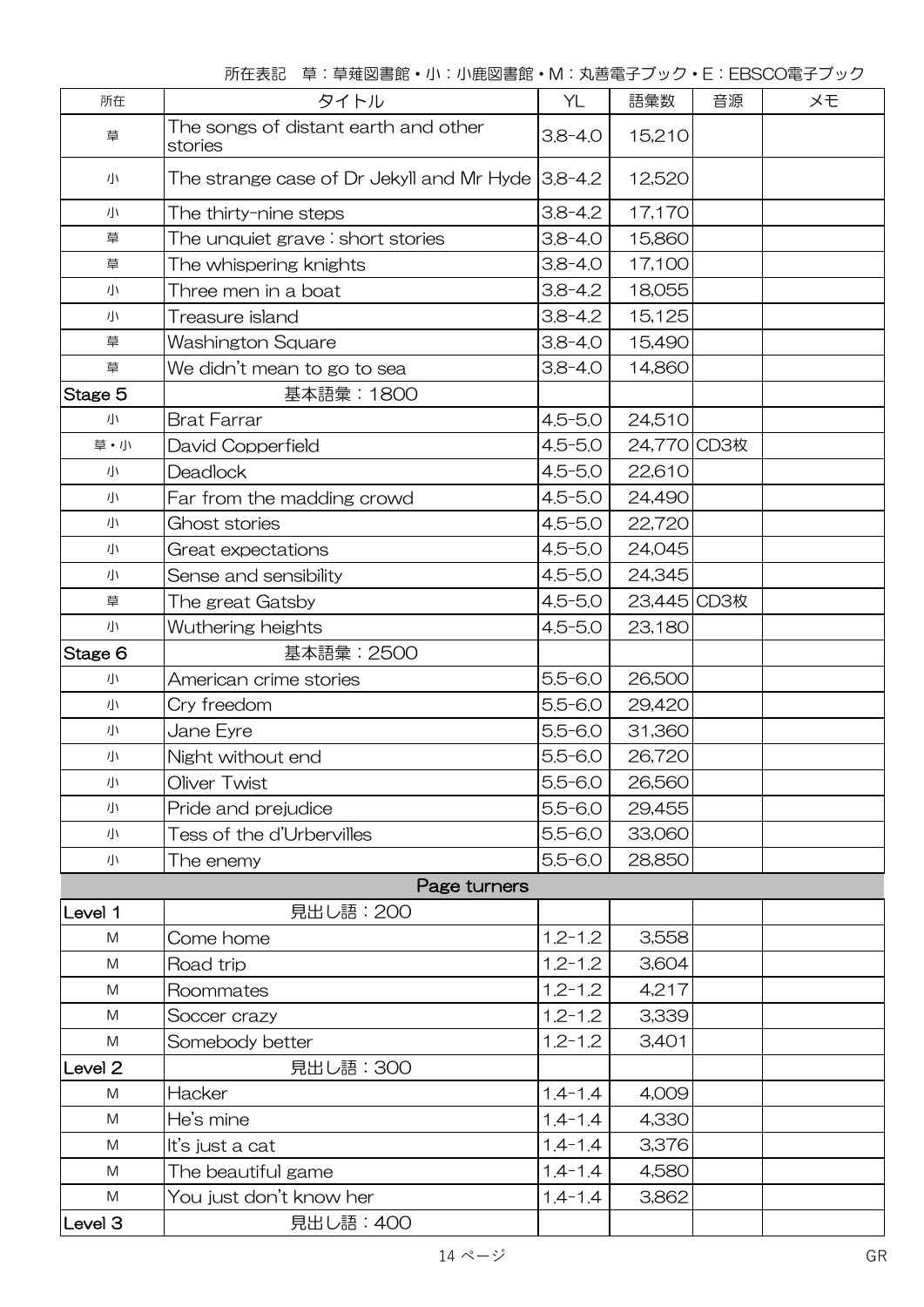| 所在                 | タイトル                         | YL          | 語彙数    | 音源 | メモ |
|--------------------|------------------------------|-------------|--------|----|----|
| ${\sf M}$          | A kitchen love story         | $1.8 - 1.8$ | 4,261  |    |    |
| M                  | Running free                 | $1.8 - 1.8$ | 4,916  |    |    |
| ${\sf M}$          | Second chances               | $1.8 - 1.8$ | 4,654  |    |    |
| M                  | The angels                   | $1.8 - 1.8$ | 4,274  |    |    |
| M                  | The lift                     | $1.8 - 1.8$ | 4,796  |    |    |
| Level 4            | 見出し語: 550                    |             |        |    |    |
| M                  | All about music              | $2.0 - 2.0$ | 5,209  |    |    |
| M                  | All or nothing               | $2.0 - 2.0$ | 4,383  |    |    |
| M                  | Bigfoot                      | $2.0 - 2.0$ | 5,404  |    |    |
| M                  | Heart of a fighter           | $2.0 - 2.0$ | 5,333  |    |    |
| M                  | Trust                        | $2.0 - 2.0$ | 5,607  |    |    |
| Level <sub>5</sub> | 見出し語: 700                    |             |        |    |    |
| ${\sf M}$          | Dino nightmare               | $2.4 - 2.6$ | 6,087  |    |    |
| M                  | Gone                         | $2.4 - 2.6$ | 6,484  |    |    |
| M                  | <b>The 400</b>               | $2.4 - 2.6$ | 6,458  |    |    |
| ${\sf M}$          | The secret beach             | $2.4 - 2.6$ | 6,401  |    |    |
| Level <sub>6</sub> | 見出し語: 900                    |             |        |    |    |
| ${\sf M}$          | <b>Best Friends</b>          | $2.6 - 2.8$ | 7,994  |    |    |
| M                  | The choice                   | $2.6 - 2.8$ | 5,799  |    |    |
| M                  | The picture in the attic     | $2.6 - 2.8$ | 9,373  |    |    |
| ${\sf M}$          | Three tales of deadly desire | $2.6 - 2.8$ | 8,542  |    |    |
| Level 7            | 見出し語: 1100                   |             |        |    |    |
| M                  | A new song for Nina          | $2.8 - 3.0$ | 7,990  |    |    |
| M                  | Dead before midnight         | $2.8 - 3.0$ | 8,575  |    |    |
| M                  | Nature                       | $2.8 - 3.0$ | 8,246  |    |    |
| Level <sub>8</sub> | 見出し語: 1300                   |             |        |    |    |
| ${\sf M}$          | Danny Dark                   | $3.2 - 3.4$ | 14,755 |    |    |
| ${\sf M}$          | Kilimanjaro                  | $3.2 - 3.4$ | 15,721 |    |    |
| M                  | Light                        | $3.2 - 3.4$ | 12,906 |    |    |
| M                  | The man from the sky         | $3.2 - 3.4$ | 9,543  |    |    |
| Level 9            | 見出し語: 1600                   |             |        |    |    |
| M                  | <b>Bad blood</b>             | $3.6 - 3.8$ | 15,141 |    |    |
| ${\sf M}$          | Resistance                   | $3.6 - 3.8$ | 8,533  |    |    |
| M                  | The long road to Lucca       | $3.6 - 3.8$ | 15,855 |    |    |
| M                  | The yellow field             | $3.6 - 3.8$ | 11,825 |    |    |
| Level 10           | 見出し語: 1900                   |             |        |    |    |
| ${\sf M}$          | Joe Faust                    | $4.0 - 4.2$ | 14,331 |    |    |
| M                  | Reunited                     | $4.0 - 4.2$ | 17,641 |    |    |
| M                  | Samurai                      | $4.0 - 4.2$ | 16,588 |    |    |
| M                  | The boathouse                | $4.0 - 4.2$ | 14,869 |    |    |
| Level 11           | 見出し語: 2200                   |             |        |    |    |
| M                  | Battle for big tree country  | $4.4 - 4.6$ | 16,263 |    |    |
| M                  | Control order 351            | $4.4 - 4.6$ | 15,761 |    |    |

所在表記 草:草薙図書館・小:小鹿図書館・M:丸善電子ブック・E:EBSCO電子ブック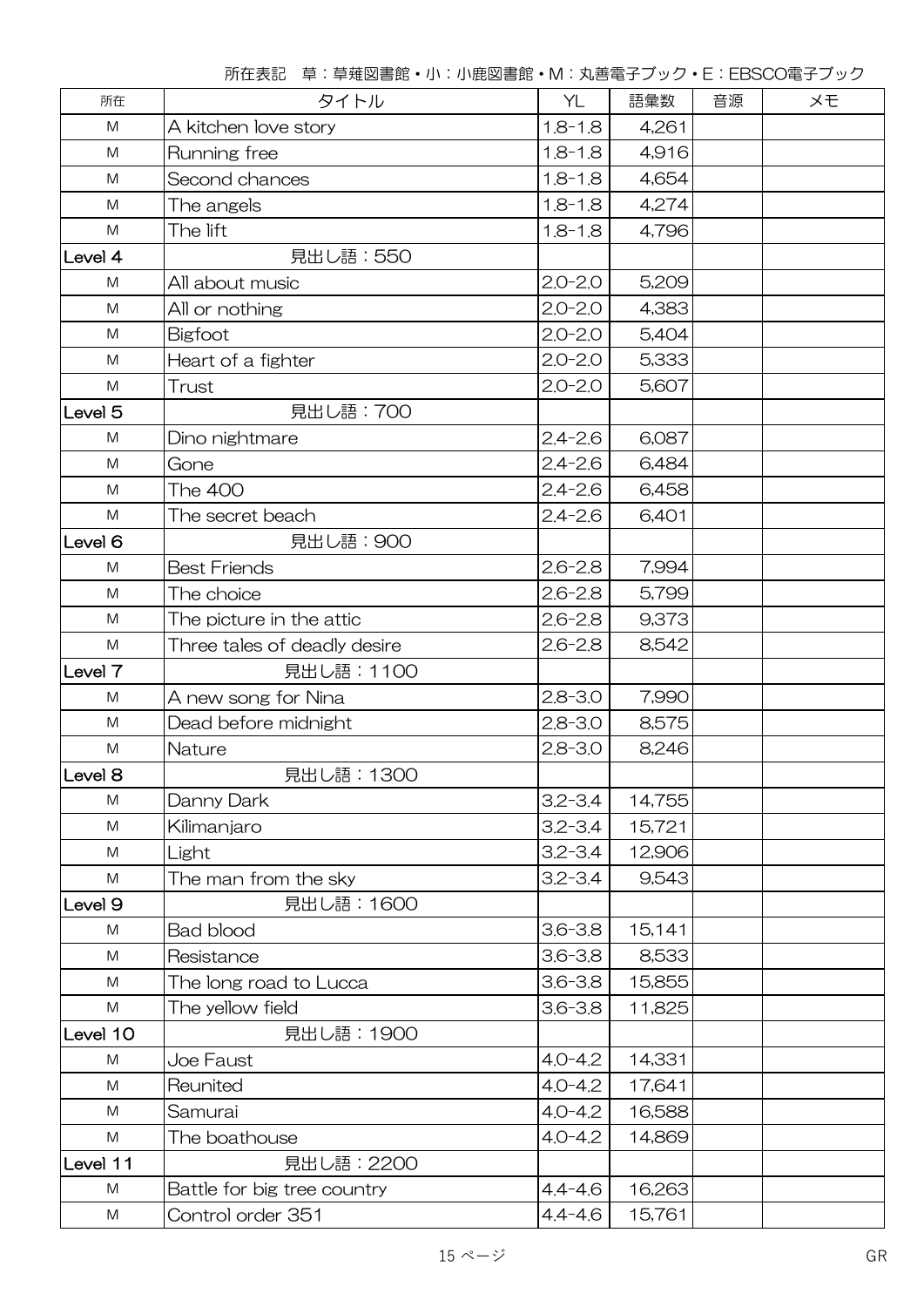|                    | キ・キ椎凶目如 'J'''J'吃凶目如 IVI'が口电」ノフノ L'LDOOO电」ノフノ               |             |        |                |    |  |
|--------------------|------------------------------------------------------------|-------------|--------|----------------|----|--|
| 所在                 | タイトル                                                       | YL          | 語彙数    | 音源             | メモ |  |
| M                  | Mercy killer                                               | $4.4 - 4.6$ | 19,443 |                |    |  |
| M                  | The art of fear                                            | $4.4 - 4.6$ | 17,391 |                |    |  |
| Level 12           | 見出し語: 2600                                                 |             |        |                |    |  |
| M                  | Deadly truth                                               | $4.8 - 5.0$ | 23,960 |                |    |  |
| M                  | Oscar's journey                                            | $4.8 - 5.0$ | 18,039 |                |    |  |
| M                  | The stranger                                               | $4.8 - 5.0$ | 13,531 |                |    |  |
|                    | <b>Pearson English readers</b>                             |             |        |                |    |  |
| <b>Easystarts</b>  | 見出し語: 200                                                  |             |        |                |    |  |
| 草                  | A New Zealand adventure                                    | $0.8 - 0.8$ | 803    |                |    |  |
| 草                  | Pete and the pirates                                       | $0.9 - 0.9$ | 1,397  |                |    |  |
| 草                  | San Francisco story                                        | $0.8 - 0.8$ | 942    |                |    |  |
| Level 1            | 見出し語: 300                                                  |             |        |                |    |  |
| 草                  | Muhammad Ali                                               | $1.0 - 1.2$ | 2,451  |                |    |  |
| 草                  | Sadie's big day at the office                              | $1.0 - 1.2$ | 1,748  |                |    |  |
| 草                  | Speed queens                                               | $1.0 - 1.2$ | 3,222  |                |    |  |
| 草                  | William Tell                                               | $1.2 - 1.4$ | 3,730  |                |    |  |
| Level <sub>2</sub> | 見出し語: 600                                                  |             |        |                |    |  |
| 草                  | Five plays for today                                       | $2.2 - 2.4$ | 6,063  |                |    |  |
| 草                  | Marley & me                                                | $2.4 - 2.6$ | 10,666 |                |    |  |
| 草                  | <b>Moby Dick</b>                                           | $2.4 - 2.6$ | 9,362  |                |    |  |
| 草                  | Pirates of the Caribbean : the curse of the<br>Black Pearl | $2.4 - 2.6$ | 7,438  |                |    |  |
| 草                  | The importance of being earnest                            | $2.4 - 2.6$ | 8,602  |                |    |  |
| Level 3            | 見出し語: 1200                                                 |             |        |                |    |  |
| 草                  | Stories of survival                                        | $3.4 - 3.6$ | 9,778  |                |    |  |
| 草                  | The No. 1 Ladies' Detective Agency                         | $3.2 - 3.4$ | 15,600 |                |    |  |
| Level 4            | 見出し語: 1700                                                 |             |        |                |    |  |
| 草                  | Checkmate                                                  | $4.5 - 5.0$ | 18,245 |                |    |  |
| 草                  | Knife edge                                                 | $4.5 - 5.0$ | 19,543 |                |    |  |
| 草                  | The merchant of Venice                                     | $4.5 - 5.0$ | 16,776 |                |    |  |
|                    | Penguin active reading                                     |             |        |                |    |  |
| <b>Easystarts</b>  | 総語彙数:200                                                   |             |        |                |    |  |
| 草                  | Good day, bad day                                          | $0.8 - 0.8$ |        | 1,031 CD-ROM   |    |  |
| 草                  | The hat                                                    | $0.8 - 0.8$ |        | 765 CD-ROM     |    |  |
| 草                  | The long road                                              | $0.8 - 0.8$ |        | 1,123 CD-ROM   |    |  |
| Level 1            | 総語彙数:300                                                   |             |        |                |    |  |
| 草                  | African safari                                             | $1.0 - 1.2$ |        | 1,980 CD-ROM   |    |  |
| 草                  | The Galapagos                                              | $1.0 - 1.2$ |        | $2,110$ CD-ROM |    |  |
| 草                  | The golden seal                                            | $1.0 - 1.2$ |        | 4,691 CD-ROM   |    |  |
| 草                  | The Olympic promise                                        | $1.0 - 1.2$ |        | 2,750 CD-ROM   |    |  |
| 草                  | The outsiders                                              | $1.0 - 1.2$ |        | 2,650 CD-ROM   |    |  |
| 草                  | The rainbow serpent and other stories                      | $1.0 - 1.2$ |        | 2,874 CD-ROM   |    |  |
| 草                  | The tomorrow mirror                                        | $1.0 - 1.2$ |        | $2,512$ CD-ROM |    |  |
|                    |                                                            |             |        |                |    |  |

所在表記 草:草薙図書館・小:小鹿図書館・M:丸善電子ブック・E:EBSCO電子ブック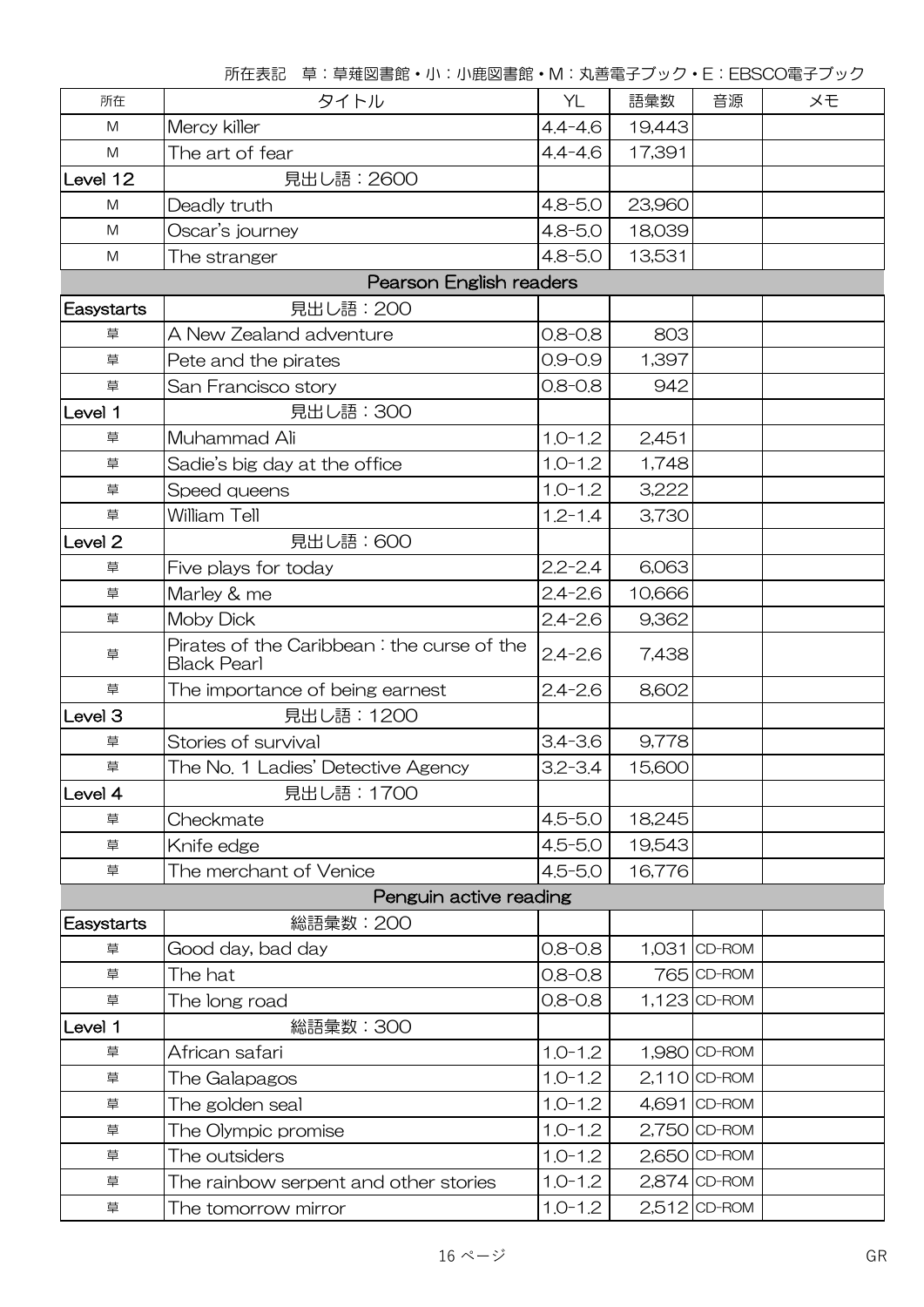| 所在                 | タイトル                                                     | YL          | 語彙数           | 音源                           | メモ                                       |
|--------------------|----------------------------------------------------------|-------------|---------------|------------------------------|------------------------------------------|
| 草                  | Under the bridge                                         | $1.0 - 1.2$ |               | 2,343 CD-ROM                 |                                          |
| Level <sub>2</sub> | 総語彙数:600                                                 |             |               |                              |                                          |
| 草                  | Don Quixote                                              | $2.4 - 2.6$ |               | 1,123 CD-ROM1枚+CD1枚          |                                          |
| 草                  | Kong: the 8th wonder of the world                        | $2.2 - 2.6$ |               | 11,277 CD-ROM1枚+CD1枚         |                                          |
| 草                  | Stories of other worlds                                  | $2.2 - 2.6$ |               | 8,780 CD-ROM1枚+CD1枚          |                                          |
| 草                  | The first emperor of China                               | $2.2 - 2.4$ |               | 4,923 CD-ROM                 |                                          |
| 草                  | The last juror                                           | $2.4 - 2.6$ |               | 9,098 CD-ROM                 |                                          |
| 小                  | Water for life                                           | $2.2 - 2.6$ |               | 6,844 CD-ROM&Audio Disc1枚    |                                          |
| Level <sub>3</sub> | 総語彙数:1200                                                |             |               |                              |                                          |
| 草                  | And then there were none                                 | $3.2 - 3.6$ |               | 18,683 CD-ROM1枚(&MP3)        |                                          |
| 草                  | Charles Dickens                                          | $3.2 - 3.6$ |               | 13,439 CD-ROM                |                                          |
| 草                  | Horse whisperer                                          | $3.2 - 3.6$ |               | 19,775 CD-ROM                |                                          |
| 小                  | Japanese ghost stories                                   | $3.2 - 3.6$ |               | 16,006 CD-ROM1枚,Audio Disc2枚 |                                          |
| 小                  | Mysteries of the unexplained                             | $3.2 - 3.6$ |               | 7,441 CD-ROM&Audio Disc1枚    |                                          |
| 草                  | Stories of courage                                       | $3.2 - 3.6$ |               | 9,451 CD-ROM2枚               |                                          |
| 草・小                | <b>Sweeney Todd</b>                                      | $3.2 - 3.6$ |               | 22,385 CD-ROM1枚+CD2枚         |                                          |
| 草                  | The big sleep                                            | $3.2 - 3.6$ | 21,000 CD-ROM |                              |                                          |
| 草                  | The curious case of Benjamin Button and<br>other stories | $3.2 - 3.6$ | 17,733 CD-ROM |                              |                                          |
| 小                  | The Olympics                                             | $3.2 - 3.6$ |               | 15,350 CD-ROM&Audio Disc1枚   |                                          |
| 草                  | The yearling                                             | $3.2 - 3.6$ |               | 10,870 CD-ROM1枚+CD1枚         |                                          |
| Level 4            | 総語彙数: 1700                                               |             |               |                              |                                          |
| 草                  | <b>Bleak House</b>                                       | $4.5 - 5.0$ | 28,795 CD-ROM |                              |                                          |
| 草                  | Evil under the sun                                       | $4.0 - 4.5$ | 28,525 CD-ROM |                              |                                          |
| 草                  | How green was my valley                                  | $4.0 - 4.5$ | 28,342 CD-ROM |                              |                                          |
| 草                  | Oliver Twist                                             | $4.0 - 4.5$ |               | 16,791 CD-ROM1枚+CD1枚         |                                          |
| 草・小                | Secret codes                                             | $4.0 - 4.5$ |               | 18,395 CD-ROM1枚+CD1枚         |                                          |
| 草                  | The ABC murders                                          | $4.0 - 4.5$ | 27,559 CD-ROM |                              |                                          |
| 小                  | The Odyssey                                              | $4.5 - 5.0$ |               |                              | 31,397 CD-ROM&Audio Disc1枚, Audio Disc3枚 |
| 草                  | The Red Pony                                             | $4.0 - 4.5$ |               | 16,879 CD-ROM1枚+CD1枚         |                                          |
|                    | Penguin readers                                          |             |               |                              |                                          |
| Easystarts         | 基本語彙: 200                                                |             |               |                              |                                          |
| 小                  | Anita's big day                                          | $0.8 - 0.9$ | 900           |                              |                                          |
| 小                  | April in Moscow                                          | $0.8 - 0.9$ | 900           |                              |                                          |
| 小                  | Between two worlds                                       | $0.8 - 0.9$ | 933           |                              |                                          |
| 小                  | Billy and the queen                                      | $0.8 - 0.9$ | 1,065         |                              |                                          |
| 小                  | <b>Blue Moon Valley</b>                                  | $0.8 - 0.9$ | 900           |                              |                                          |
| 小                  | Carnival                                                 | $0.8 - 0.9$ | 880           |                              |                                          |
| 小                  | Dead man's river                                         | $0.8 - 0.9$ | 900           |                              |                                          |
| 小                  | Dino's day in London                                     | $0.8 - 0.9$ | 801           |                              |                                          |
| 小                  | Flying home                                              | $0.8 - 0.9$ | 974           |                              |                                          |
|                    |                                                          |             |               |                              |                                          |
| 小                  | Hannah and the hurricane                                 | $0.8 - 0.9$ | 973           |                              |                                          |

所在表記 草:草薙図書館・小:小鹿図書館・M:丸善電子ブック・E:EBSCO電子ブック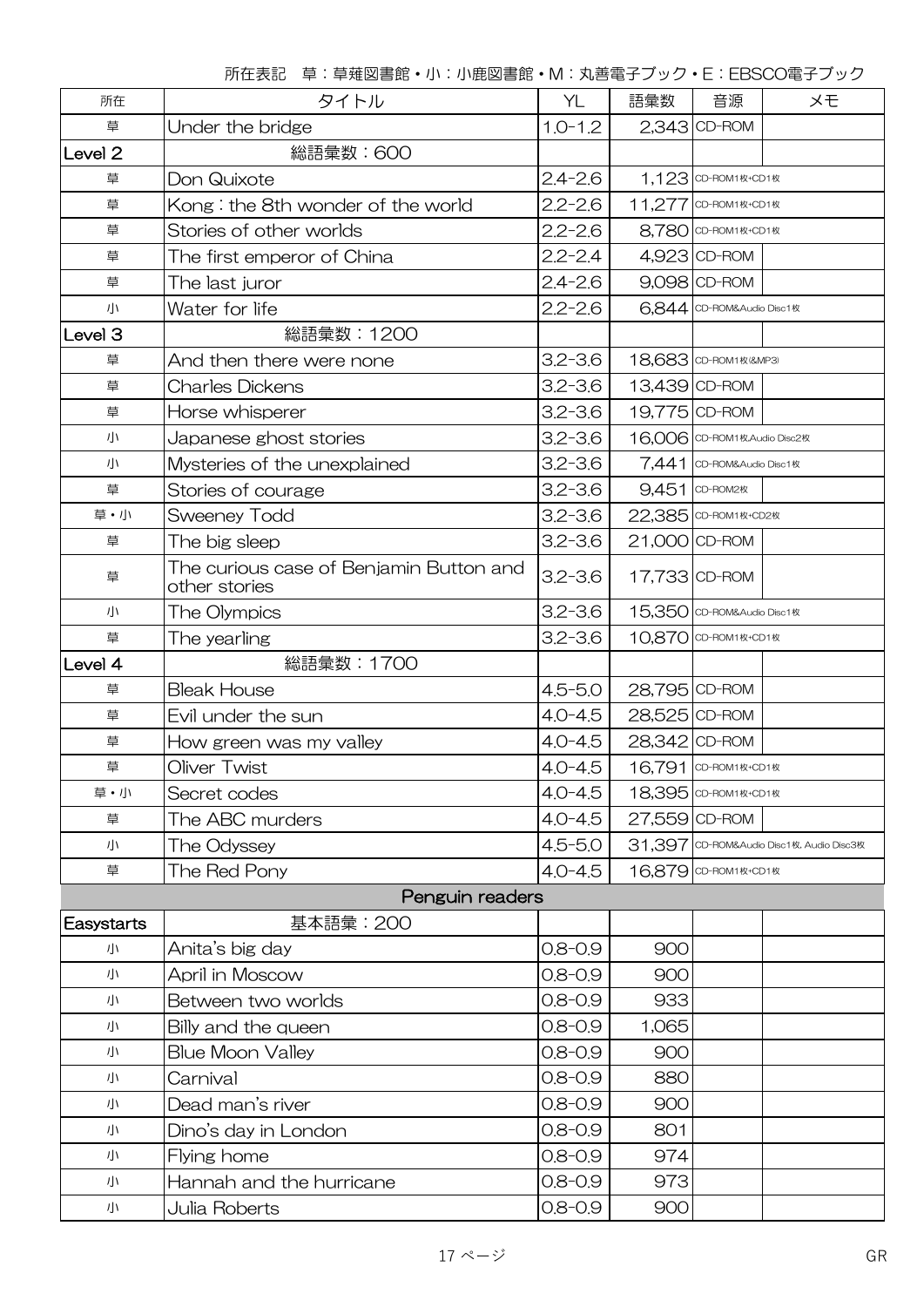| 所在      | タイトル                               | <b>YL</b>   | 語彙数        | 音源         | メモ |
|---------|------------------------------------|-------------|------------|------------|----|
| 小       | Kim's choice                       | $0.8 - 0.9$ | 900        |            |    |
| 小       | Lucky break                        | $0.8 - 0.9$ | 720        |            |    |
| 小       | Maisie and the dolphin             | $0.8 - 0.9$ | 973        |            |    |
| 小       | Marcel and the Mona Lisa           | $0.8 - 0.9$ | 999        |            |    |
| 小       | Marcel and the white star          | $0.8 - 0.9$ | 962        |            |    |
| 小       | Newspaper chase                    | $0.8 - 0.9$ | 806        |            |    |
| 小       | Simon and the spy                  | $0.8 - 0.9$ | 978        |            |    |
| 草·小     | The big bag mistake                | $0.8 - 0.9$ | 809        |            |    |
| 小       | The Blue Cat Club                  | $0.8 - 0.9$ | 884        |            |    |
| 小       | The cup in the forest              | $0.8 - 0.9$ | 979        |            |    |
| 小       | The fireboy                        | $0.8 - 0.9$ | 967        |            |    |
| 小       | The last photo                     | $0.8 - 0.9$ | 800        |            |    |
| 小       | The leopard and the lighthouse     | $0.8 - 0.9$ | 1,003      |            |    |
| 小       | The long road                      | $0.8 - 0.9$ | 900        |            |    |
| 小       | The pearl girl                     | $0.8 - 0.9$ | 949        |            |    |
| 小       | The song                           | $0.8 - 0.9$ | 800        |            |    |
| 小       | The Troy stone                     | $0.8 - 0.9$ | 996        |            |    |
| 小       | The white oryx                     | $0.8 - 0.9$ | 910        |            |    |
| 小       | Tinkers farm                       | $0.8 - 0.9$ | 1,021      |            |    |
| 小       | Tinkers island                     | $0.8 - 0.9$ | 957        |            |    |
| 小       | <b>Tom Cruise</b>                  | $0.8 - 0.9$ | 934        |            |    |
| 小       | Who wants to be a star?            | $0.8 - 0.9$ | 911        |            |    |
| Level 1 | 基本語彙: 300                          |             |            |            |    |
| 草·小     | 20,000 leagues under the sea       | $1.0 - 1.6$ | 4,402 CD   |            |    |
| 小       | Ali and his camera                 | $1.0 - 1.6$ | 1,881      |            |    |
| 小       | Amazon rally                       | $1.0 - 1.6$ | 1,376      |            |    |
| 小       | Brown eyes                         | $1.0 - 1.6$ | 1,500      |            |    |
| 小       | Daniel Radcliffe                   | $1.0 - 1.6$ | 2,028      |            |    |
| 小       | David Beckham                      | $1.0 - 1.6$ | 2,092      |            |    |
| 草・小     | Girl meets boy                     | $1.0 - 1.6$ | $1,810$ CD |            |    |
| 小       | Island for sale                    | $1.0 - 1.6$ | 1,664      |            |    |
| 小       | Jennifer Lopez                     | $1.0 - 1.6$ | 1,983      |            |    |
| 小       | Karen and the artist               | $1.0 - 1.6$ | 1,733      |            |    |
| 小       | Leonardo DiCaprio                  | $1.0 - 1.6$ | 2,300      |            |    |
| 小       | Lisa in London                     | $1.0 - 1.6$ | 1,257      |            |    |
| 小       | Little women                       | $1.0 - 1.6$ | 3,552      |            |    |
| 小       | Marcel and the Shakespeare letters | $1.0 - 1.6$ | 2,031      |            |    |
| 小       | Marcel goes to Hollywood           | $1.0 - 1.6$ | 947        |            |    |
| 小       | Michael Jordan                     | $1.0 - 1.6$ | 1,960      |            |    |
| 小       | Mike's lucky day                   | $1.0 - 1.6$ | 1,496      |            |    |
| 小       | Mother Teresa                      | $1.0 - 1.6$ |            | 2,133 CD1枚 |    |
| 小       | Pele                               | $1.0 - 1.6$ | 1,969      |            |    |
| 小       | Prince William                     | $1.0 - 1.6$ | 2,500      |            |    |

所在表記 草:草薙図書館・小:小鹿図書館・M:丸善電子ブック・E:EBSCO電子ブック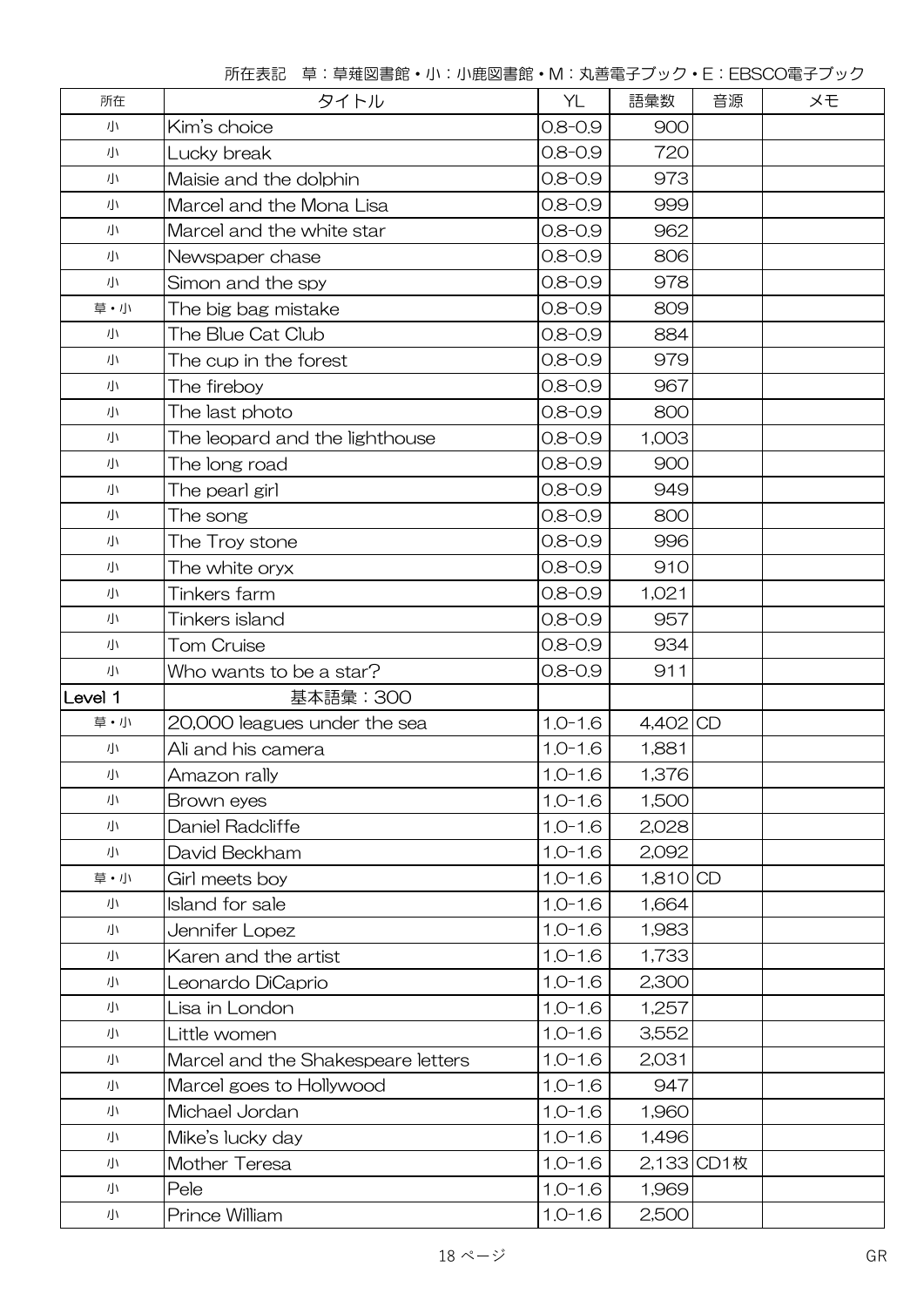| 所在                 | タイトル                                                | YL                   | 語彙数    | 音源 | ×Đ |  |
|--------------------|-----------------------------------------------------|----------------------|--------|----|----|--|
| 小                  | <b>Ricky Martin</b>                                 | $1.0 - 1.6$<br>2,200 |        |    |    |  |
| 小                  | Rip Van Winkle and the legend of Sleepy<br>Hollow   | $1.0 - 1.6$          | 3,700  |    |    |  |
| 小                  | Run for your life                                   | $1.0 - 1.6$          | 1,635  |    |    |  |
| 小                  | Six sketches                                        | $1.0 - 1.6$          | 2,077  |    |    |  |
| 小                  | Surfer!                                             | $1.0 - 1.6$          | 1,524  |    |    |  |
| 小                  | The adventures of Tom Sawyer                        | $1.0 - 1.6$          | 4,003  |    |    |  |
| 小                  | The barcelona game                                  | $1.0 - 1.6$          | 1,727  |    |    |  |
| 小                  | The battle of Newton Road                           | $1.0 - 1.6$          | 1,649  |    |    |  |
| 小                  | The crown                                           | $1.0 - 1.6$          | 3,937  |    |    |  |
| 小                  | The gift of the Magi and other stories              | $1.0 - 1.6$          | 4,349  |    |    |  |
| 小                  | The house of the seven gables                       | $1.0 - 1.6$          | 4,134  |    |    |  |
| 小                  | The missing coins                                   | $1.0 - 1.6$          | 1,711  |    |    |  |
| 小                  | The phone rings                                     | $1.0 - 1.6$          | 1,900  |    |    |  |
| 小                  | The Winner                                          | $1.0 - 1.6$          | 2,100  |    |    |  |
| 小                  | The wrong man                                       | $1.0 - 1.6$          | 1,200  |    |    |  |
| Level <sub>2</sub> | 基本語彙:600                                            |                      |        |    |    |  |
| 小                  | A Christmas carol                                   | $2.2 - 2.6$          | 8,882  |    |    |  |
| 小                  | A white heron : and other American short<br>stories | $2.2 - 2.6$          | 6,500  |    |    |  |
| 小                  | Alice in wonderland                                 | $2.2 - 2.6$          | 7,693  |    |    |  |
| 小                  | Amazon rain forest                                  | $2.2 - 2.6$          | 4,964  |    |    |  |
| 小                  | American life                                       | $2.2 - 2.6$          | 3,082  |    |    |  |
| 小                  | Anne of green gables                                | $2.2 - 2.6$          | 7,856  |    |    |  |
| 小                  | Another world                                       | $2.2 - 2.6$          | 5,054  |    |    |  |
| 小                  | Apollo 13                                           | $2.2 - 2.6$          | 8,119  |    |    |  |
| 小                  | Audrey Hepburn                                      | $2.2 - 2.6$          | 3,888  |    |    |  |
| 小                  | Babe: $pis$ in the city                             | $2.2 - 2.6$          | 7,378  |    |    |  |
| 草                  | Barack Obama                                        | $2.2 - 2.6$          | 6,875  |    |    |  |
| 小                  | <b>Black beauty</b>                                 | $2.2 - 2.6$          | 9,390  |    |    |  |
| 小                  | <b>Brad Pitt</b>                                    | $2.2 - 2.6$          | 4,200  |    |    |  |
| 小                  | Dante's Peak                                        | $2.2 - 2.6$          | 7,000  |    |    |  |
| 小                  | Don't look now                                      | $2.2 - 2.6$          | 7,200  |    |    |  |
| 小                  | Dragonheart                                         | $2.2 - 2.6$          | 9,800  |    |    |  |
| 小                  | $E.T.$ : the extra-terrestrial                      | $2.2 - 2.6$          | 6,000  |    |    |  |
| 小                  | Extreme sports                                      | $2.2 - 2.6$          | 2,600  |    |    |  |
| 小                  | Five famous fairy tales                             | $2.2 - 2.6$          | 9,927  |    |    |  |
| 小                  | Fly away home                                       | $2.2 - 2.6$          | 11,000 |    |    |  |
| 小                  | Freckles                                            | $2.2 - 2.6$          | 3,100  |    |    |  |
| 小                  | Gandhi                                              | $2.2 - 2.6$          | 4,749  |    |    |  |
| 小                  | Gentlemen prefer blondes                            | $2.2 - 2.6$          | 5,600  |    |    |  |
| 小                  | Gucci: business in fashion                          | $2.2 - 2.6$          | 3,700  |    |    |  |
| 小                  | Gulliver's travels                                  | $2.2 - 2.6$          | 9,681  |    |    |  |
| 小                  | Heidi                                               | $2.2 - 2.6$          | 8,601  |    |    |  |

所在表記 草:草薙図書館・小:小鹿図書館・M:丸善電子ブック・E:EBSCO電子ブック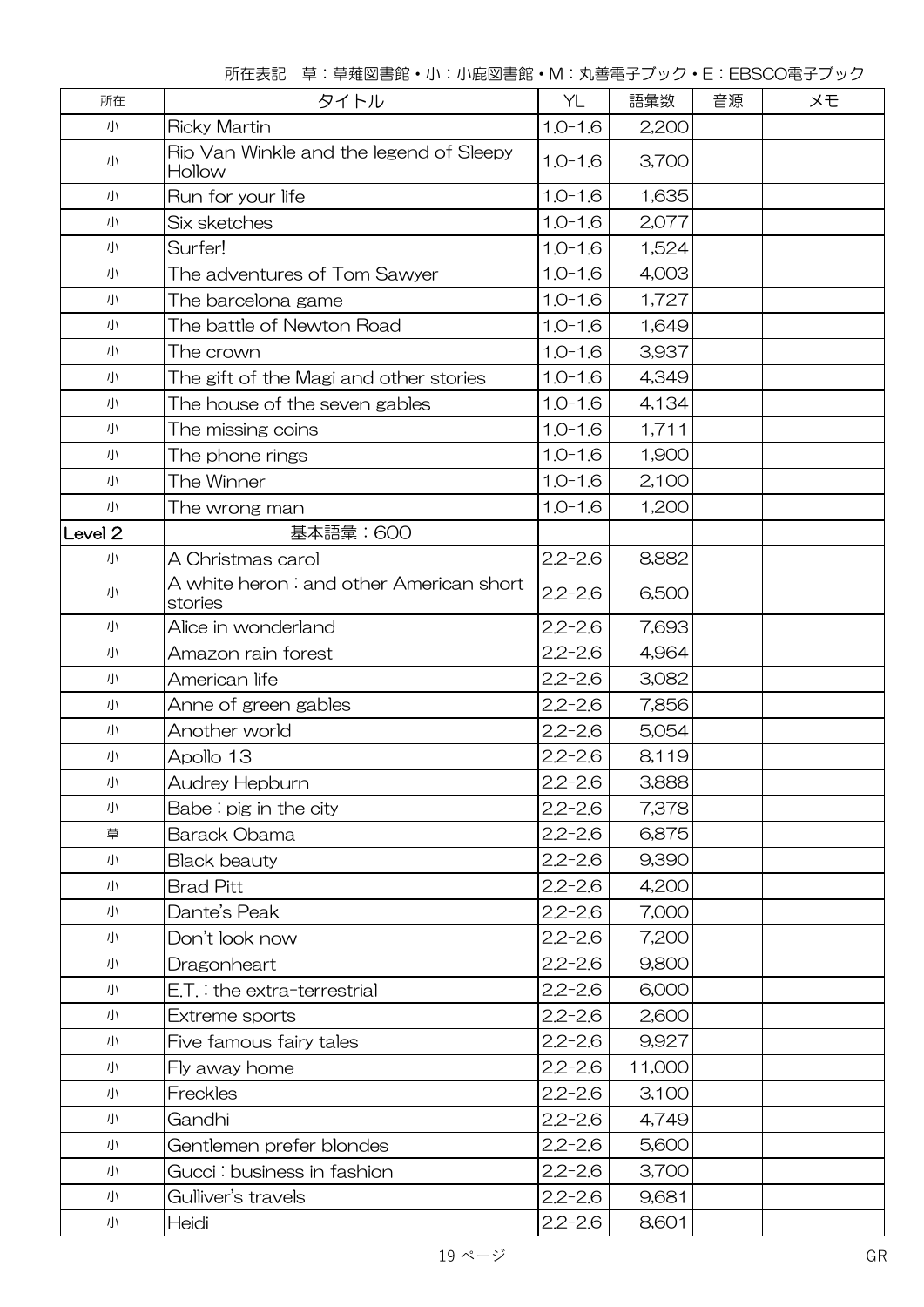| 所在表記 草:草薙図書館・小:小鹿図書館・M:丸善電子ブック・E:EBSCO電子ブック |
|---------------------------------------------|
|---------------------------------------------|

| 所在 | タイトル                                                  | YL          | 語彙数        | 音源 | メモ |
|----|-------------------------------------------------------|-------------|------------|----|----|
| 小  | Jaws                                                  | $2.2 - 2.6$ | 9,100      |    |    |
| 小  | Johnny English                                        | $2.2 - 2.6$ | 4,907      |    |    |
| 小  | Jumanji New edition                                   | $2.2 - 2.6$ | 8,100      |    |    |
| 小  | Jurassic park III                                     | $2.2 - 2.6$ | 7,400      |    |    |
| 小  | Kidnapped                                             | $2.2 - 2.6$ | 9,104      |    |    |
| 小  | King Arthur and the knights of the round<br>table     | $2.2 - 2.6$ | 10,369     |    |    |
| 小  | Lost in New York                                      | $2.2 - 2.6$ | 4,875      |    |    |
| 小  | Lost love and other stories                           | $2.2 - 2.6$ | 5,424      |    |    |
| 小  | Men in black                                          | $2.2 - 2.6$ | 9,900      |    |    |
| 小  | Moonfleet                                             | $2.2 - 2.6$ | 5,390      |    |    |
| 小  | Mr Bean                                               | $2.2 - 2.6$ | 6,200      |    |    |
| 小  | Mr Bean in town                                       | $2.2 - 2.6$ | 3,900      |    |    |
| 小  | Nelson Mandela                                        | $2.2 - 2.6$ | 6,100      |    |    |
| 小  | Of mice and men                                       | $2.2 - 2.6$ | 6,512      |    |    |
| 小  | Persuasion                                            | $2.2 - 2.6$ | 6,575      |    |    |
| 小  | Project Omega                                         | $2.2 - 2.6$ | 4,325      |    |    |
| 小  | Robin Hood                                            | $2.2 - 2.6$ | 8,760      |    |    |
| 小  | Robinson Crusoe                                       | $2.2 - 2.6$ | 9,711      |    |    |
| 小  | Round the world in eighty days                        | $2.2 - 2.6$ | 8,400      |    |    |
| 小  | Simply suspense                                       | $2.2 - 2.6$ | 7,177      |    |    |
| 小  | Stranger than fiction : urban myths                   | $2.2 - 2.6$ | 7,125      |    |    |
| 小  | Tales from Hans Andersen                              | $2.2 - 2.6$ | 8,094      |    |    |
| 小  | Tales from the Arabian nights                         | $2.2 - 2.6$ | 9,041      |    |    |
| 小  | The birds                                             | $2.2 - 2.6$ | 6,300      |    |    |
| 小  | The Borrowers                                         | $2.2 - 2.6$ | 6,500      |    |    |
| 小  | The call of the wild                                  | $2.2 - 2.6$ | 9,700      |    |    |
| 小  | The cay                                               | $2.2 - 2.6$ | 7,600      |    |    |
| 小  | The earthquake                                        | $2.2 - 2.6$ | 4,600      |    |    |
| 小  | The Flintstones in viva Rock Vegas                    | $2.2 - 2.6$ | 7,600      |    |    |
| 草  | The fox (Volpone)                                     | $2.2 - 2.6$ | $8,443$ CD |    |    |
| 小  | The Ghost of Genny Castle                             | $2.2 - 2.6$ | 4,514      |    |    |
| 小  | The Hulk                                              | $2.2 - 2.6$ | 4,950      |    |    |
| 小  | The jungle book                                       | $2.2 - 2.6$ | 8,298      |    |    |
| 小  | The lady in the lake                                  | $2.2 - 2.6$ | 7,669      |    |    |
| 小  | The last of the Mohicans                              | $2.2 - 2.6$ | 6,506      |    |    |
| 小  | The luck of roaring camp and other stories $2.2$ -2.6 |             | 6,900      |    |    |
| 小  | The mummy                                             | $2.2 - 2.6$ | 7,500      |    |    |
| 小  | The mummy returns                                     | $2.2 - 2.6$ | 8,200      |    |    |
| 小  | The mysterious island                                 | $2.2 - 2.6$ | 6,370      |    |    |
| 小  | The prince and the pauper                             | $2.2 - 2.6$ | 9,137      |    |    |
| 小  | The railway children                                  | $2.2 - 2.6$ | 4,890      |    |    |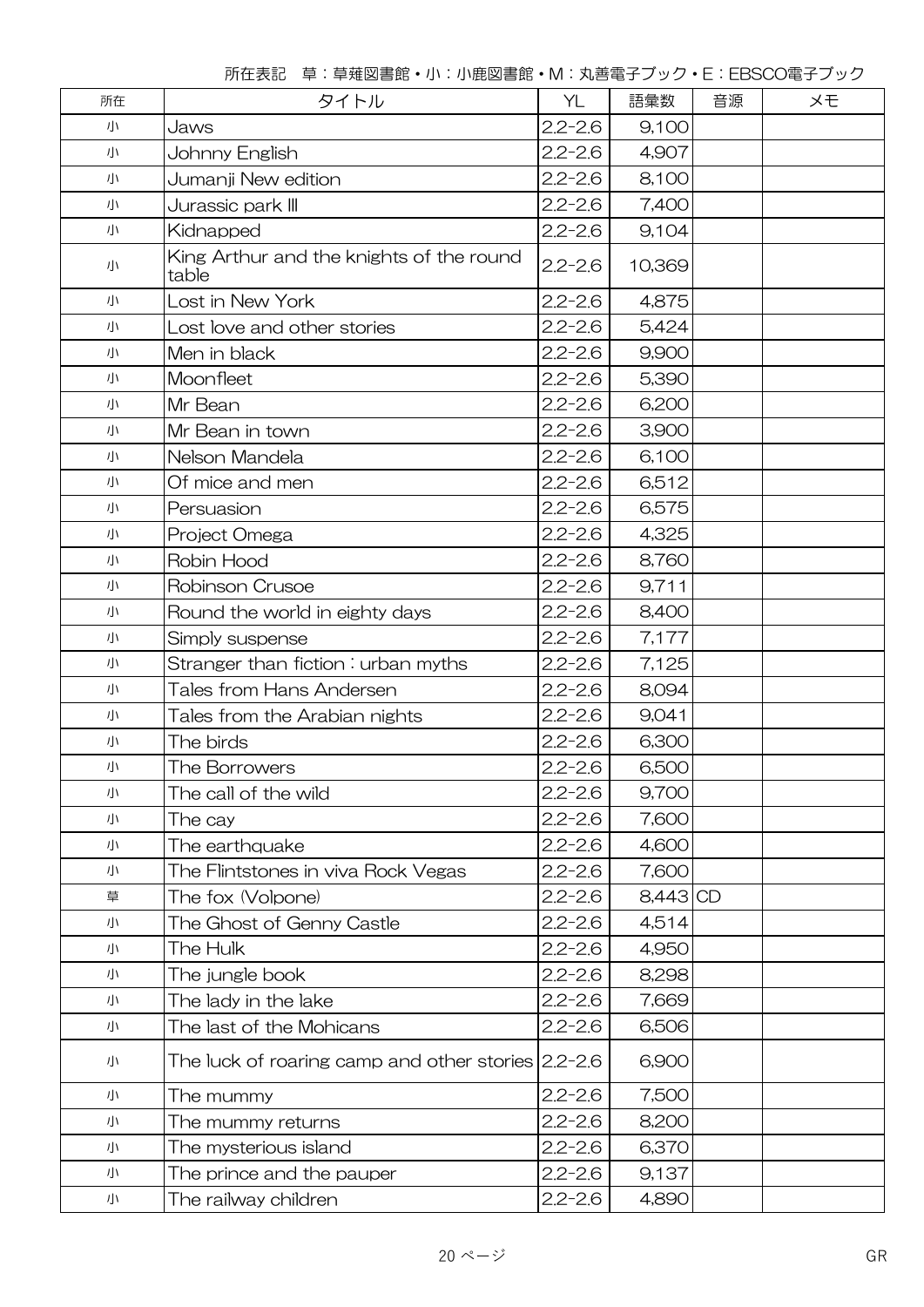|  |  |  | 所在表記 草:草薙図書館・小:小鹿図書館・M:丸善電子ブック・E:EBSCO電子ブック |
|--|--|--|---------------------------------------------|
|--|--|--|---------------------------------------------|

| 所在                 | タイトル                                                      | YL          | 語彙数         | 音源 | メモ |
|--------------------|-----------------------------------------------------------|-------------|-------------|----|----|
| 小                  | The room in the tower $\colon$ and other ghost<br>stories | $2.2 - 2.6$ | 7,225       |    |    |
| 小                  | The scarlet letter                                        | $2.2 - 2.6$ | 7,411       |    |    |
| 小                  | The Scorpion King                                         | $2.2 - 2.6$ | 6,900       |    |    |
| 小                  | The secret garden                                         | $2.2 - 2.6$ | 9,800       |    |    |
| 小                  | The sheep-pig                                             | $2.2 - 2.6$ | 7,378       |    |    |
| 小                  | The story of the treasure seekers                         | $2.2 - 2.6$ | 6,300       |    |    |
| 小                  | The three musketeers                                      | $2.2 - 2.6$ | 8,557       |    |    |
| 小                  | The voyages of Sindbad the sailor                         | $2.2 - 2.6$ | 10,093      |    |    |
| 小                  | The wave                                                  | $2.2 - 2.6$ | 7,400       |    |    |
| 小                  | The wind in the willows                                   | $2.2 - 2.6$ | 8,004       |    |    |
| 小                  | Three short stories of Sherlock Holmes                    | $2.2 - 2.6$ | 9,179       |    |    |
| 小                  | Treasure Island                                           | $2.2 - 2.6$ | 5,723       |    |    |
| 小                  | Walkabout                                                 | $2.2 - 2.6$ | 8,436       |    |    |
| 小                  | Wanted : Anna Marker                                      | $2.2 - 2.6$ | 5,500       |    |    |
| 小                  | Washington Square                                         | $2.2 - 2.6$ | 6,800       |    |    |
| 小                  | White fang                                                | $2.2 - 2.6$ | 7,746       |    |    |
| Level <sub>3</sub> | 基本語彙: 1200                                                |             |             |    |    |
| 草                  | A history of Britain                                      | $3.2 - 3.8$ | 8,500 CD    |    |    |
| 小                  | A midsummer night's dream                                 | $3.2 - 3.8$ | 12,290      |    |    |
| 小                  | A scandal in Bohemia                                      | $3.2 - 3.8$ | 20,654      |    |    |
| 小                  | Amistad                                                   | $3.2 - 3.8$ | 7,995       |    |    |
| 小                  | An ideal husband                                          | $3.2 - 3.8$ | 13,844      |    |    |
| 小                  | Becoming Jane                                             | $3.2 - 3.8$ | 11,795      |    |    |
| 草・小                | <b>Billy Elliot</b>                                       | $3.2 - 3.8$ | 12,931 CD2枚 |    |    |
| 小                  | Braveheart                                                | $3.2 - 3.8$ | 7,523       |    |    |
| 小                  | <b>British life</b>                                       | $3.2 - 3.8$ | 7,100       |    |    |
| 小                  | Chance of a lifetime                                      | $3.2 - 3.8$ | 11,000      |    |    |
| 小                  | Dangerous game                                            | $3.2 - 3.8$ | 17,761      |    |    |
| 小                  | David Copperfield                                         | $3.2 - 3.8$ | 23,699      |    |    |
| 小                  | Dr Jekyll and Mr Hyde                                     | $3.2 - 3.8$ | 13,232      |    |    |
| 小                  | Dracula                                                   | $3.2 - 3.8$ | 12,755      |    |    |
| 草・小                | Emil and the detectives                                   | $3.2 - 3.8$ | 11,000 CD2枚 |    |    |
| 小                  | Five one-act plays                                        | $3.2 - 3.8$ | 7,592       |    |    |
| 小                  | Food for thought                                          | $3.2 - 3.8$ | 8,795       |    |    |
| 小                  | Forrest Gump                                              | $3.2 - 3.8$ | 9,119       |    |    |
| 小                  | Frankenstein                                              | $3.2 - 3.8$ | 14,215      |    |    |
| 小                  | Ghost in the guitar                                       | $3.2 - 3.8$ | 9,935       |    |    |
| 小                  | Grey Owl                                                  | $3.2 - 3.8$ | 6,909       |    |    |
| 小                  | Happy Christmas!                                          | $3.2 - 3.8$ | 5,300       |    |    |
| 小                  | How to be an alien                                        | $3.2 - 3.8$ | 7,845       |    |    |
| 小                  | Island of the blue dolphins                               | $3.2 - 3.8$ | 17,000      |    |    |
| 小                  | Jane Eyre                                                 | $3.2 - 3.8$ | 8,327       |    |    |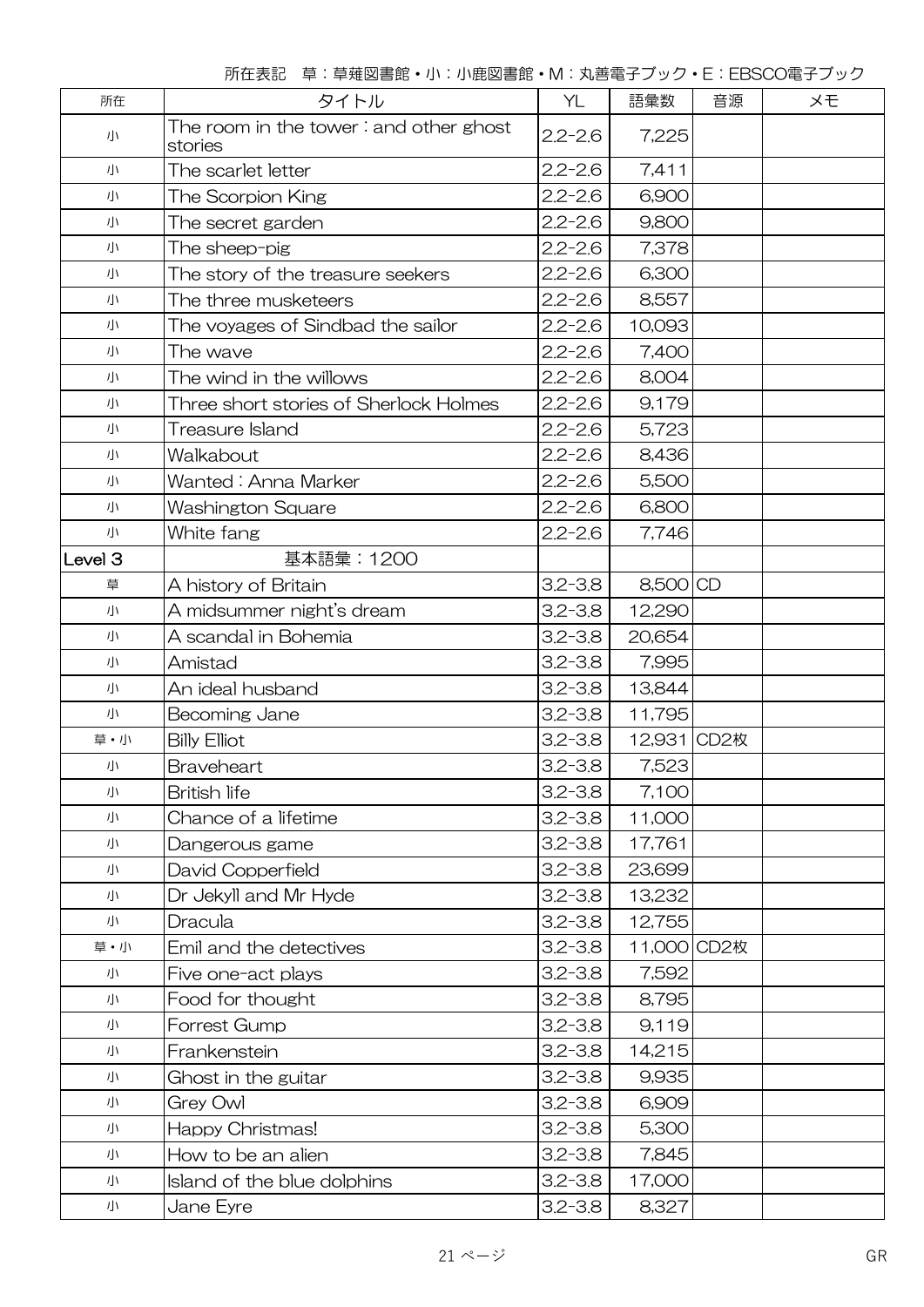| 所在  | タイトル                                                       | YL          | 語彙数              | 音源 | メモ |
|-----|------------------------------------------------------------|-------------|------------------|----|----|
| 小   | Jim Smiley and his jumping frog : and<br>other stories     | $3.2 - 3.8$ | 11,365           |    |    |
| 草   | King Lear                                                  | $3.2 - 3.8$ | 14,605           |    |    |
| 小   | K's first case                                             | $3.2 - 3.8$ | 7,824            |    |    |
| 草・小 | Leaving Microsoft to change the world                      | $3.2 - 3.8$ | 14,017 CD        |    |    |
| 小   | Madame Doubtfire                                           | $3.2 - 3.8$ | 6,917            |    |    |
| 小   | Manchester United                                          | $3.2 - 3.8$ | 7,300            |    |    |
| 草   | Martin Luther King                                         | $3.2 - 3.8$ | 9,272 CD         |    |    |
| 小   | Martin Luther King, Jr.                                    | $3.2 - 3.8$ | 9,272            |    |    |
| 小   | Matilda                                                    | $3.2 - 3.8$ | 8,070            |    |    |
| 草・小 | My fair lady                                               | $3.2 - 3.8$ | 8,116 CD         |    |    |
| 小   | My family and other animals                                | $3.2 - 3.8$ | 6,900            |    |    |
| 小   | New York                                                   | $3.2 - 3.8$ | 8,469            |    |    |
| 小   | Notting Hill                                               | $3.2 - 3.8$ | 13,451           |    |    |
| 小   | Noughts and crosses                                        | $3.2 - 3.8$ | 14,101 CD(MP3)1枚 |    |    |
| 小   | Othello                                                    | $3.2 - 3.8$ | 11,678           |    |    |
| 小   | Photo of the tall man                                      | $3.2 - 3.8$ | 10,000           |    |    |
| 草   | Pirates of the Caribbean: at world's end                   | $3.2 - 3.8$ | 13,144 CD        |    |    |
| 草・小 | Pirates of the Caribbean: dead man's<br>chest              | $3.2 - 3.8$ | 11,736 CD2枚      |    |    |
| 小   | Princess Diana                                             | $3.2 - 3.8$ | 8,961            |    |    |
| 小   | Psycho                                                     | $3.2 - 3.8$ | 9,718            |    |    |
| 小   | Rain man : a novel                                         | $3.2 - 3.8$ | 7,600            |    |    |
| 小   | Rogue trader                                               | $3.2 - 3.8$ | 13,000           |    |    |
| 草・小 | Romeo and Juliet                                           | $3.2 - 3.8$ | 13,684 CD        |    |    |
| 小   | Sense and sensibility                                      | $3.2 - 3.8$ | 7,924            |    |    |
| 小   | Sherlock Holmes and the mystery of<br><b>Boscombe Pool</b> | $3.2 - 3.8$ | 8,714            |    |    |
| 小   | Silas Marner                                               | $3.2 - 3.8$ | 19,630           |    |    |
| 小   | Six ghost stories                                          | $3.2 - 3.8$ | 9,500            |    |    |
| 小   | <b>StarGate</b>                                            | $3.2 - 3.8$ | 8,000            |    |    |
| 小   | Stories from Shakespeare                                   | $3.2 - 3.8$ | 13,148           |    |    |
| 小   | Stories of courage                                         | $3.2 - 3.8$ | 9,451            |    |    |
| 小   | <b>Striker</b>                                             | $3.2 - 3.8$ | 8,700            |    |    |
| 小   | The accidental tourist                                     | $3.2 - 3.8$ | 21,000           |    |    |
| 小   | The adventures of Huckleberry Finn                         | $3.2 - 3.8$ | 13,826           |    |    |
| 小   | The Beatles                                                | $3.2 - 3.8$ | 8,721            |    |    |
| 小   | The black cat and other stories                            | $3.2 - 3.8$ | 7,423            |    |    |
| 小   | The book of heroic failures                                | $3.2 - 3.8$ | 5,300            |    |    |
| 小   | The Boxers                                                 | $3.2 - 3.8$ | 9,100            |    |    |
| 小   | The Canterbury tales                                       | $3.2 - 3.8$ | 15,973           |    |    |
| 草・小 | The cellist of Sarajevo                                    | $3.2 - 3.8$ | 14,017 CD        |    |    |
| 小   | The chrysalids                                             | $3.2 - 3.8$ | 13,000           |    |    |
| 小   | The climb                                                  | $3.2 - 3.8$ | 8,624            |    |    |

所在表記 草:草薙図書館・小:小鹿図書館・M:丸善電子ブック・E:EBSCO電子ブック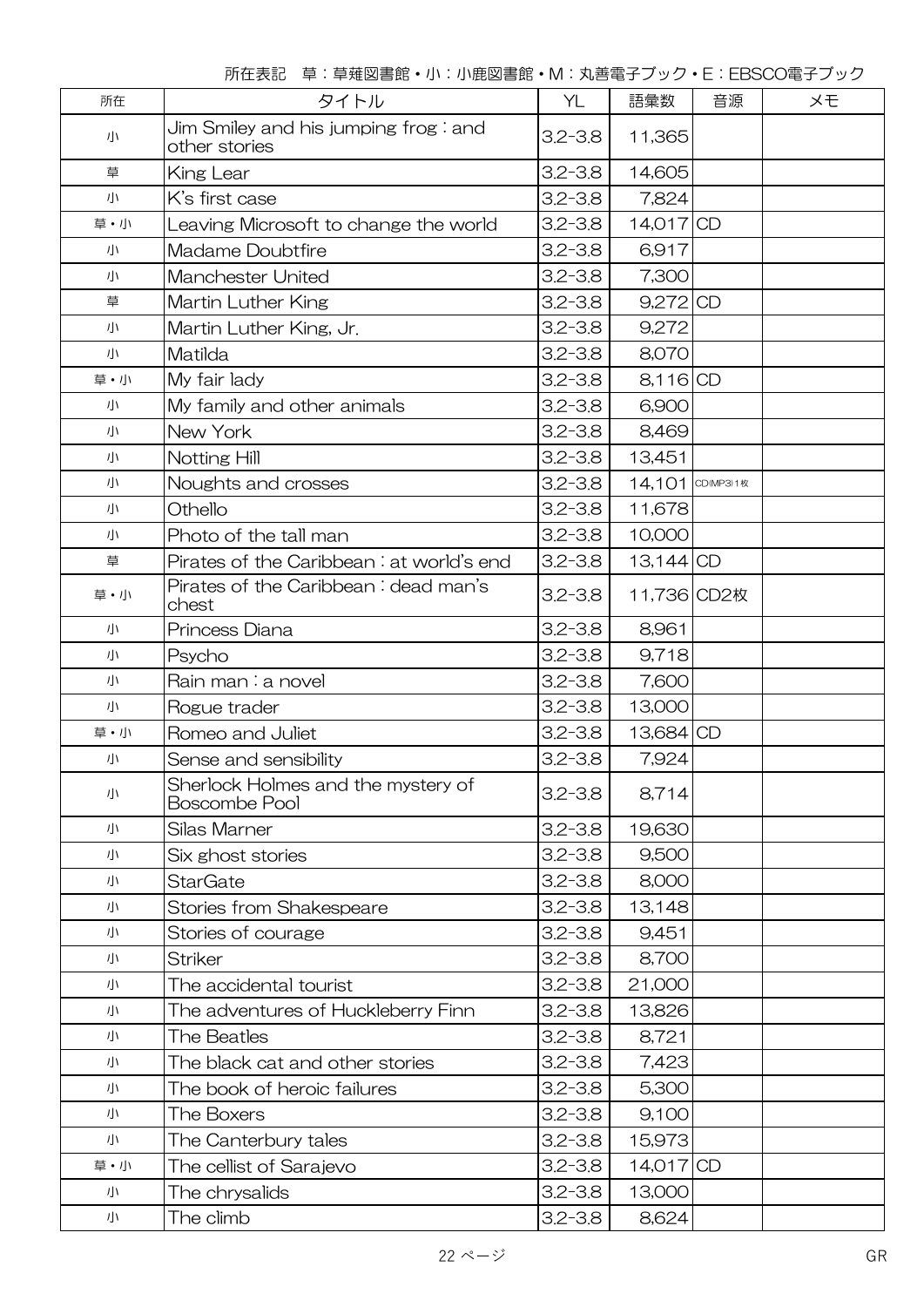所在表記 草:草薙図書館・小:小鹿図書館・M:丸善電子ブック・E:EBSCO電子ブック

| 所在      | タイトル                                                                    | YL          | 語彙数       | 音源 | ×Đ |
|---------|-------------------------------------------------------------------------|-------------|-----------|----|----|
| 小       | The Count of Monte Cristo                                               | $3.2 - 3.8$ | 12,014    |    |    |
| 小       | The darling buds of may                                                 | $3.2 - 3.8$ | 12,357    |    |    |
| 小       | The fall of the house of Usher and other<br>stories                     | $3.2 - 3.8$ | 11,432    |    |    |
| 小       | The fugitive                                                            | $3.2 - 3.8$ | 7,212     |    |    |
| 小       | The great discovery                                                     | $3.2 - 3.8$ | 8,200     |    |    |
| 小       | The horse whisperer                                                     | $3.2 - 3.8$ | 19,775    |    |    |
| 小       | The hunchback of Notre-Dame                                             | $3.2 - 3.8$ | 13,710    |    |    |
| 小       | The incredible journey                                                  | $3.2 - 3.8$ | 14,895    |    |    |
| 草·小     | The last king of Scotland                                               | $3.2 - 3.8$ | 13,663 CD |    |    |
| 小       | The man with two shadows $\colon$ and other<br>ghost stories            | $3.2 - 3.8$ | 7,800     |    |    |
| 小       | The Oscars                                                              | $3.2 - 3.8$ | 7,500     |    |    |
| 小       | The pearl                                                               | $3.2 - 3.8$ | 13,824    |    |    |
| 小       | The prince of Egypt : brothers in Egypt                                 | $3.2 - 3.8$ | 8,500     |    |    |
| 小       | The red badge of courage                                                | $3.2 - 3.8$ | 12,000    |    |    |
| 小       | The return of Sherlock Holmes                                           | $3.2 - 3.8$ | 12,921    |    |    |
| 草・小     | The ring                                                                | $3.2 - 3.8$ | 14,754 CD |    |    |
| 小       | The road ahead                                                          | $3.2 - 3.8$ | 9,900     |    |    |
| 小       | The snow goose $\colon$ and other stories                               | $3.2 - 3.8$ | 12,991    |    |    |
| 小       | The Swiss family Robinson                                               | $3.2 - 3.8$ | 13,480    |    |    |
| 小       | The thirty-nine steps                                                   | $3.2 - 3.8$ | 20,752    |    |    |
| 小       | The turn of the screw                                                   | $3.2 - 3.8$ | 6,851     |    |    |
| 小       | The yearling                                                            | $3.2 - 3.8$ | 12,500    |    |    |
| 小       | The young king $\colon$ and other stories                               | $3.2 - 3.8$ | 14,738    |    |    |
| 小       | Titanic!                                                                | $3.2 - 3.8$ | 5,676     |    |    |
| 小       | Vanity Fair New ed.                                                     | $3.2 - 3.8$ | 13,000    |    |    |
| Level 4 | 基本語彙: 1700                                                              |             |           |    |    |
| 小       | 1984                                                                    | $4.0 - 5.0$ | 19,465    |    |    |
| 小       | A winter's tale: the breathing method                                   | $4.0 - 5.0$ | 13,124    |    |    |
| 小       | About a boy                                                             | $4.0 - 5.0$ | 21,322    |    |    |
| 小       | Alexander the Great                                                     | $4.0 - 5.0$ | 14,688    |    |    |
| 小       | As time goes by                                                         | $4.0 - 5.0$ | 16,500    |    |    |
| 小       | Crime story collection                                                  | $4.0 - 5.0$ | 17,833    |    |    |
| 小       | Detective work                                                          | $4.0 - 5.0$ | 10,933    |    |    |
| 小       | <b>Doctor Faustus</b>                                                   | $4.0 - 5.0$ | 11,223    |    |    |
| 小       | Dr strangelove, or, How I learned to stop<br>worrying and love the bomb | $4.0 - 5.0$ | 14,800    |    |    |
| 小       | Emma                                                                    | $4.0 - 5.0$ | 15,218    |    |    |
| 小       | Evening class                                                           | $4.0 - 5.0$ | 18,626    |    |    |
| 小       | <b>Falling leaves</b>                                                   | $4.0 - 5.0$ | 21,992    |    |    |
| 小       | Far from the madding crowd                                              | $4.0 - 5.0$ | 12,221    |    |    |
| 小       | Gladiator                                                               | $4.0 - 5.0$ | 21,055    |    |    |
| 小       | Goldman Sachs: the culture of success                                   | $4.0 - 5.0$ | 20,000    |    |    |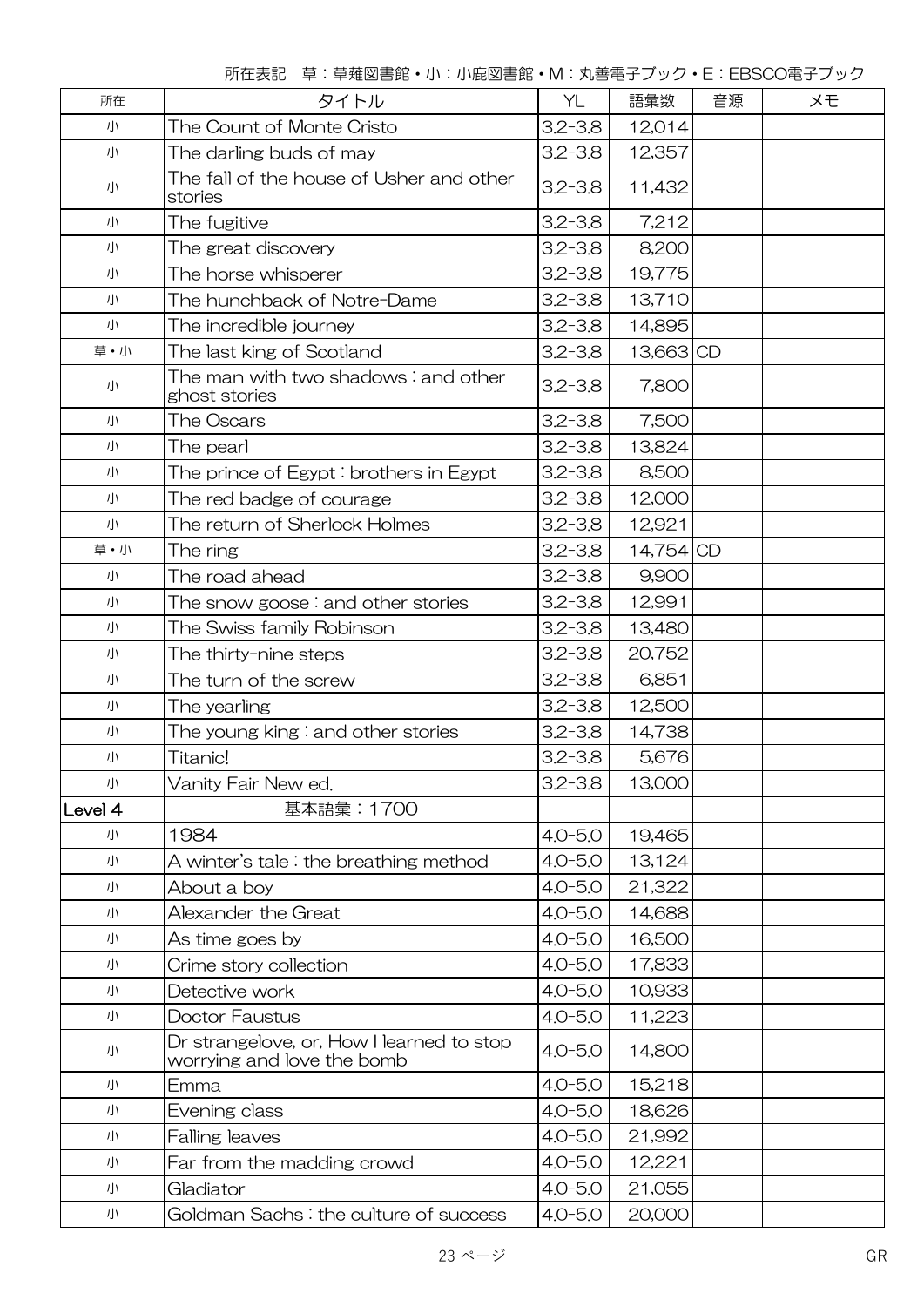所在表記 草:草薙図書館・小:小鹿図書館・M:丸善電子ブック・E:EBSCO電子ブック

| 所在                 | タイトル                                     | YL          | 語彙数       | 音源 | メモ |
|--------------------|------------------------------------------|-------------|-----------|----|----|
| 小                  | Gone with the wind pt. 1                 | $4.0 - 5.0$ | 15,804    |    |    |
| 小                  | Gone with the wind pt. 2                 | $4.0 - 5.0$ | 15,809    |    |    |
| 草・小                | Inventions that changed the world        | $4.0 - 5.0$ | 15,423 CD |    |    |
| 小                  | King Solomon's mines                     | $4.0 - 5.0$ | 17,950    |    |    |
| 小                  | Lorna Doone                              | $4.0 - 5.0$ | 11,305    |    |    |
| 小                  | Love actually                            | $4.0 - 5.0$ | 13,673    |    |    |
| 小                  | Macbeth                                  | $4.0 - 5.0$ | 11,379    |    |    |
| 小                  | Management gurus                         | $4.0 - 5.0$ | 15,000    |    |    |
| 草·小                | Murder on the Orient Express             | $4.0 - 5.0$ | 18,985 CD |    |    |
| 小                  | Nicholas Nickleby                        | $4.0 - 5.0$ | 18,766    |    |    |
| 小                  | Oliver Twist                             | $4.0 - 5.0$ | 16,791    |    |    |
| 草・小                | On the beach                             | $4.0 - 5.0$ | 32,655 CD |    |    |
| 小                  | Seven : a novel                          | $4.0 - 5.0$ | 11,376    |    |    |
| 小                  | Shakespeare: his life and plays          | $4.0 - 5.0$ | 14,766    |    |    |
| 小                  | Strangers on a train                     | $4.0 - 5.0$ | 11,810    |    |    |
| 草                  | Teacher man                              | $4.0 - 5.0$ | 21,772 CD |    |    |
| 小                  | Tears of the giraffe                     | $4.0 - 5.0$ | 19,978    |    |    |
| 草                  | The bourne identity                      | $4.0 - 5.0$ | 23,743    |    |    |
| 小                  | The Canterville ghost and other stories  | $4.0 - 5.0$ | 16,022    |    |    |
| 草·小                | The client                               | $4.0 - 5.0$ | 12,166 CD |    |    |
| 小                  | The danger                               | $4.0 - 5.0$ | 15,000    |    |    |
| 小                  | The day of the Jackal                    | $4.0 - 5.0$ | 24,646    |    |    |
| 小                  | The doll's house, and other stories      | $4.0 - 5.0$ | 10,600    |    |    |
| 小                  | The dream: and other stories             | $4.0 - 5.0$ | 15,000    |    |    |
| 小                  | The full monty                           | $4.0 - 5.0$ | 18,645    |    |    |
| 小                  | The go-between                           | $4.0 - 5.0$ | 42,513    |    |    |
| 小                  | The Godfather                            | $4.0 - 5.0$ | 14,792    |    |    |
| 小                  | The house of stairs                      | $4.0 - 5.0$ | 14,374    |    |    |
| 小                  | The locked room and other horror stories | $4.0 - 5.0$ | 13,489    |    |    |
| 小                  | The lost world                           | $4.0 - 5.0$ | 13,546    |    |    |
| 草                  | The mirror crack'd from side to side     | $4.0 - 5.0$ | 20,135 CD |    |    |
| 小                  | The Mosquito Coast                       | $4.0 - 5.0$ | 12,853    |    |    |
| 小                  | The picture of Dorian Gray               | $4.0 - 5.0$ | 16,326    |    |    |
| 小                  | The red pony                             | $4.0 - 5.0$ | 16,879    |    |    |
| 小                  | The street lawyer                        | $4.0 - 5.0$ | 16,407    |    |    |
| 草・小                | The time machine                         | $4.0 - 5.0$ | 21,527 CD |    |    |
| 小                  | Three adventures of Sherlock Holmes      | $4.0 - 5.0$ | 15,431    |    |    |
| 小                  | Three great plays of Shakespeare         | $4.0 - 5.0$ | 15,417    |    |    |
| 草・小                | Unbowed                                  | $4.0 - 5.0$ | 20,669 CD |    |    |
| 小                  | Women in business                        | $4.0 - 5.0$ | 13,558    |    |    |
| Level <sub>5</sub> | 基本語彙: 2300                               |             |           |    |    |
| 小                  | 2001 : a space odyssey                   | $5.0 - 6.0$ | 24,861    |    |    |
| 小                  | A tale of two cities                     | $5.0 - 6.0$ | 40,189    |    |    |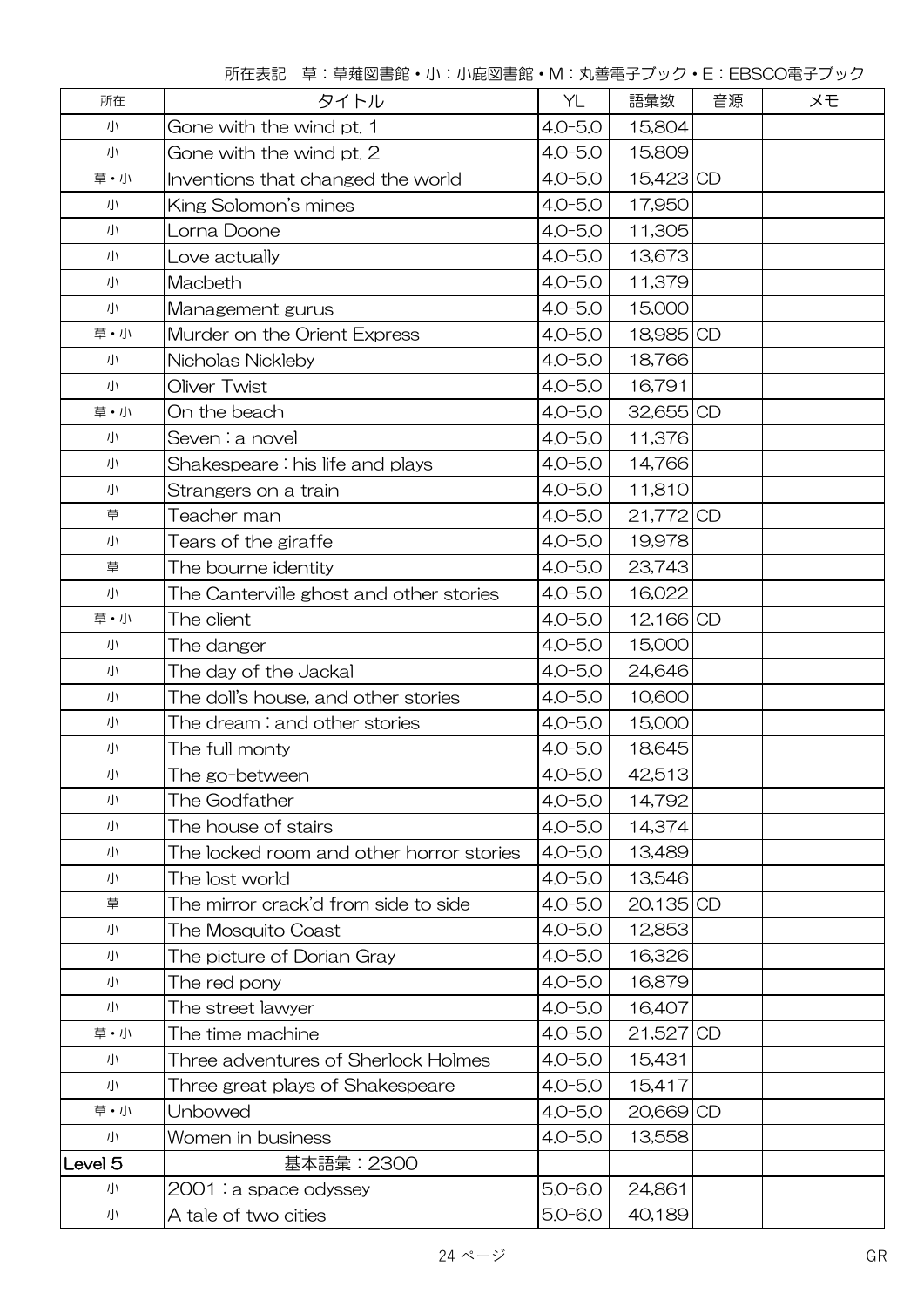| 所在  | タイトル                                              | YL          | 語彙数              | 音源 | メモ |
|-----|---------------------------------------------------|-------------|------------------|----|----|
| 草・小 | A time to kill                                    | $5.0 - 6.0$ | 23,806 CD        |    |    |
| 小   | Airport                                           | $5.0 - 6.0$ | 35,000           |    |    |
| 小   | Benetton                                          | $5.0 - 6.0$ | 25,000           |    |    |
| 小   | British and American short stories                | $5.0 - 6.0$ | 21,886           |    |    |
| 小   | Cold mountain                                     | $5.0 - 6.0$ | 29,693           |    |    |
| 草·小 | Death on the Nile                                 | $5.0 - 6.0$ | 26,246 CD        |    |    |
| 小   | Doctor Zhivago                                    | $5.0 - 6.0$ | 20,961           |    |    |
| 小   | Fall from innocence: the body                     | $5.0 - 6.0$ | 20,000           |    |    |
| 小   | Four weddings and a funeral                       | $5.0 - 6.0$ | 17,678           |    |    |
| 小   | Jamaica inn                                       | $5.0 - 6.0$ | 40,084           |    |    |
| 小   | Jane Eyre                                         | $5.0 - 6.0$ | 48,180           |    |    |
| 小   | L.A. confidential                                 | $5.0 - 6.0$ | 32,000           |    |    |
| 小   | Middlemarch                                       | $5.0 - 6.0$ | 26,443 CD(MP3)1枚 |    |    |
| 小   | Monkey                                            | $5.0 - 6.0$ | 26,900           |    |    |
| 小   | More tales from Shakespeare                       | $5.0 - 6.0$ | 26,111           |    |    |
| 小   | On the road                                       | $5.0 - 6.0$ | 21,493           |    |    |
| 小   | Outstanding short stories                         | $5.0 - 6.0$ | 31,152           |    |    |
| 小   | Pride and prejudice                               | $5.0 - 6.0$ | 42,445           |    |    |
| 小   | Rebecca                                           | $5.0 - 6.0$ | 33,709           |    |    |
| 草・小 | Round the world in eighty days                    | $5.0 - 6.0$ | 35,572 CD        |    |    |
| 小   | Sherlock Holmes short stories                     | $5.0 - 6.0$ | 35,476           |    |    |
| 小   | Sons and lovers                                   | $5.0 - 6.0$ | 18,734           |    |    |
| 小   | Stories of detection and mystery                  | $5.0 - 6.0$ | 34,891           |    |    |
| 小   | Tales from Shakespeare                            | $5.0 - 6.0$ | 28,012           |    |    |
| 小   | Tales of mystery and imagination                  | $5.0 - 6.0$ | 33,740           |    |    |
| 小   | Taste and other tales                             | $5.0 - 6.0$ | 29,948           |    |    |
| 小   | The brethren                                      | $5.0 - 6.0$ | 26,444           |    |    |
| 小   | The citadel                                       | $5.0 - 6.0$ | 36,725           |    |    |
| 小   | The firm                                          | $5.0 - 6.0$ | 19,180           |    |    |
| 草   | The five people you meet in heaven                | $5.0 - 6.0$ | 26,662 CD        |    |    |
| 草・小 | The grapes of wrath                               | $5.0 - 6.0$ | 23,821 CD        |    |    |
| 小   | The great Gatsby                                  | $5.0 - 6.0$ | 23,783           |    |    |
| 小   | The hound of the Baskervilles                     | $5.0 - 6.0$ | 21,107           |    |    |
| 小   | The invisible man                                 | $5.0 - 6.0$ | 21,389           |    |    |
| 小   | The mayor of Casterbridge                         | $5.0 - 6.0$ | 26,110           |    |    |
| 小   | The moneymaker                                    | $5.0 - 6.0$ | 28,200           |    |    |
| 小   | The partner                                       | $5.0 - 6.0$ | 24,123           |    |    |
| 草・小 | The pelican brief                                 | $5.0 - 6.0$ | 17,577 CD        |    |    |
| 草・小 | The phantom of the Opera                          | $5.0 - 6.0$ | 26,075 CD        |    |    |
| 小   | The prisoner of Zenda                             | $5.0 - 6.0$ | 25,056           |    |    |
| 小   | The rainmaker                                     | $5.0 - 6.0$ | 24,633           |    |    |
| 草・小 | The story of the Internet                         | $5.0 - 6.0$ | 20,000 CD        |    |    |
| 小   | The strange case of Dr Jekyll and Mr Hyde 5.0-6.0 |             | 21,057           |    |    |

所在表記 草:草薙図書館・小:小鹿図書館・M:丸善電子ブック・E:EBSCO電子ブック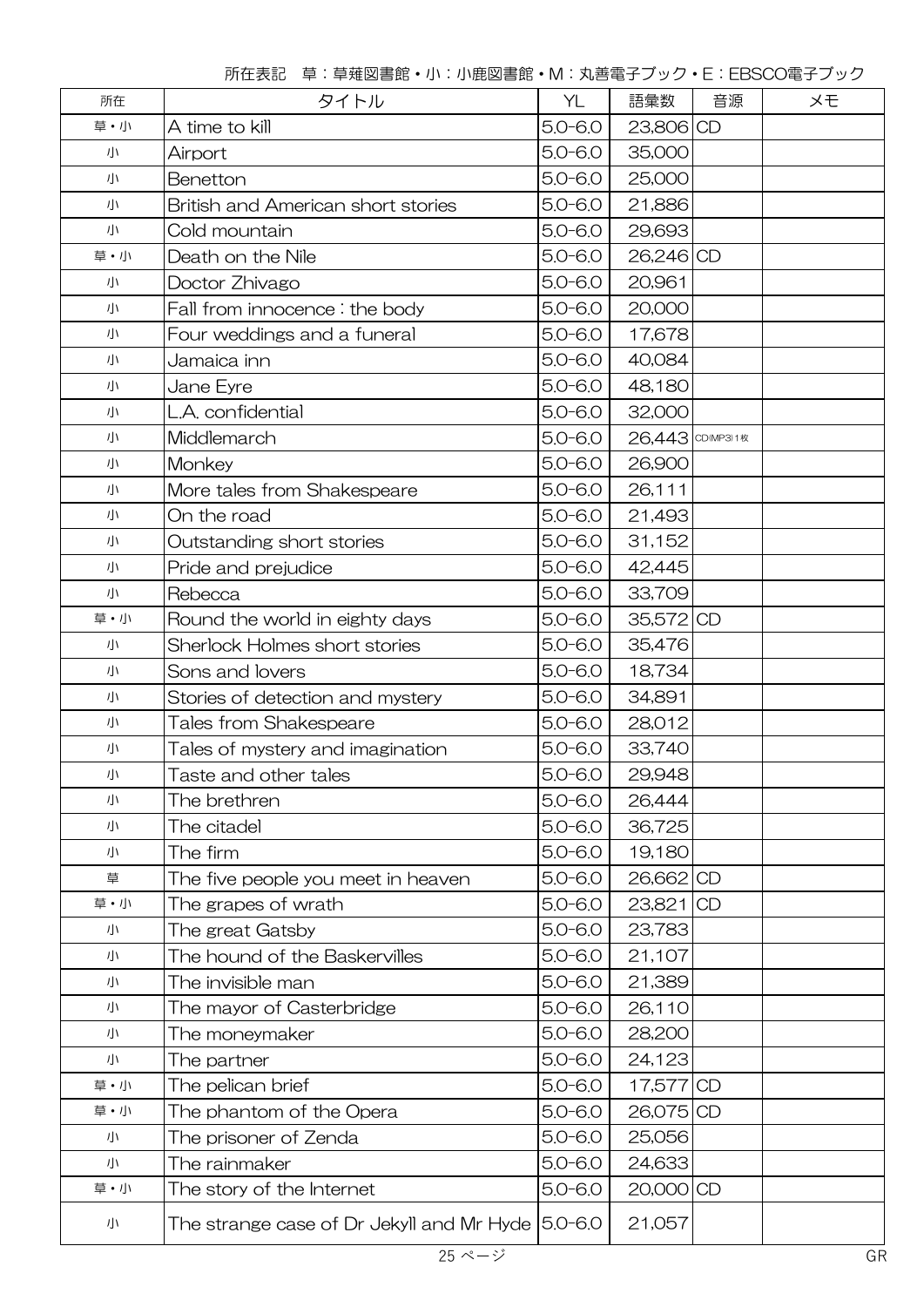| 所在                 | タイトル                                                     | YL          | 語彙数              | 音源 | メモ |
|--------------------|----------------------------------------------------------|-------------|------------------|----|----|
| 小                  | The surgeon of Crowthorne                                | $5.0 - 6.0$ | 27,500           |    |    |
| 小                  | The talented Mr. Ripley                                  | $5.0 - 6.0$ | 25,000           |    |    |
| 小                  | The war of the worlds                                    | $5.0 - 6.0$ | 27,235           |    |    |
| 小                  | Web New ed                                               | $5.0 - 6.0$ | 14,000           |    |    |
| 小                  | World folktales                                          | $5.0 - 6.0$ | 26,667           |    |    |
| 草·小                | <b>Wuthering Heights</b>                                 | $5.0 - 6.0$ | 46,304 CD        |    |    |
| Level 6            | 基本語彙: 3000                                               |             |                  |    |    |
| 小                  | A room with a view                                       | $6.0 - 7.0$ | 30,686           |    |    |
| 小                  | Anna Karenina                                            | $6.0 - 7.0$ | 32,959           |    |    |
| 小                  | Brave new world New ed                                   | $6.0 - 7.0$ | 35,240           |    |    |
| 小                  | Business @ the speed of thought                          | $6.0 - 7.0$ | 31,066           |    |    |
| 小                  | Captain Corelli's mandolin                               | $6.0 - 7.0$ | 33,222           |    |    |
| 小                  | Crime and punishment                                     | $6.0 - 7.0$ | 32,748 CD(MP3)1枚 |    |    |
| 小                  | Cry, the beloved country                                 | $6.0 - 7.0$ | 27,308           |    |    |
| 小                  | East of Eden                                             | $6.0 - 7.0$ | 30,902           |    |    |
| 小                  | Great expectations                                       | $6.0 - 7.0$ | 35,437           |    |    |
| 小                  | know why the caged bird sings                            | $6.0 - 7.0$ | 33,055           |    |    |
| 小                  | Les mis é rables                                         | $6.0 - 7.0$ | 30,142           |    |    |
| 小                  | Madame Bovary                                            | $6.0 - 7.0$ | 32,593           |    |    |
| 小                  | Man from the South and other stories                     | $6.0 - 7.0$ | 31,438           |    |    |
| 小                  | Memoirs of a geisha                                      | $6.0 - 7.0$ | 31,483           |    |    |
| 小                  | <b>Misery</b>                                            | $6.0 - 7.0$ | 27,217           |    |    |
| 小                  | North and south                                          | $6.0 - 7.0$ | 32,755           |    |    |
| 小                  | Northanger Abbey                                         | $6.0 - 7.0$ | 32,059           |    |    |
| 小                  | Oliver Twist                                             | $6.0 - 7.0$ | 35,613           |    |    |
| 小                  | Saving Private Ryan                                      | $6.0 - 7.0$ | 26,903           |    |    |
| 小                  | Schindler's list                                         | $6.0 - 7.0$ | 33,394           |    |    |
| 小                  | Sir Richard Branson: the autobiography                   | $6.0 - 7.0$ | 33,800           |    |    |
| 小                  | Snow falling on cedars                                   | $6.0 - 7.0$ | 35,501           |    |    |
| 小                  | The beach                                                | $6.0 - 7.0$ | 27,944           |    |    |
| 小                  | The chamber                                              | $6.0 - 7.0$ | 29,239           |    |    |
| 小                  | The double helix                                         | $6.0 - 7.0$ | 31,714           |    |    |
| 小                  | The king of torts                                        | $6.0 - 7.0$ | 29,872           |    |    |
| 小                  | The moonstone                                            | $6.0 - 7.0$ | 29,704           |    |    |
| 小                  | The remains of the day                                   | $6.0 - 7.0$ | 31,692           |    |    |
| 小                  | The runaway jury                                         | $6.0 - 7.0$ | 27,313           |    |    |
| 小                  | The testament                                            | $6.0 - 7.0$ | 27,868           |    |    |
| 小                  | The thorn birds                                          | $6.0 - 7.0$ | 240,000          |    |    |
| 小                  | The woman in white                                       | $6.0 - 7.0$ | 25,937           |    |    |
| 小                  | Tom Jones                                                | $6.0 - 7.0$ | 26,027           |    |    |
|                    | <b>Read Smart Readers</b>                                |             |                  |    |    |
| Level <sub>2</sub> |                                                          |             |                  |    |    |
| ${\sf M}$          | グローバル日系人社会の実像 = Japanese<br>communities around the world |             | 7,470            |    |    |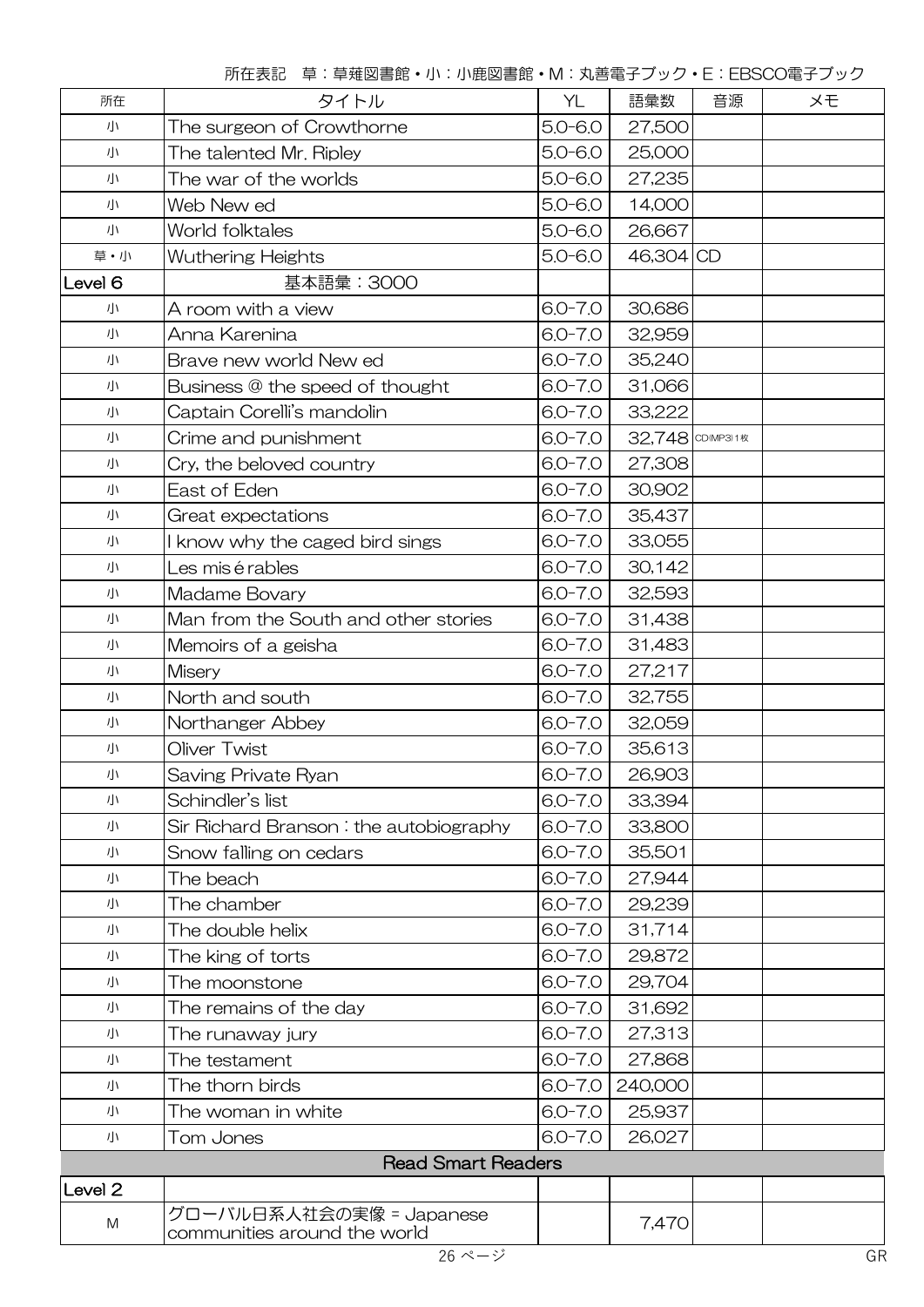所在表記 草:草薙図書館・小:小鹿図書館・M:丸善電子ブック・E:EBSCO電子ブック

| 所在                 | タイトル                                                                        | YL          | 語彙数         | 音源 | メモ |
|--------------------|-----------------------------------------------------------------------------|-------------|-------------|----|----|
| M                  | 英国ホームステイ日記 = Homestay in the UK                                             |             | 8,390       |    |    |
| M                  | 外国人が見た「何これ!?ニッポン」 = Culture<br>Shock in Japan                               |             |             |    |    |
| M                  | 南極観測所最後の日 = Ice station at the End<br>of the world                          |             | 7,630       |    |    |
| Level <sub>3</sub> |                                                                             |             |             |    |    |
| M                  | これがフェイスブックだ! = This Is Facebook!                                            |             | 9,280       |    |    |
| M                  | ニッポン人の心 ―『カシャッ』ほか2編 = Click<br>and Other Japanese Tales—                    |             | 9,090       |    |    |
| M                  | ニッポン人の心 ―『散髪』ほか1編 = Haircuts<br>and Another Japanese Tale-                  |             | 8,480       |    |    |
| M                  | ブラッドフィールドのギャング = The<br>Bradfield Push                                      |             | 9,130       |    |    |
| Level 4            |                                                                             |             |             |    |    |
| M                  | 『赤毛のアン』の世界 = The world of Anne<br>of Green Gables"                          |             | 9,840       |    |    |
| Level <sub>5</sub> |                                                                             |             |             |    |    |
| M                  | ケネディ家の人々: アイルランドから日本へ = The story<br>of the Kennedys: from Ireland to Japan |             | 11,000      |    |    |
|                    | Scholastic reader                                                           |             |             |    |    |
| Level <sub>3</sub> | 基本語彙:1500                                                                   |             |             |    |    |
| 草                  | Elizabeth: the golden age                                                   | $3.2 - 3.4$ | $10,911$ CD |    |    |
| 草                  | Fast food nation                                                            | $3.2 - 3.4$ | $9,711$ CD  |    |    |
| 草                  | Iraq in fragments                                                           | $3.2 - 3.4$ | 8,478 CD    |    |    |
| 草                  | Made in Dagenham                                                            | $3.2 - 3.4$ | $9,951$ CD  |    |    |
| 草                  | Michael Jackson                                                             | $3.2 - 3.4$ | $9,565$ CD  |    |    |
| 草                  | The Queen                                                                   | $3.2 - 3.4$ | 10,000 CD   |    |    |
| 草                  | The story of Chanel                                                         | $3.2 - 3.4$ | $7,947$ CD  |    |    |
| Level 4            | 基本語彙: 2000                                                                  |             |             |    |    |
| 草                  | An education                                                                | $3.6 - 3.8$ | 14,553 CD2枚 |    |    |
| 草                  | Sherlock: a study in pink                                                   | $3.6 - 3.8$ | 15,535 CD2枚 |    |    |
| 草                  | Slumdog millionaire                                                         | $3.6 - 3.8$ | 14,943 CD2枚 |    |    |
|                    | 洋販ラダーシリーズ                                                                   |             |             |    |    |
| Level 1            | 使用語彙:1000                                                                   |             |             |    |    |
| 小                  | Aesop's Fables                                                              | $3.0 - 3.6$ | 11,400      |    |    |
| 草                  | Andersen's classic stories                                                  | $3.0 - 3.6$ | 12,410      |    |    |
| 草                  | Andersen's fairy tales                                                      | $2.8 - 3.4$ | 8,380       |    |    |
| 小                  | Beauty and the beast                                                        | $2.6 - 3.2$ | 6,040       |    |    |
| 小                  | <b>Buying Some Gloves</b>                                                   | $2.4 - 3.0$ | 1,360       |    |    |
| 小                  | First steps in reading English                                              | $2.6 - 3.2$ | 5,360       |    |    |
| 小                  | Gon, the fox                                                                | $2.4 - 3.0$ | 1,770       |    |    |
| 草                  | Grimms' classics                                                            | $2.8 - 3.4$ | 7,590       |    |    |
| 小                  | In the woods                                                                | $2.4 - 3.0$ | 3,300       |    |    |
| 小                  | Long - ago stories of Japan [v. 1]                                          | $3.0 - 3.6$ | 6,210       |    |    |
| 小                  | Long - ago stories of Japan v. 3                                            |             | 7,650       |    |    |
| 小                  | Peter Pan                                                                   |             | 8,040       |    |    |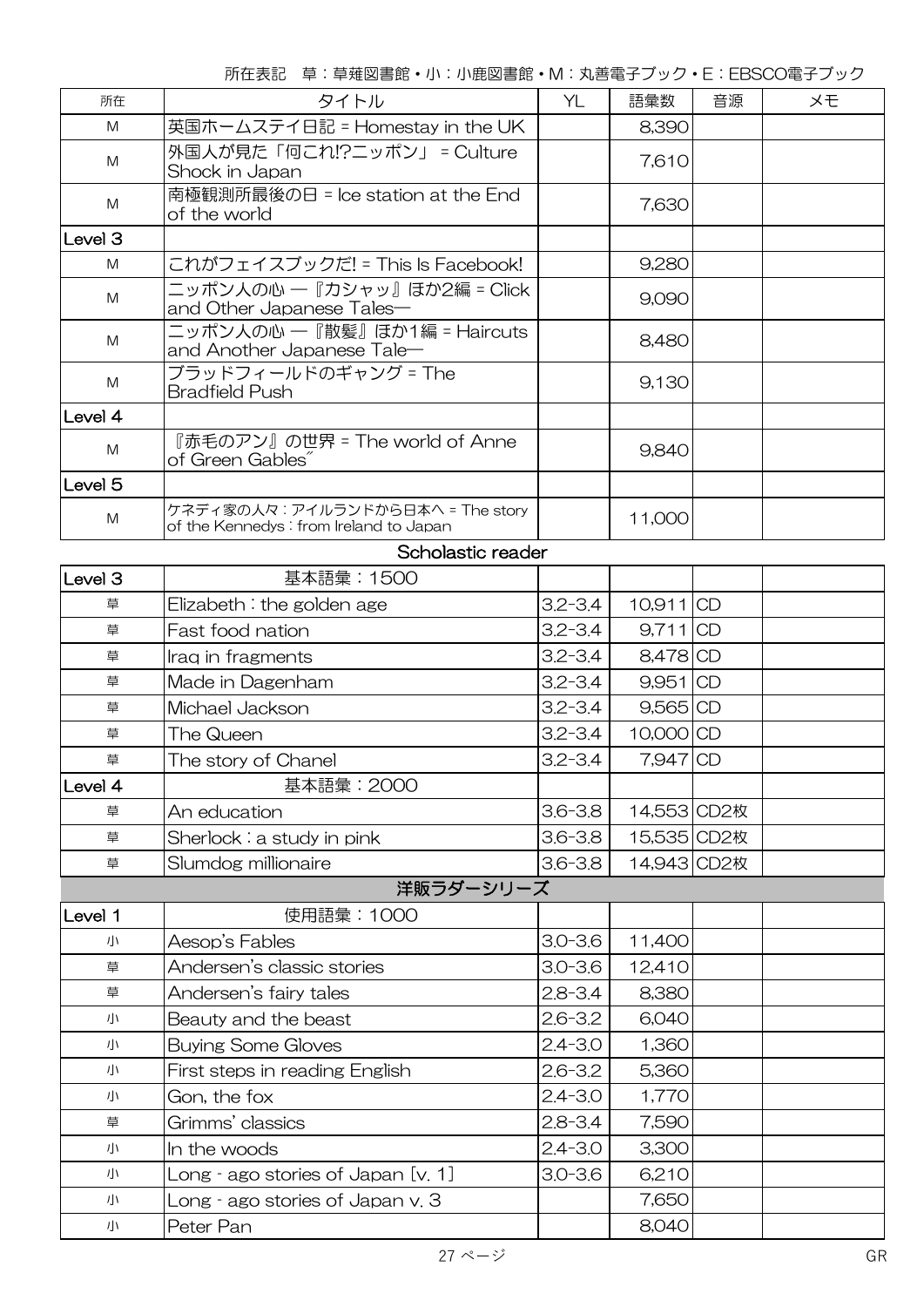所在表記 草:草薙図書館・小:小鹿図書館・M:丸善電子ブック・E:EBSCO電子ブック

| 所在                 | タイトル                                     | YL          | 語彙数    | 音源 | メモ |
|--------------------|------------------------------------------|-------------|--------|----|----|
| 小                  | Run, Melos, run                          | $2.4 - 3.0$ | 4,700  |    |    |
| 草                  | Short Stories of Ryunosuke Akutagawa     |             | 9,820  |    |    |
| 小                  | The adventures of Tom Sawyer             | $3.4 - 4.0$ | 17,540 |    |    |
| 小                  | The Albert Einstein story                |             | 9,480  |    |    |
| 小                  | The best of Andersen's fairy tales       |             | 13,700 |    |    |
| 小                  | The best of Grimm's fairy tales          |             | 13,550 |    |    |
| 小                  | The Gandhi Story                         |             | 8,190  |    |    |
| 草                  | The nighthawk star                       | $2.4 - 3.0$ | 2,340  |    |    |
| 小                  | The nose                                 | $2.4 - 3.0$ | 2,860  |    |    |
| 小                  | The Thomas Edison story                  |             | 10,610 |    |    |
| 小                  | Toshishun                                | $2.6 - 3.2$ | 3,660  |    |    |
| Level <sub>2</sub> | 使用語彙: 1300                               |             |        |    |    |
| 小                  | A christmas carol                        | $3.6 - 4.2$ | 10,770 |    |    |
| 草                  | A dog of Flanders                        | $3.6 - 4.2$ | 12,470 |    |    |
| 草                  | A little princess                        | $3.6 - 4.2$ | 13,780 |    |    |
| 小                  | Alice's adventures in wonderland         | $4.0 - 4.5$ | 21,530 |    |    |
| 草                  | Best short stories of O. Henry           | $3.4 - 4.0$ | 8,010  |    |    |
| 草                  | Cinderella & sleeping beauty 第7刷         |             | 6,600  |    |    |
| 草·小                | Dr. Jekyll and Mr. Hyde 新版               |             | 11,970 |    |    |
| 小                  | Gulliver's Travels 新版                    |             | 10,530 |    |    |
| 小                  | Huckleberry Finn                         | $3.8 - 4.4$ | 17,020 |    |    |
| 草                  | am a cat                                 | $3.8 - 4.4$ | 5,940  |    |    |
| 草                  | Jane Eyre                                | $4.0 - 4.5$ | 27,540 |    |    |
| 小                  | Little women                             | $4.0 - 4.5$ | 25,960 |    |    |
| 小                  | Matasaburo of the wind                   | $3.6 - 4.2$ | 12,680 |    |    |
| 小                  | O. Henry's american scenes               | $3.6 - 4.2$ | 13,210 |    |    |
| 小                  | Rakugo                                   | $3.6 - 4.2$ | 8,660  |    |    |
| 小                  | Robinson Crusoe 新版                       |             | 15,350 |    |    |
| 小                  | Roman holiday                            |             | 10,000 |    |    |
| 小                  | Romeo and Juliet                         |             | 11,070 |    |    |
| 草                  | Shakespeare's stories: the winter's tale | $3.8 - 4.4$ | 10,150 |    |    |
| 草                  | Shakespeare's stories Twelfth night      |             | 13,900 |    |    |
| 草                  | Short Stories of Kenji Miyazawa          |             | 10,250 |    |    |
| 小                  | Signposts for balance in love and work   | $3.4 - 4.0$ | 15,410 |    |    |
| 小                  | Snow White and the seven dwarfs          | $3.6 - 4.2$ | 6,650  |    |    |
| 草                  | The happy prince and other stories       | $3.6 - 4.2$ | 16,040 |    |    |
| 小                  | The little prince                        | $3.2 - 3.6$ | 14,600 |    |    |
| 小                  | The night of the Milky Way Train         | $3.6 - 4.2$ | 15,100 |    |    |
| 小                  | The secret garden                        | $4.0 - 4.5$ | 20,910 |    |    |
| 草                  | The story of Anne Frank                  |             | 14,670 |    |    |
| 小                  | The wizard of Oz                         | $4.0 - 4.5$ | 23,300 |    |    |
| Level 3            | 使用語:1600                                 |             |        |    |    |
| 小                  | 100 keys of love                         |             | 16,320 |    |    |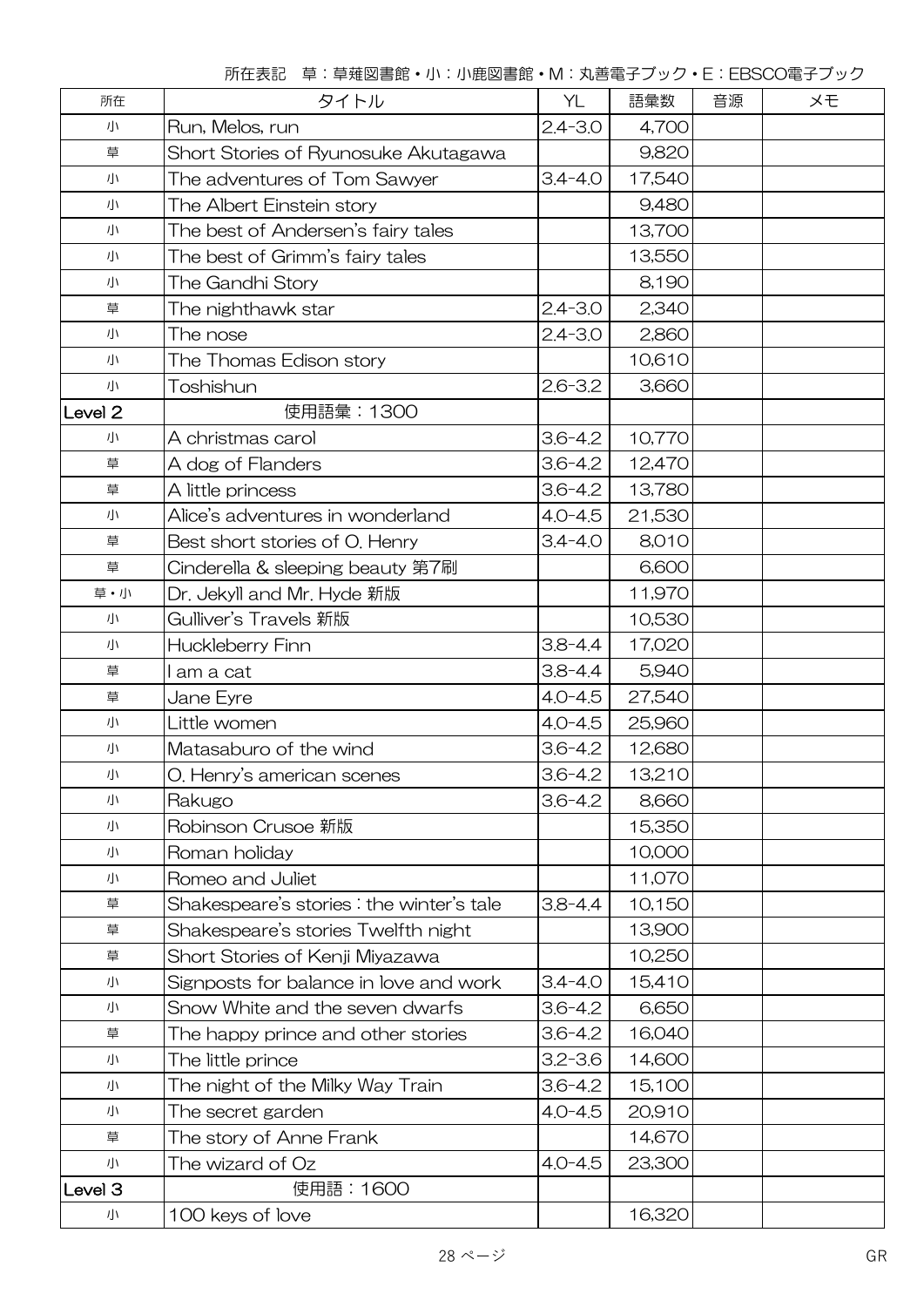所在表記 草:草薙図書館・小:小鹿図書館・M:丸善電子ブック・E:EBSCO電子ブック

| 所在      | タイトル                                                                | YL          | 語彙数    | 音源<br>メモ |  |
|---------|---------------------------------------------------------------------|-------------|--------|----------|--|
| 小       | A state of mind                                                     |             | 10,440 |          |  |
| 草       | A Study in Scarlet                                                  |             | 20,670 |          |  |
| 草       | <b>Adventures of Sherlock Holmes</b>                                |             | 20,350 |          |  |
| 草       | Aladdin and other tales from the Arabian<br>nights                  |             | 18,780 |          |  |
| 小       | Anne of Green Gables                                                |             | 18,000 |          |  |
| 小       | Apology                                                             |             | 11,110 |          |  |
| 草       | Around the world in eighty days                                     |             | 25,400 |          |  |
| 小       | English made funny                                                  |             | 10,660 |          |  |
| 小       | From the files of Sherlock Holmes: a<br>collection of short stories | $4.5 - 5.5$ | 20,580 |          |  |
| 小       | Gone with the wind                                                  |             | 34,550 |          |  |
| 草       | Good-bye, Mr. Chips                                                 |             | 16,790 |          |  |
| 小       | Helen Keller                                                        |             | 10,700 |          |  |
| 小       | Inspirational proverbs and sayings                                  |             | 14,140 |          |  |
| 小       | Jon's chopsticks                                                    |             | 12,500 |          |  |
| 草       | Kokoro                                                              |             | 15,650 |          |  |
| 小       | Nursery rhymes of Mother Goose                                      |             | 5,160  |          |  |
| 草       | Quill, the life of a guide dog                                      |             | 11,040 |          |  |
| 小       | The adventures of Arsène Lupin,<br>gentleman-thief                  |             | 20,000 |          |  |
| 小       | The case book of Sherlock Holmes                                    | $4.5 - 5.5$ | 26,600 |          |  |
| 小       | The chrysanthemum and the sword                                     |             | 19,630 |          |  |
| 小       | The hound of the Baskervilles                                       |             | 23,350 |          |  |
| 小       | The jungle books                                                    | $4.5 - 5.5$ | 13,900 |          |  |
| 草       | The Kwaidan collection                                              |             | 8,250  |          |  |
| 小       | The Michael Jackson story                                           |             | 12,760 |          |  |
| 小       | The Nelson Mandela story                                            |             | 19,060 |          |  |
| 小       | The Olympic FAQ                                                     |             | 16,060 |          |  |
| 草       | The Phantom of the Opera                                            |             | 13,010 |          |  |
| 草       | The scarlet letter                                                  |             | 20,070 |          |  |
| 小       | Three stories of fear and madness                                   | $4.5 - 5.5$ | 11,300 |          |  |
| 草       | Walden                                                              |             | 17,400 |          |  |
| Level 4 | 使用語彙: 2000                                                          |             |        |          |  |
| 草       | 1984                                                                |             | 31,000 |          |  |
| 草       | 70 Japanese gestures : no language<br>communication                 | $5.5 - 6.5$ | 6,650  |          |  |
| 小       | A history of western tragedies and<br>accidents                     |             | 12,190 |          |  |
| 草       | And then there were none                                            |             | 14,500 |          |  |
| 小       | Animal farm                                                         |             | 16,170 |          |  |
| 小       | <b>Bible Stories</b>                                                |             | 13,670 |          |  |
| 草       | Botchan                                                             | $5.5 - 6.5$ | 19,100 |          |  |
| 草       | Crime and punishment                                                |             | 35,050 |          |  |
| 草       | Daddy - Long - Legs Rev. ed                                         |             | 26,190 |          |  |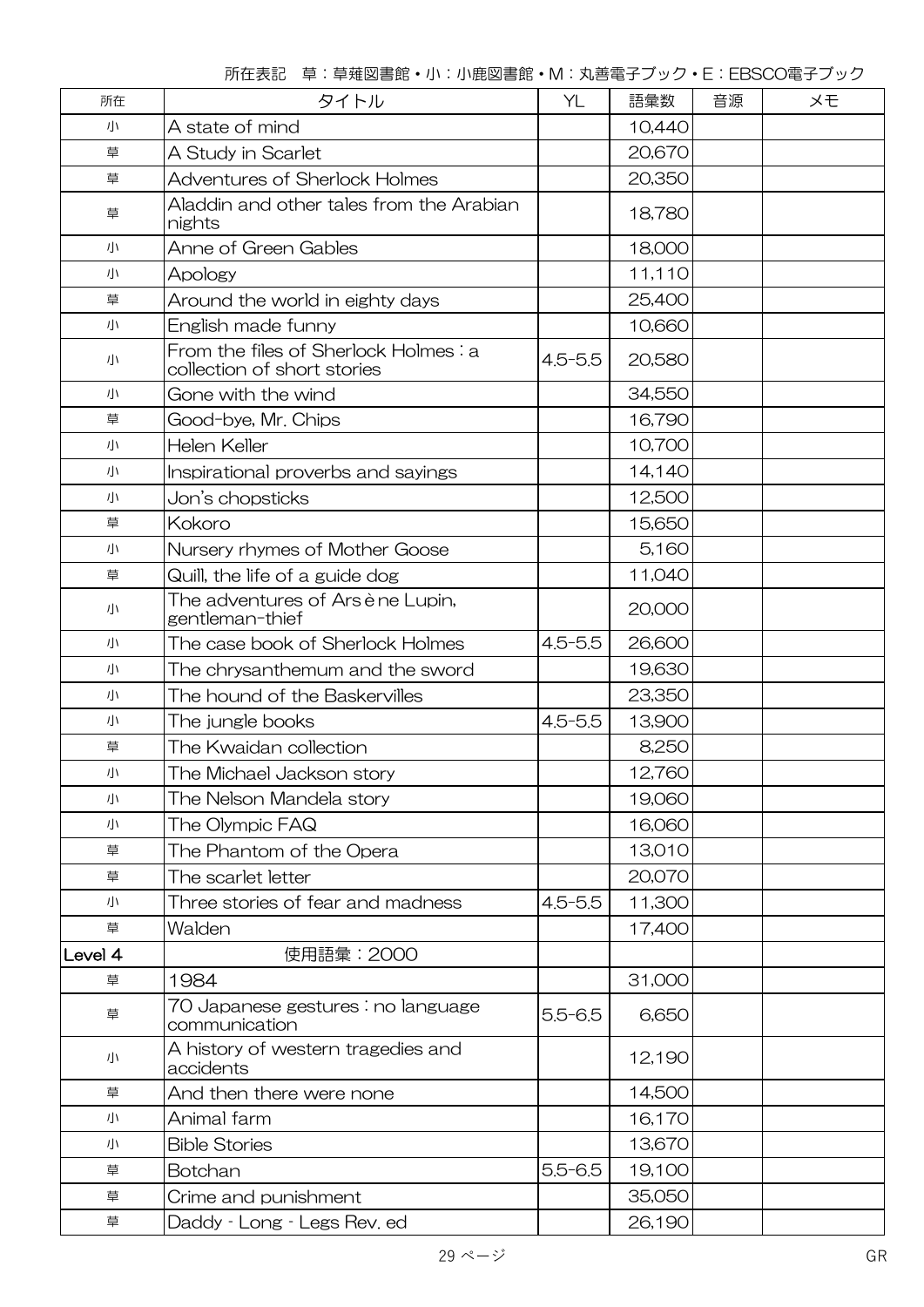所在表記 草:草薙図書館・小:小鹿図書館・M:丸善電子ブック・E:EBSCO電子ブック

| 所在                 | タイトル                                                                        | YL          | 語彙数         | 音源 | ×Đ |
|--------------------|-----------------------------------------------------------------------------|-------------|-------------|----|----|
| 小                  | Enjoy your visit (Get to know the USA:v.<br>$\left( \left  \right  \right)$ |             | 20,080      |    |    |
| 小                  | Enjoy your stay (Get to know the USA:v. 2)                                  |             | 16,370      |    |    |
| 草                  | Four tragedies of Shakespeare                                               |             | 14,280      |    |    |
| 草                  | Greek myths: from Bulfinch's mythology:<br>the age of fable                 | $5.0 - 5.5$ | 10,860      |    |    |
| 小                  | Japan FAQ: Frequently asked questions                                       | $5.0 - 5.5$ | 21,650      |    |    |
| 草                  | Japan FAQ Japanese society                                                  | $5.0 - 5.5$ | 21,650 CD2枚 |    |    |
| 小                  | Leonardo da Vinci                                                           |             | 12,300      |    |    |
| 草                  | Living long, living good                                                    | $5.5 - 6.5$ | 30,310      |    |    |
| 草                  | Metamorphosis                                                               |             | 12,160      |    |    |
| 草                  | Murder on the Orient Express                                                |             | 14,400      |    |    |
| 小                  | Oliver Twist                                                                | $5.5 - 6.5$ | 12,990      |    |    |
| 小                  | One liter of tears : a young girl's fight for<br>life(Aya's diary)          | $5.5 - 6.5$ | 46,700      |    |    |
| 小                  | Pride and prejudice                                                         |             | 19,100      |    |    |
| 小                  | Readings from the National Center test for<br>English [2010-2001]           | $5.5 - 6.5$ | 10,520      |    |    |
| 小                  | Sakamoto Ryōma                                                              |             | 15,190      |    |    |
| 草                  | The ABC murders                                                             |             | 12,100      |    |    |
| 小                  | The Aung San Suu Kyi story                                                  |             | 13,430      |    |    |
| 小                  | The Barack Obama story                                                      |             | 11,400      |    |    |
| 草・小                | The Beatles' story                                                          |             | 14,940      |    |    |
| 草                  | The book of tea                                                             | $5.0 - 5.5$ | 9,810       |    |    |
| 草                  | The brothers Karamazov                                                      |             | 16,650      |    |    |
| 小                  | The great Gatsby 新版                                                         | $5.5 - 6.5$ | 21,920      |    |    |
| 草                  | The house at Pooh Corner                                                    | $5.0 - 6.0$ | 25,760      |    |    |
| 小                  | The JFK Story                                                               |             | 10,920      |    |    |
| 小                  | The John Lennon Story                                                       |             | 12,460      |    |    |
| 草                  | The Kei Nishikori story                                                     |             | 11,440      |    |    |
| 小                  | The Steve Jobs story                                                        |             | 10,670      |    |    |
| 小                  | The tale of the Shinsengumi                                                 |             | 14,650      |    |    |
| 小                  | Winnie - the - Pooh                                                         | $5.0 - 6.0$ | 22,240      |    |    |
| 小                  | Wuthering Heights                                                           |             | 19,480      |    |    |
| 小                  | Yūgao : stories from The tale of Genji                                      |             | 9,810       |    |    |
| Level <sub>5</sub> | 使用語彙:制限なし                                                                   |             |             |    |    |
| 草                  | A technique for producing ideas                                             | $5.5 - 6.0$ | 6,420       |    |    |
| 小                  | America FAQ                                                                 |             | 32,250      |    |    |
| 小                  | Bushido: the soul of Japan                                                  | $6.5 - 7.5$ | 16,800      |    |    |
| 小                  | Dictionary of life for those who choose to<br>be happy                      |             | 11,520      |    |    |
| 小                  | Dining in Japan                                                             | $5.5 - 6.0$ | 17,000      |    |    |
| 小                  | Endangered species                                                          |             | 8,300       |    |    |
| 草                  | Global warming: history, science and<br>politics                            | $6.5 - 7.5$ | 8,400       |    |    |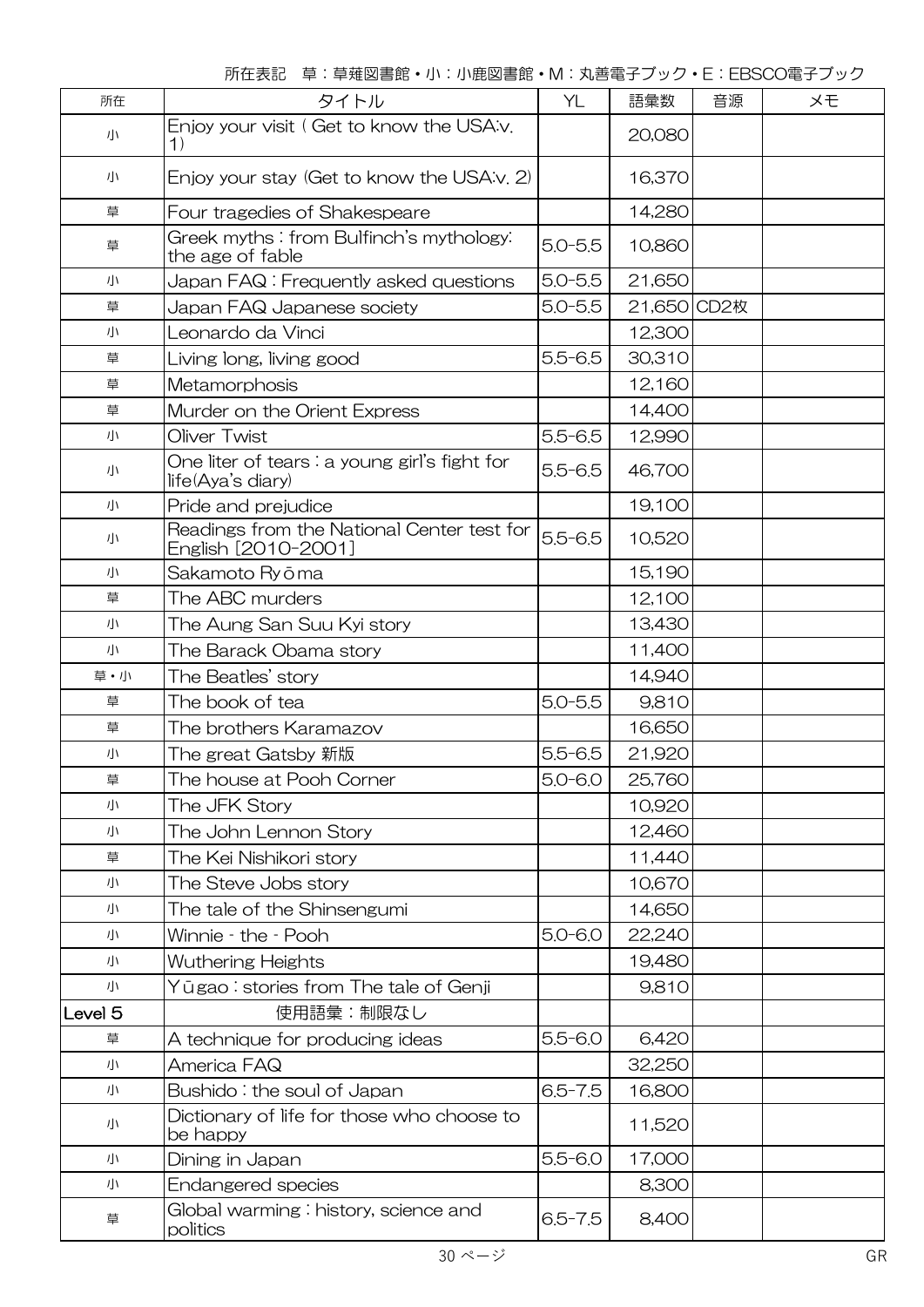|  |  |  | 所在表記 草:草薙図書館·小:小鹿図書館·M:丸善電子ブック·E:EBSCO電子ブック |
|--|--|--|---------------------------------------------|
|--|--|--|---------------------------------------------|

| 所在         | タイトル                                                                    | YL          | 語彙数    | 音源 | メモ |
|------------|-------------------------------------------------------------------------|-------------|--------|----|----|
| 小          | Green tea living                                                        |             | 12,370 |    |    |
| 小          | $Japan: a short history Rev. and updated$<br>ed                         | $6.5 - 7.5$ | 18,500 |    |    |
| 草          | Les mis é rables                                                        |             | 15,600 |    |    |
| 草          | Lost in Tokyo                                                           |             | 23,500 |    |    |
| 草          | Saigō Takamori                                                          |             | 11,700 |    |    |
| 草          | The Bill Gates story                                                    |             | 13,400 |    |    |
| 草          | The biography of Stephen Hawking                                        |             | 10,150 |    |    |
| 草          | The dignity of a woman                                                  | $6.5 - 7.5$ | 46,970 |    |    |
| 小          | The geography, people and language of<br>Japan                          |             | 8,180  |    |    |
| 川          | The history, religion and pride of Japan                                |             | 12,670 |    |    |
| 川          | The Honda Soichiro story                                                |             | 15,020 |    |    |
| 小          | The Japanese economy                                                    | $5.5 - 6.0$ | 7,310  |    |    |
| 草          | The Japanese economy                                                    | $5.5 - 6.0$ | 7,310  |    |    |
| 草          | The man who planted trees 第2版                                           | $5.5 - 6.0$ | 3,480  |    |    |
| 小          | The Mark Zuckerberg story                                               |             | 10,630 |    |    |
| 小          | The politics, diplomacy issues and society<br>of japan(things on Japan) |             | 13,340 |    |    |
| 草          | World heritage site top 38                                              |             | 11,250 |    |    |
| Special ed | Level $3-4$                                                             |             |        |    |    |
| 草          | Exploring Hiroshima : Japan's symbol for<br>peace                       |             | 7,700  |    |    |
| 草          | Exploring Kyoto : Japan's global treasure                               |             | 11,150 |    |    |